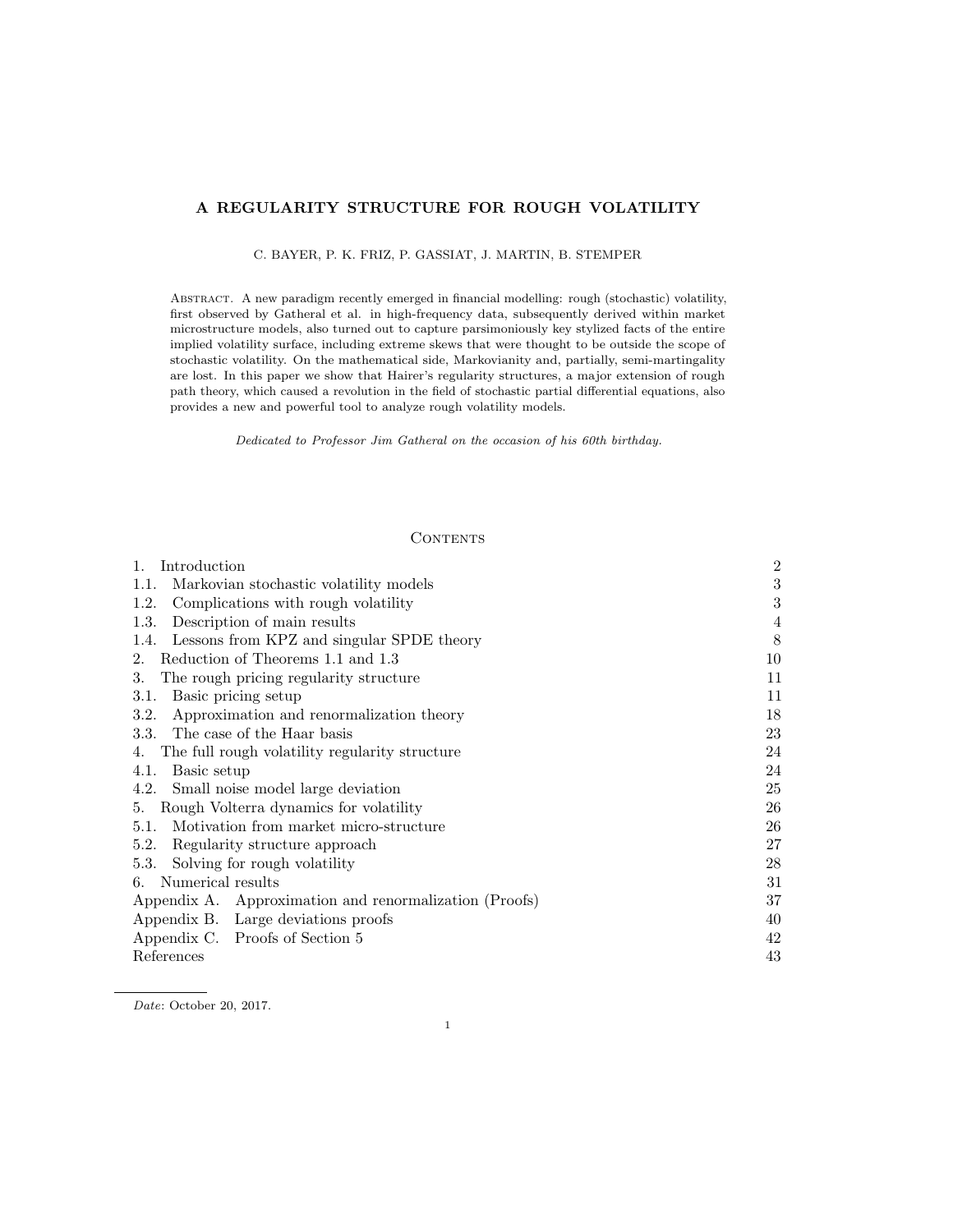#### <span id="page-1-3"></span>1. Introduction

<span id="page-1-0"></span>We are interested in stochastic volatility (SV) models given in Itô differential form

(1.1) 
$$
dS_t/S_t = \sigma_t dB_t \equiv \sqrt{v_t(\omega)}dB_t.
$$

Here, B is a standard Brownian motion and  $\sigma_t$  (resp.  $v_t$ ) are known as *stochastic volatility* (resp. variance) process. Many classical Markovian asset price models fall in this framework, including Dupire's local volatility model, the SABR -, Stein-Stein - and Heston model. In all named SV model, one has Markovian dynamics for the variance process, of the form

$$
(1.2) \t dv_t = g(v_t)dW_t + h(v_t)dt;
$$

constant correlation  $\rho := d\langle B, W \rangle_t/dt$  is incorporated by working with a 2D standard Brownian motion  $(W, \overline{W}),$ 

<span id="page-1-5"></span>
$$
B := \rho W + \overline{\rho W} \equiv \rho W + \sqrt{1 - \rho^2 W}.
$$

This paper is concerned with an important class of non-Markovian (fractional) SV models, dubbed rough volatility (RV) models, in which case  $\sigma_t$  (equivalently:  $v_t \equiv \sigma_t^2$ ) is modelled via a fractional Brownian motion (fBM) in the regime  $H \in (0, 1/2)$  $H \in (0, 1/2)$  $H \in (0, 1/2)$ .<sup>1</sup> The terminology "rough" stems from the fact that in such models stochastic volatility (variance) sample paths are  $H^-$ -Hölder, hence "rougher" than Brownian paths. Note the stark contrast to the idea of "trending" fractional volatility, which amounts to take  $H > 1/2$ . The evidence for the rough regime (recent calibration suggest H as low as 0.05) is now overwhelming - both under the physical and the pricing measure, see e.g. [\[1,](#page-42-1) [24,](#page-42-2) [25,](#page-42-3) [27,](#page-42-4) [4,](#page-42-5) [19,](#page-42-6) [42\]](#page-43-0). Much attention in theses reference has in fact been given to "simple" rough volatility models, by which we mean models of the form

<span id="page-1-4"></span>(1.3) 
$$
\sigma_t \quad := \quad f(\widehat{W}_t) \qquad \dots \quad \text{``simple rough volatility (RV)"}
$$

(1.4) 
$$
\widehat{W}_t = \int_0^t K(s,t)dW_s ;
$$

(1.5) with 
$$
K(s,t) = \sqrt{2H}|t-s|^{H-1/2}1_{t>s}
$$
,  $H \in (0,1/2)$ .

In other words, volatility is a function of a fractional Brownian motion, with (fixed) Hurst parameter.<sup>[2](#page-1-2)</sup> Note that, in contrast even to classical SV models, the stochastic volatility is explicitly given, and no rough / stochastic differential equation needs to be solved (hence "simple"). Rough volatility not only provides remarkable fits to both time series and option pricing problems, it also has a market microstructure justification: starting with a Hawkes process model, Rosenbaum and coworkers [\[16,](#page-42-7) [17,](#page-42-8) [18\]](#page-42-9) find in the scaling limit  $f, g, h$  such that

<span id="page-1-6"></span>(1.6) 
$$
\sigma_t := f(Z_t) \quad \dots \quad \text{``non-simple rough volatility (RV)"}
$$

(1.7) 
$$
Z_t = z + \int_0^t K(s,t)g(Z_s)ds + \int_0^t K(s,t)h(Z_s)dW_s,
$$

with stochastic Volterra dynamics that provide a natural generalization of simple rough volatility.

<span id="page-1-2"></span><span id="page-1-1"></span><sup>&</sup>lt;sup>1</sup>Volatility is not a traded asset, hence its non-semimartingality (when  $H \neq 1/2$ ) does not imply arbitrage.

<sup>2</sup>Following [\[4\]](#page-42-5) we work with the Volterra- or Riemann-Liouville fBM, but other choices such as the Mandelbrot van Ness fBM, with suitably modified kernel  $K$ , are possible.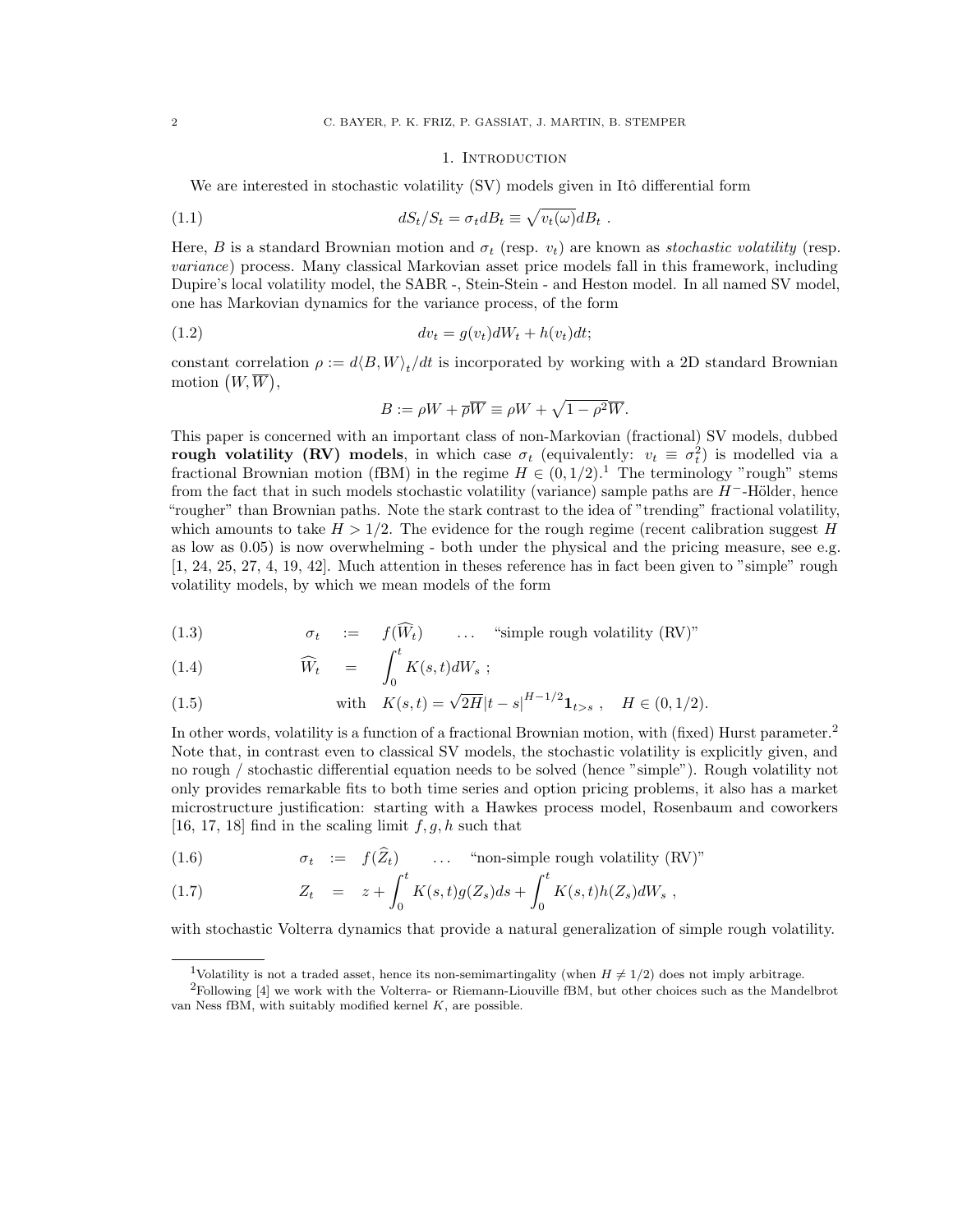<span id="page-2-0"></span>1.1. Markovian stochastic volatility models. For comparison with rough volatility, Section [1.2](#page-2-1) below, we first mention a selection of tools and methods well-known for Markovian SV models.

- PDE methods are ubiquitous in (low-dimensional) pricing problems, as are
- Monte Carlo methods, noting that knowledge of strong (resp. weak) rate  $1/2$  (resp. 1) is the grist in the mills of modern multilevel methods (MLMC);
- Quasi Monte Carlo (QMC) methods are widely used; related in spirit we have the Kusuoka– Lyons–Victoir cubature approach, popularized in the form of Ninomiya–Victoir (NV) splitting scheme, nowadays available in standard software packages;
- Freidlin–Wentzell theory of small noise large deviations is essentially immediately applicable, as are various "strong" large deviations (a.k.a. exact asymptotics) results, used e.g. the derive the famous SABR formula.

For several reasons it can be useful to write model dynamics in *Stratonovich form*: From a PDE perspective, the operators then take sum-square form which can be exploited in many ways (Hörmander theory, naturally linked to Malliavin calculus ...). From a numerical perspective, we note that the cubature / NV scheme [\[43\]](#page-43-1) also requires the full dynamics to be rewritten in Stratonovich form. In fact, viewing NV as level-5 cubature, in sense of [\[40\]](#page-43-2), its level-3 simplification is nothing but the familiar Wong-Zakai approximation result for difffusions. Another financial example that requires a Stratonovich formulation comes from interest rate model validation [\[13\]](#page-42-10), based on the Stroock–Varadhan support theorem. We further note, that QMC (e.g. Sobol') works particularly well if the noise has a multiscale decomposition, as obtained by interpreting a (piece-wise) linear Wong-Zakai approximation, as Haar wavelet expansion of the driving white noise.

<span id="page-2-1"></span>1.2. Complications with rough volatility. Due to loss of Markovianity, PDE methods are not applicable, and neither are (off-the-shelf) Freidlin–Wentzell large deviation estimates (but see [\[19\]](#page-42-6)). Moreover, rough volatility is not a semi-martingale, which complicates, to say the least, the use of several established stochastic analysis tools. In particular, rough volatility admits no Stratonovich form. Closely related, one lacks a (Wong-Zakai type) approximation theory for rough volatility. To see this, focus on the "simple" situation, that is  $(1.1)$ ,  $(1.3)$  so that

<span id="page-2-2"></span>(1.8) 
$$
S_t/S_0 = \mathcal{E}\left(\int_0^{\cdot} f\left(\widehat{W}_s\right) dB_s\right)(t) .
$$

Inside the (classical) stochastic exponential  $\mathcal{E}(M)(t) = \exp(M_t - \frac{1}{2}[M]_t)$  we have the martingale term

(1.9) 
$$
\int_0^t f(\widehat{W})dB = \rho \underbrace{\int_0^t f(\widehat{W})dW_t}_{\text{max}} + \overline{\rho} \int_0^t f(\widehat{W})d\overline{W}_t
$$

and, in essence, the trouble is due to underbraced, innocent looking Itô-integral. Indeed, any naive attempt to put it in Stratonovich form,

(1.10) 
$$
{}^{\omega} \int_0^t f(\widehat{W}) \circ dW := \int_0^t f(\widehat{W}) dW + (\text{Itô-Stratonovich correction})"
$$

or, in the spirit of Wong-Zakai approximations,

(1.11) 
$$
``\int_0^t f(\widehat{W}) \circ W := \lim_{\varepsilon \to 0} \int_0^t f(\widehat{W}^{\varepsilon}) dW^{\varepsilon} \text{''}
$$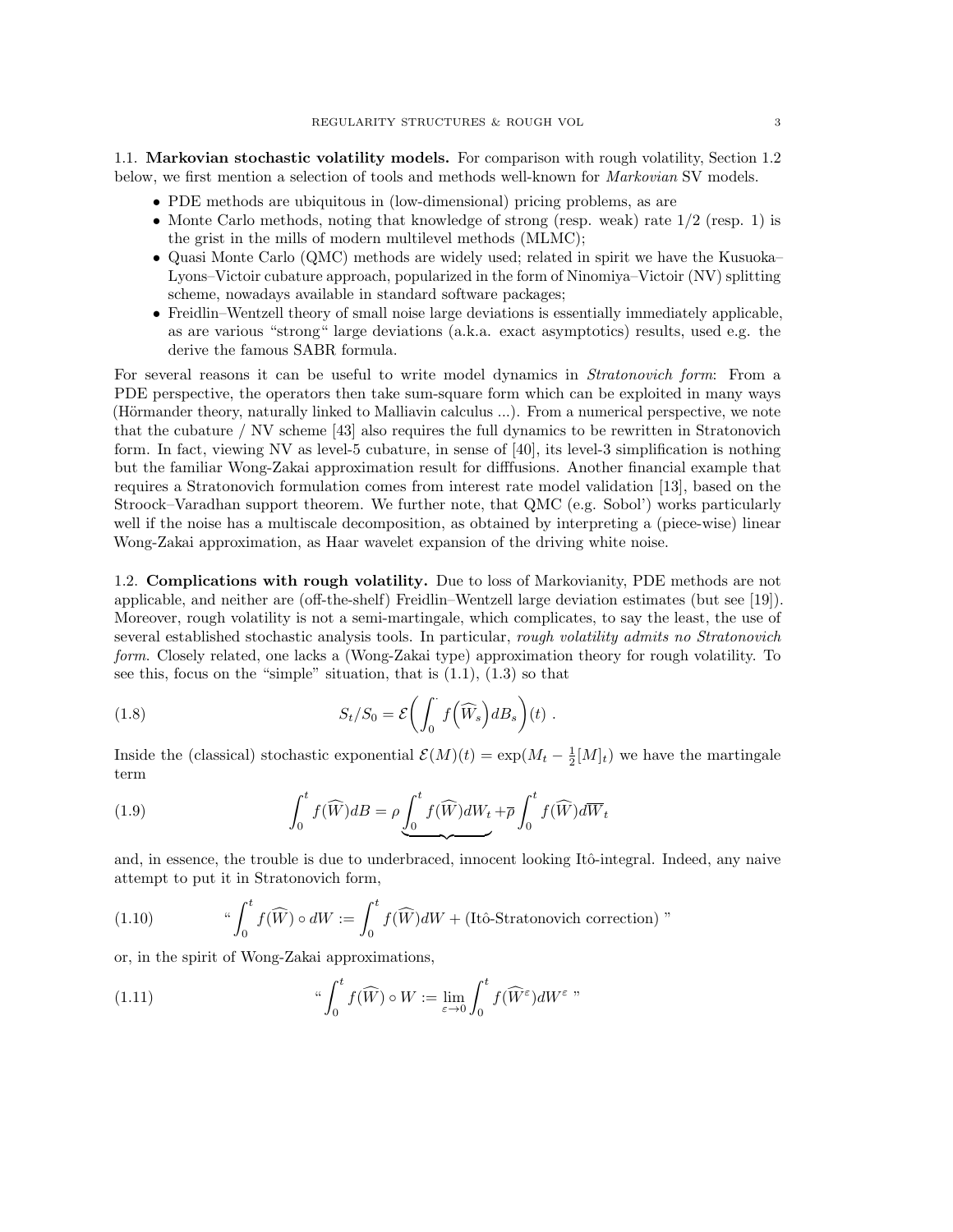must fail whenever  $H < 1/2$ . The Itô-Stratonovich correction is given by the quadratic covariation, defined (whenever possible) as the limit, in probability, of

(1.12) 
$$
\sum_{[u,v]\in\pi} (f(\widehat{W}_v) - f(\widehat{W}_u))(W_v - W_u),
$$

along any sequence  $(\pi^n)$  of partitions with mesh-size tending to zero. But, disregarding trivial situations, this limit does not exist. For instance, when  $f(x) = x$  fractional scaling immediately gives divergence (at rate  $H - 1/2$ ) of the above bracket approximation. This issues also arises in the context of option pricing which in fact is readily reduced (Theorem [1.3](#page-3-2) and Section [6\)](#page-30-0) to the sampling of stochastic integrals of the afore-mentioned type, i.e. with integrands on a fractional scale. All theses problems remain present, of course, for the more complicated situation of "non-simple" rough volatility (Section [5\)](#page-25-0) .

<span id="page-3-0"></span>1.3. Description of main results. With motivation from singular SPDE theory, such as Hairer's work on KPZ [\[32\]](#page-43-3) and the Hairer-Pardoux "renormalized" Wong-Zakai theorem [\[35\]](#page-43-4), we provide the closest there is to a satisfactory approximation theory for rough volatility. This starts with the remark that rough path theory, despite its very purpose to deal with low regularity paths, is not applicable

To state our basic approximation results, write  $\dot{W}^{\varepsilon} \equiv \partial_t W^{\varepsilon}$  for a suitable (details below) approximation at scale  $\varepsilon$  to white noise, with induced approximation to fBM, denoted by  $\widetilde{W}^{\varepsilon}$ . Throughout, the Hurst parameter  $H \in (0, 1/2]$  is fixed and f is a smooth function, such that [\(1.8\)](#page-2-2) is a (local) martingale, as required by modern financial theory.

<span id="page-3-1"></span>**Theorem 1.1.** Consider simple rough volatility with dynamics  $dS_t/S_t = f(\widehat{W}_t)dB_t$ , i.e. driven by Brownians B and W with constant correlation  $\rho$ . There exist  $\varepsilon$ -peridioc functions  $\mathscr{C}^{\varepsilon} = \mathscr{C}^{\varepsilon}(t)$ , with diverging averages  $C_\varepsilon$  , such that a Wong-Zakai result holds of the form  $\widetilde{S}^\varepsilon\to S$  in probability and uniformly on compacts, where

$$
\partial_t \widetilde{S}_t^{\varepsilon}/S_t^{\varepsilon} = f(\widehat{W}^{\varepsilon}) \dot{B}^{\varepsilon} - \rho \mathscr{C}^{\varepsilon}(t) f'(\widehat{W}^{\varepsilon}) - \frac{1}{2} f^2(\widehat{W}^{\varepsilon}) , \quad S_0^{\varepsilon} = S_0.
$$

Similar results hold for more general ("non-simple") RV models.

<span id="page-3-3"></span>Remark 1.2. When  $H = 1/2$ , this result is an easy consequence of Itô-Stratonovich conversion formulae. In the case  $H < 1/2$  of interest, Theorem [1.1](#page-3-1) provides the interesting insight that genuine renormalization, in the sense of subtracting diverging quantities is required if and only if correlation  $\rho$  is non-zero. This is the case in equity (and many other) markets [\[4\]](#page-42-5). Also note that naive approximations  $S_t^{\varepsilon}$ , without subtracting the  $\mathscr{C}^{\varepsilon}$ -term, will in general diverge.

In order to formulate implications for option pricing, define the Black-Scholes pricing function

(1.13) 
$$
C_{BS}(S_0, K; \sigma^2 T) := \mathbb{E}\left(S_0 \exp\left(\sigma\sqrt{T}Z - \frac{\sigma^2}{2}T\right) - K\right)^+,
$$

where  $Z$  denotes a standard normal random variable. We then have

<span id="page-3-2"></span>**Theorem 1.3.** With  $\mathscr{C}^{\varepsilon} = \mathscr{C}^{\varepsilon}(t)$  as in Theorem [1.1,](#page-3-1) define the renormalized integral approximation,

(1.14) 
$$
\widetilde{\mathscr{I}^{\varepsilon}} := \widetilde{\mathscr{I}^{\varepsilon}}_f(T) := \int_0^T f(\widehat{W}^{\varepsilon}) dW^{\varepsilon} - \int_0^T \mathscr{C}^{\varepsilon}(t) f'(\widehat{W}^{\varepsilon}_t) dt
$$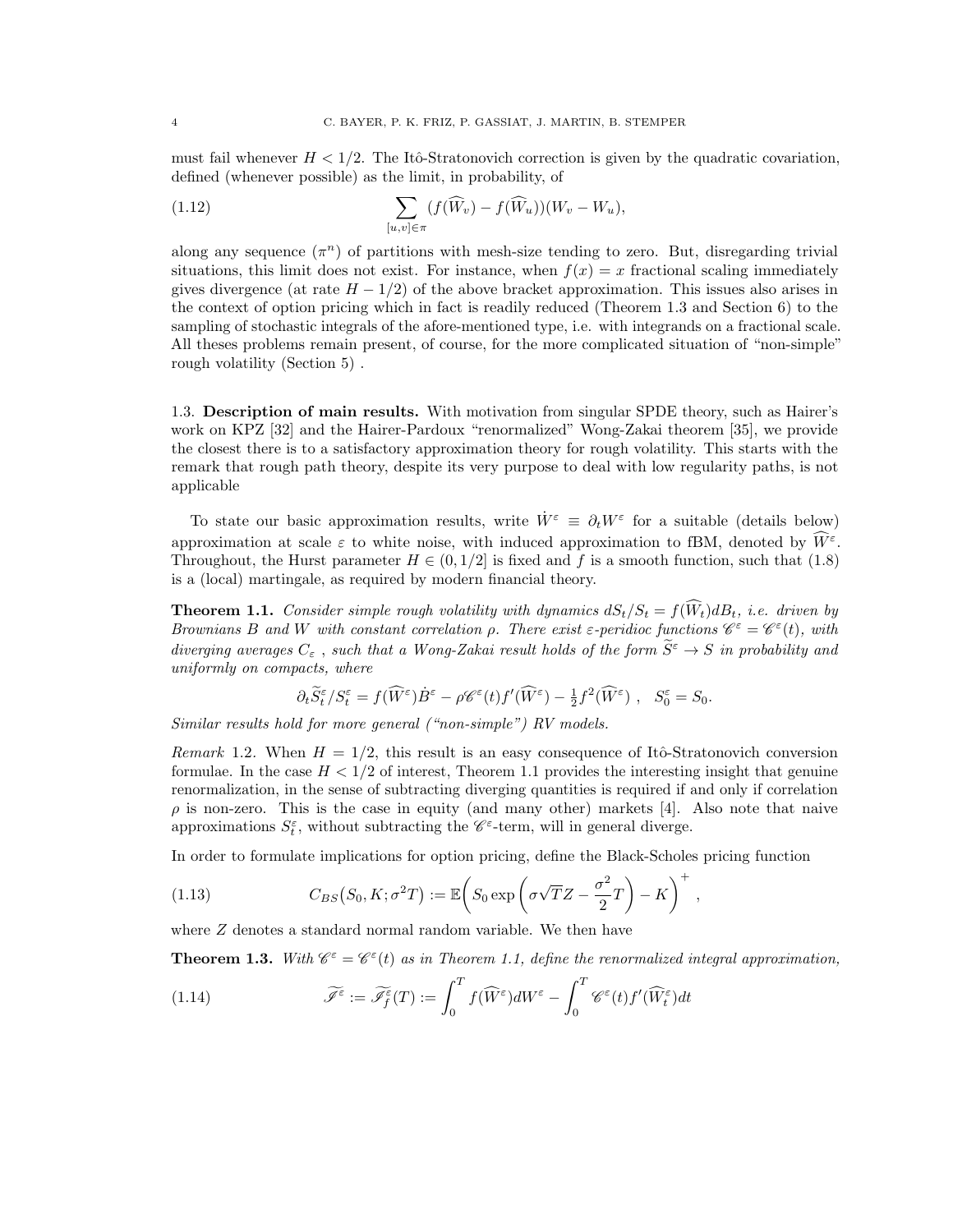and also approximate total variance,

$$
\mathscr{V}^\varepsilon:=\mathscr{V}^\varepsilon_f(T):=\int_0^T f^2(\widehat{W}^\varepsilon_t)dt\ .
$$

Then the price of a European call option, under the pricing model  $(1.1)$ ,  $(1.3)$ , struck at K with time T to maturity, is given as

$$
\lim_{\varepsilon \to 0} \mathbb{E} \Big[ \Psi(\widetilde{\mathscr{I}^{\varepsilon}}, \mathscr{V}^{\varepsilon}) \Big]
$$

.

where

(1.15) 
$$
\Psi(\mathscr{I}, \mathscr{V}) := C_{BS} \left( S_0 \exp \left( \rho \mathscr{I} - \frac{\rho^2}{2} \mathscr{V} \right), K, \overline{\rho}^2 \mathscr{V} \right)
$$

Similar results hold for more general ("non-simple") RV models.

From a mathematical perspective, the key issue in proving the above theorems is to establish convergence of the renormalized approximate integrals

<span id="page-4-1"></span>(1.16) 
$$
\widetilde{\mathscr{I}^{\varepsilon}} = \int_0^T f(\widehat{W}^{\varepsilon}) dW^{\varepsilon} - \int_0^T \mathscr{C}^{\varepsilon}(t) f'(\widehat{W}_t^{\varepsilon}) dt \to (\text{Itô-integral}).
$$

It is here that we find much inspiration from singular SPDE theory, which also requires renormalized approximations for convergence to the correct Itô-object. Specifically, we see that the theory of regularity structures [\[31\]](#page-43-5), which essentially emerged from rough paths and Hairer's KPZ analysis (see [\[23\]](#page-42-11) for a discussion and references), is a very appropriate tool for us. This adds to the existing instances of regularity structures (polynomials, rough paths, many singular SPDEs . . . ) an interesting new class of examples which on the one hand avoids all considerations related to spatial structure (notably multi-level Schauder estimates; cf. [\[31,](#page-43-5) Ch.5]), yet comes with the genuine need for renormalization. In fact, since we do not restrict to mollifier approximations (this would rule out wavelet approximation of white noise!) our analysis naturally leads us to *renormalization functions*. In case of mollifier approximations, i.e.  $\dot{W}^{\varepsilon}$  is the  $\varepsilon$ -mollifciation obtained by convolution of  $\dot{W}$  with a rescaled mollifier function, say  $\delta^{\epsilon}(x, y) = \epsilon^{-1} \rho(\epsilon^{-1}(y-x))$ , which is the usual choice of Hairer and coworkers [\[32,](#page-43-3) [31,](#page-43-5) [11\]](#page-42-12), the renormalization function turns out to constant (since  $\dot{W}^{\varepsilon}$  is still stationary); in this case

$$
\mathscr{C}^{\varepsilon}(t) \equiv C_{\varepsilon} = c \varepsilon^{H-1/2}
$$

with  $c = c(\rho)$  explicitly given as integral, cf. [\(3.13\)](#page-15-0). If, on the other hand, we consider a Haar wavelet approximation of white noise, very natural from a numerical point of view, <sup>[3](#page-4-0)</sup>

$$
(1.17) \qquad \mathscr{C}^{\varepsilon}(t) = \frac{\sqrt{2H}}{H + 1/2} \frac{|t - \lfloor t/\varepsilon \rfloor \varepsilon|^{H + 1/2}}{\varepsilon} \quad \text{with mean } C_{\varepsilon} = \frac{\sqrt{2H}}{(H + 1/2)(H + 3/2)} \varepsilon^{H - 1/2}.
$$

It is natural to ask if  $\mathcal{C}^{\varepsilon}(t)$  can be replaced, after all, by its (since  $H < 1/2$ : diverging) mean  $C_{\varepsilon}$ . For  $H > 1/4$  the answer yes, with an interesting phase transition when  $H = 1/4$ , cf. Section [3.2.](#page-17-0)

From a numerical simulation perspective, Thereom [1.3](#page-3-2) is a step forward as it avoids any sampling related to the other factor W. A brute-force approach then consists in simulating a scalar Brownian motion W, followed by computing  $W = \int K dW$  by Itô/Riemann Stieltjes approximations of  $(\mathscr{I}, \mathscr{V})$ . However, given the singularity of Volterra-kernel K, this is not advisable and it is

<span id="page-4-0"></span><sup>&</sup>lt;sup>3</sup>Other wavelet choices are possible. In particular, in case of fractional noise, *Alpert-Rokhlin (AR) wavelets* have been suggested for improved numerical behaviour; cf. [\[28\]](#page-43-6) where this is attributed to a series of works of A. Majda and coworkers. A theoretical and numerical study of AR wavelets in the rough vol context is left to future work.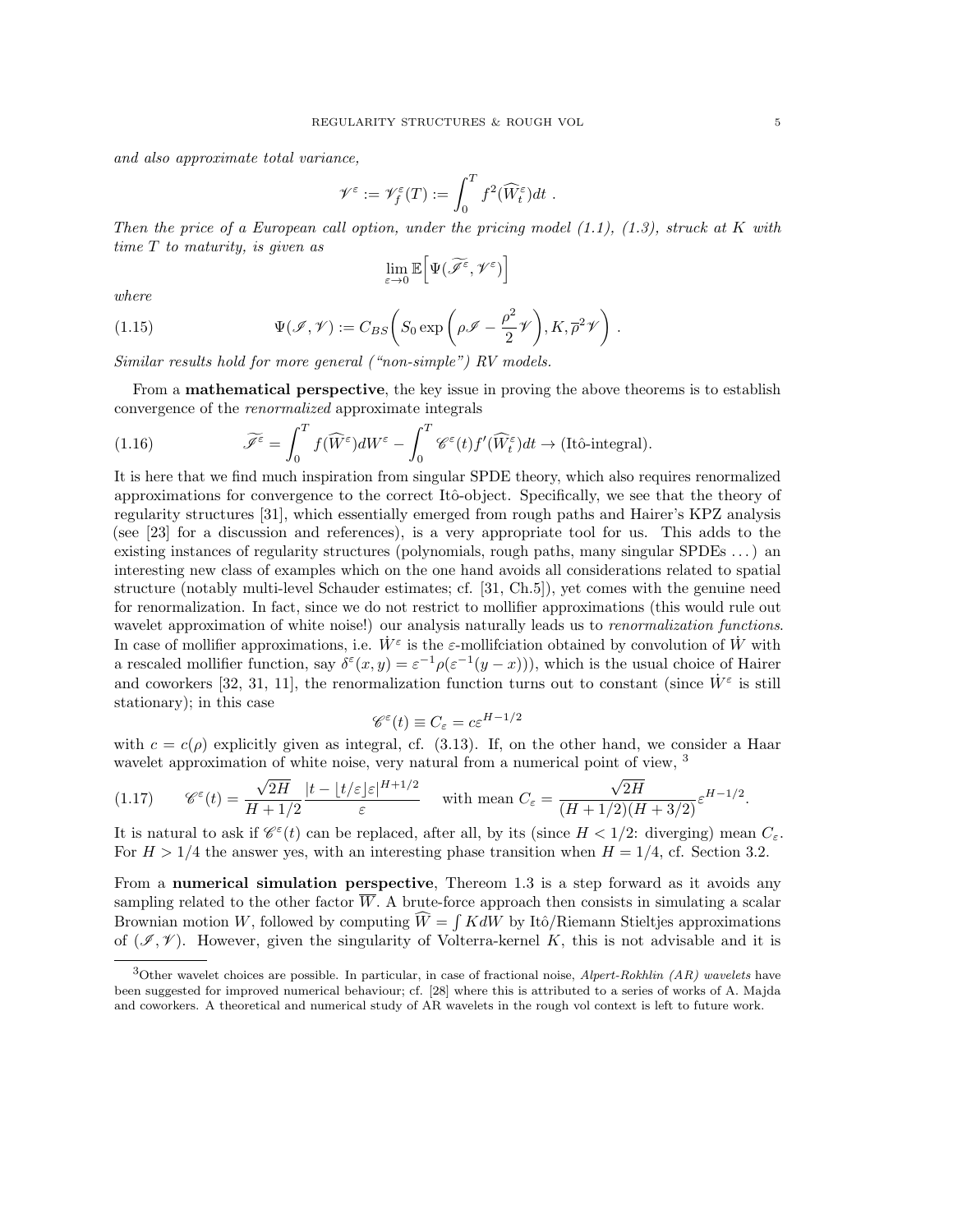preferable to simulate the two-dimensional Gaussian process  $(W_t, \widehat{W}_t : 0 \le t \le T)$  with covariance readily available. A remaining problem is that the rate of convergence

$$
\sum f(\widehat{W}_s)W_{s,t} \to (\text{Itô-integral}) ,
$$

with [s, t] taken in a partition of mesh-size  $\sim 1/n$ , is very slow since W has little regularity when H is small. (Gatheral and co-authors [\[27,](#page-42-4) [4\]](#page-42-5) report  $H \approx 0.05$ ). It is here that higher-order approximations come to help and we have included quantitative estimates, more precisely: strong rates, throughout. An analysis of weak rates will be conducted elsewhere, as is the investigation of multi-level algorithms (cf. [\[6\]](#page-42-13) for MLMC for general Gaussian rough differential equations). Recall that the design of MLMC algorithms requires knowledge of strong rates. Numerical aspects are further explored in Section [6.](#page-30-0)

The second set of results concerns large deviations for rough volatility. Thanks to the contraction principle and fundamental continuity properties of Hairer's reconstruction map, the problem is reduced to understanding a LDP for a suitable enhancement of the noise. This approach requires (sufficiently) smooth coefficients, but comes with no growth restrictions which is indeed quite suitable for financial modelling: we improve the Forde-Zhang (simple rough vol) short-time large deviations [\[19\]](#page-42-6) such as to include f of exponential type, a defining feature in the works of Gatheral and coauthors [\[27,](#page-42-4) [4\]](#page-42-5). (Such an extension is also subject of a recent preprint [\[38\]](#page-43-7) and forthcoming work [\[30\]](#page-43-8).)

<span id="page-5-0"></span>**Theorem 1.4.** Let  $X_t = log(S_t/S_0)$  be the log-price under simple rough SV, i.e. [\(1.1\)](#page-1-3), [\(1.3\)](#page-1-4). Then  $(t^{H-\frac{1}{2}}X_t : t \geq 0)$  satisfies a short time large deviation principle with speed  $t^{2H}$  and rate function given by

(1.18) 
$$
I(y) = \inf_{h \in L^{2}([0,1])} \left\{ \frac{1}{2} ||h||_{L^{2}}^{2} + \frac{(y - \rho I_{1}(h))^{2}}{2I_{2}(h)} \right\}
$$

with  $I_1(h) = \int_0^1 f(\hat{h}(t))h(t)dt$ ,  $I_2^z(h) = \int_0^1 f(\hat{h}(t))^2 dt$  where  $\hat{h}(t) = \int_0^t K(s,t)h(s)ds$ .

Remark 1.5. A potential short-coming is the non-explicit form of the rate function, in the sense that even geometric or Hamiltonian descriptions of the rate function (classical in Markovian setting, see e.g [\[3,](#page-42-14) [8,](#page-42-15) [14,](#page-42-16) [15,](#page-42-17) [7\]](#page-42-18)), which led to the famous SABR volatility smile formula, is lost. A partial remedy here is to move from large deviations to (higher order) moderate deviations, which restores analytic tractability and still captures the main feature of the volatiliy smile close to the money. This method was introduced in a Markovain setting in [\[20\]](#page-42-19), the extension to simple rough volatility was given in [\[5\]](#page-42-20), relying either on [\[19\]](#page-42-6) or the above Theorem [1.4.](#page-5-0)

We next turn to non-simple rough volatility, motivated by Rosenbaum and coworkers [\[16,](#page-42-7) [17,](#page-42-8) [18\]](#page-42-9), and consider the stochastic Itô–Volterra equation

$$
Z_t = z + \int_0^t K(s, t)(u(Z_s)dWs + v(Z_s)ds)
$$

with corresponding rough SV log-price process given by

$$
X_t = \int_0^t f(Z_s)(\rho dW_s + \overline{\rho} d\overline{W}_s) - \frac{1}{2} \int_0^t f^2(Z_s) ds.
$$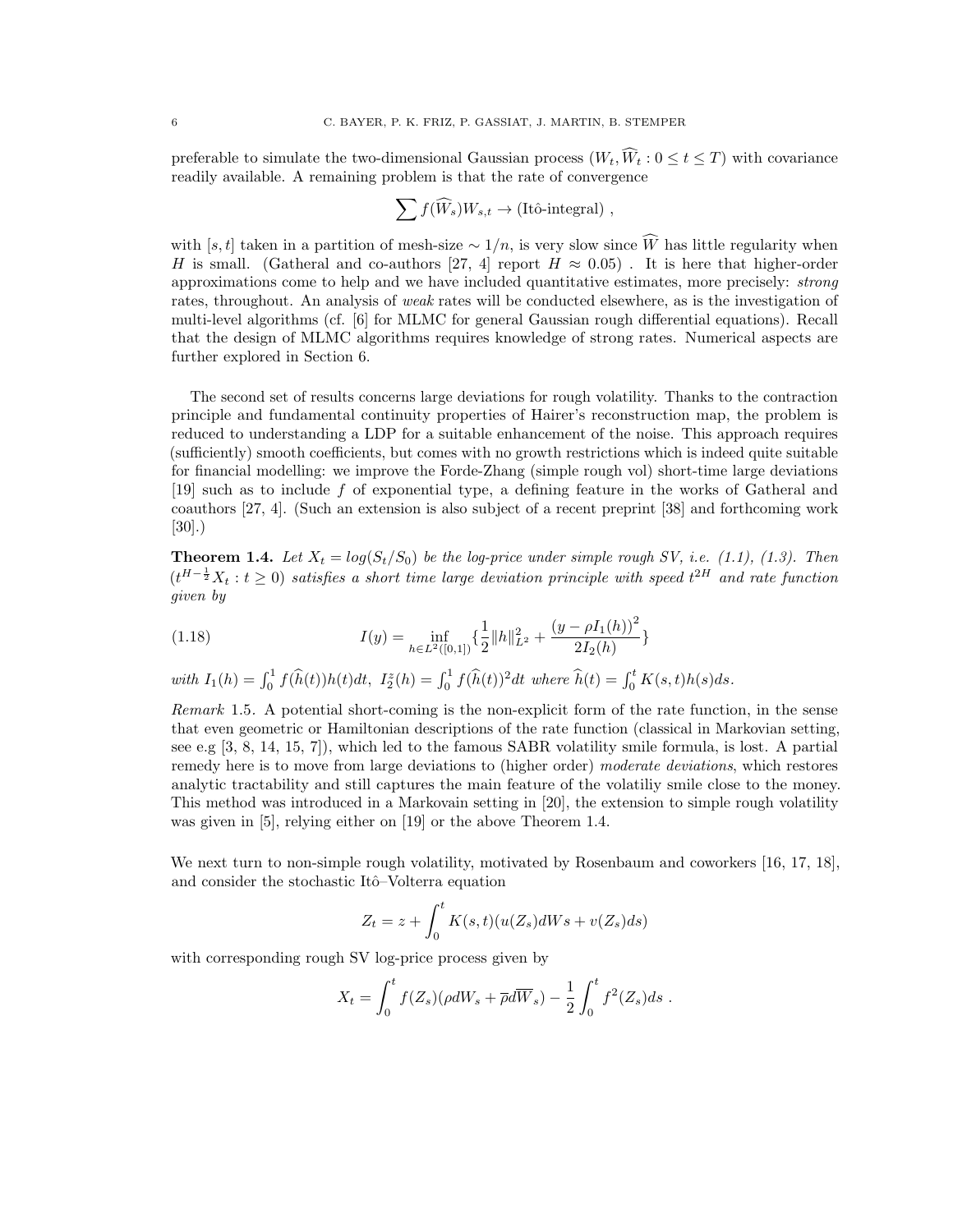(For simplicity, we here consider  $f, u, v$  to be bounded, with bounded derivatives of all orders.) For  $h \in L^2([0,T])$ , let  $z^h$  be the unique solution to the integral equation

$$
zh(t) = z + \int_0^t K(s,t)u(zh(s))h(s)ds,
$$

and define  $I_1(h) = \int_0^1 f(z^h(s))h(s)ds$  and  $I_2^z(h) = \int_0^1 f(z^h(s))^2ds$ . Then we have the following extension of Theorem [1.4](#page-5-0) (and also [\[19,](#page-42-6) [38,](#page-43-7) [30\]](#page-43-8)) to non-simple rough volatility:

<span id="page-6-0"></span>**Theorem 1.6.** Let  $X_t = log(S_t/S_0)$  be the log-price under non-simple rough SV. Then  $t^{H-\frac{1}{2}}X_t$ satisfies a LDP with speed  $t^{2H}$  and rate function given by

(1.19) 
$$
I(x) = \inf_{h \in L^{2}([0, T])} \left\{ \frac{1}{2} ||h||_{L^{2}}^{2} + \frac{(x - \rho I_{1}^{z}(h))^{2}}{2I_{2}^{z}(h)} \right\}.
$$

*Remark* 1.7. We showed in [\[5,](#page-42-20) Cor.11] (but see related results by Alos et al. [\[2\]](#page-42-21) and Fukasawa [\[24,](#page-42-2) [25\]](#page-42-3)) that in the previously considered simple rough volatility models, now writing  $\sigma(.)$  instead of  $f(.)$ , the *implied volatility skew* behaves, in the short time limit, as  $\sim \rho \frac{\sigma'(0)}{\sigma(0)} \langle K1, 1 \rangle t^{H-1/2}$ , where  $\langle K1, 1 \rangle$ in our setting computes to  $c_H := \frac{(2H)^{1/2}}{(H+1/2)(H+3/2)}$ . (The blowup  $t^{H-1/2}$  as  $t \to 0$  is a desired feature, in agreement with steep skews seen in the market.) To first order  $Z_t \approx z + u(z) \int_0^t K(s, t) dW s =$  $z + u(z)\widehat{W} =: \sigma(\widehat{W})$ , from which one obtains a skew-formula in the non-simple rough volatility case of the form,

$$
\rho u(z) \frac{f'(z)}{f(z)} c_H t^{H-1/2}
$$

.

Following the approach of [\[5\]](#page-42-20), Theorem [1.6](#page-6-0) not only allows for rigorous justification but also for the computation of higher order smile features, though this is not pursued in this article. In the case of classical (Markovian) stochastic volaility,  $H = 1/2$ , and specializing further to  $f(x) \equiv x$ , so that  $Z$  (resp.  $z$ ) models stochastic (resp. spot) volatility, this reduces precisely to the popular skew formula Gatheral's book [\[26,](#page-42-22) (7.6)], attributed therein to Medvedev–Scaillet. In the case of rough Heston, where Z models stochastic variance, cf. [\(5.1\)](#page-25-2), we have  $f = \sqrt{, u = \eta \sqrt{}}$  and this leads to the following (rough Heston, implied volatility) short-dated skew formula

$$
\frac{\rho\eta}{2\sqrt{v_0}}c_Ht^{H-1/2} ,
$$

(multiply with  $2\sqrt{v_0}$  to get the implied variance skew, again in agreement with Gatheral [\[26,](#page-42-22) p.35]); this may be independently verified via the characteristic function obtained in [\[17\]](#page-42-8).

Structure of the article. In Section [2](#page-9-0) we reduce the proofs of Theorems [1.1](#page-3-1) and [1.3](#page-3-2) to the key convergence issue, subject of Section [3.](#page-10-0) In Section [4](#page-23-0) we consider the structure for two-dimensional noise, necessary to study the asset price process. Section [5](#page-25-0) then discusses the case of non-trivial dynamics for rough volatility. Some numerical results are presented in [], followed by several appendices with technical details. From Section [3](#page-10-0) all our work relies on the framework of Hairer's regularity structures. There seems to be no point in repeating all the necessary definitions and terminology, which the reader can find in [\[32,](#page-43-3) [31,](#page-43-5) [33,](#page-43-9) [23\]](#page-42-11) and a variety of survey papers on the subject. Instead, we find it more instructive to substantiate our KPZ inspiration and in the next section introduce, informally, all relevant objects from regularity structures in this context.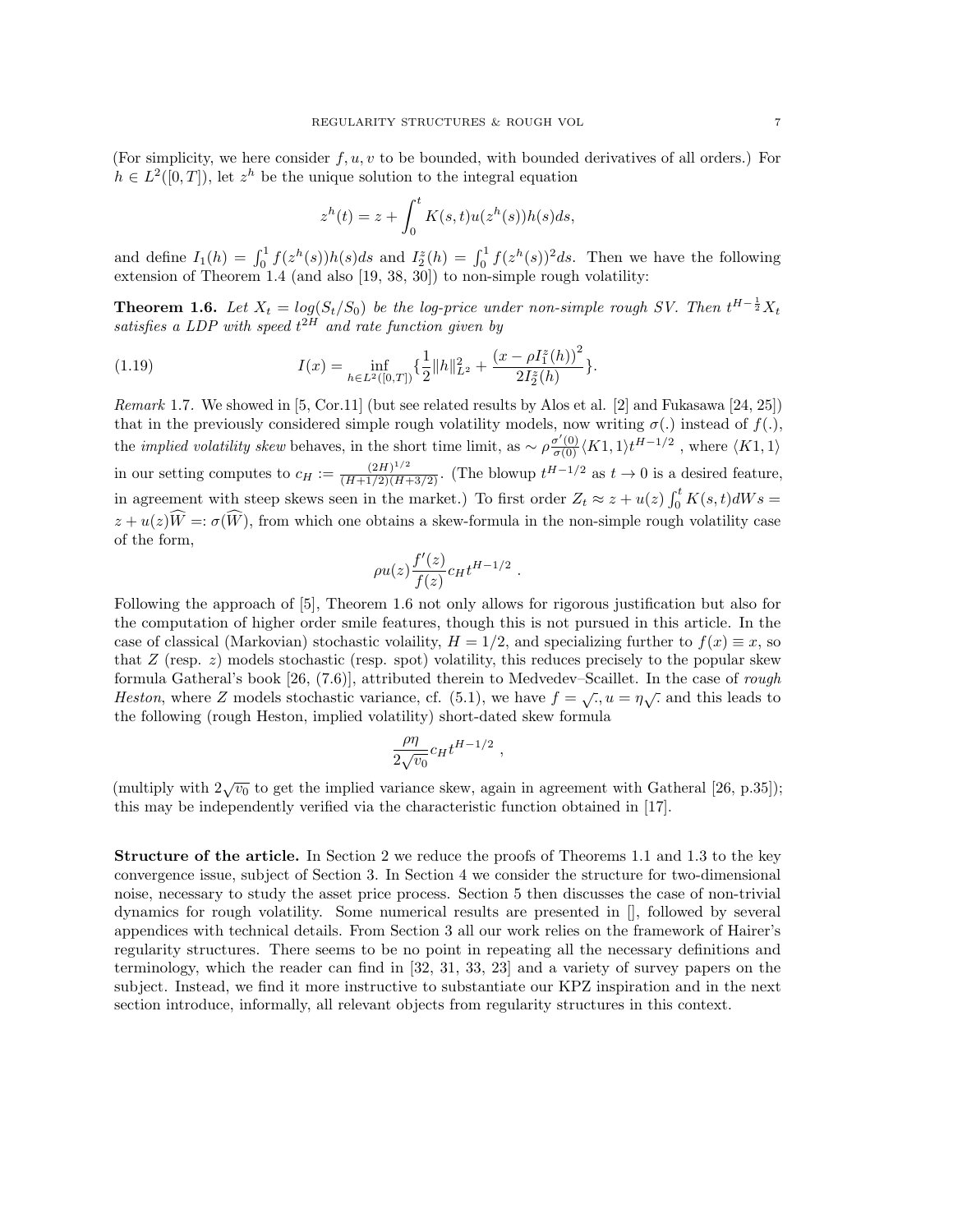<span id="page-7-0"></span>1.4. Lessons from KPZ and singular SPDE theory. The absence of a good approximation theory is a defining feature of all singular SPDE recently considered by Hairer, Gubinelli et al. (and now many others). In particular, approximation of the noise (say,  $\varepsilon$ -mollification for the sake of argument) typically does not give rise to convergent approximations. To be specific, it is instructive to recall the universal model for fluctuations of interface growth given by the Kardar–Parisi–Zhang (KPZ) equation

$$
\partial_t u = \partial_x^2 u + |\partial_x u|^2 + \xi
$$

with space-time white noise  $\xi = \xi(x, t; \omega)$ . As a matter of fact, and without going in further detail, there is a well-defined ("Cole-Hopf") Itô-solution  $u = u(t, x; \omega)$ , but if one considers the equation with  $\varepsilon$ -mollified noise, then  $u = u^{\varepsilon}$  diverges with  $\varepsilon \to 0$ . In this sense, there is a fundamental *lack of* approximation theory and no Stratonovich solution to KPZ exists. To see the problem, take  $u_0 \equiv 0$ for simplicity and write

$$
u = H \star \left( |\partial_x u|^2 + \xi \right)
$$

with space-time convolution  $\star$  and heat-kernel

$$
H(t,x) = \frac{1}{\sqrt{4\pi t}} \exp\left(-\frac{x^2}{4t}\right) 1_{\{t>0\}}
$$

One can proceed with Picard iteration

$$
u = H \star \xi + H \star ((H' \star \xi)^2) + \dots
$$

but there is an immediate problem with  $(H' \star \xi)^2$ , (naively) defined  $\varepsilon$ -to-zero limit of  $(H' \star \xi^{\varepsilon})^2$ , which does not exist. However, there exists a diverging sequence  $(C_{\varepsilon})$  such that, in probability,

$$
\exists \lim_{\varepsilon \to 0} (H' \star \xi^{\varepsilon})^2 - C_{\varepsilon} \to (\text{new object}) =: (H' \star \xi)^{\diamond 2}
$$

.

.

The idea of Hairer, following the philosophy of rough paths, was then to accept

$$
H \star \xi
$$
,  $(H' \star \xi)^{\diamond 2}$  (and a few more)

as enhancement of the noise ("**model**") upon which solution depends in pathwise robust fashion. This unlocks the seemingly fixed (and here even non-sensical) relation

$$
H \star \xi \to \xi \to (H' \star \xi)^2.
$$

Loosely speaking, one has

**Theorem 1.8** (Hairer). There exist diverging constants  $C_{\varepsilon}$  such that a Wong-Zakai<sup>[4](#page-7-1)</sup> result holds of the form  $\widetilde{u}^{\varepsilon} \to u$ , in probability and uniformly on compacts, where

$$
\partial_t \widetilde{u}^\varepsilon = \partial_x^2 \widetilde{u}^\varepsilon + |\partial_x \widetilde{u}^\varepsilon|^2 - C_\varepsilon + \xi^\varepsilon
$$

Similar results hold for a number of other singular semilinear SPDEs.

In a sense, this can be traced back to the *Milstein-scheme* for SDEs and then *rough paths*: Consider  $dY = f(Y)dW$ , with  $Y_0 = 0$  for simplicity, and consider the 2nd order (Milstein) approximation

$$
Y_{t_{i+1}} \approx Y_{t_i} + f(Y_{t_i})W_{t_i,t_{i+1}} + ff'(Y_{t_i}) \int_{t_i}^{t_{i+1}} W_{t_i,s} \dot{W}_s ds
$$

One has to unlock the seemingly fixed relation

$$
W \to \dot{W} \to \int W\dot{W}ds =: \mathbb{W} ,
$$

<span id="page-7-1"></span> $^{4}$ Hairer–Pardoux [\[35\]](#page-43-4) derive the KPZ result as special case of a Wong-Zakai result for Itô-SPDEs.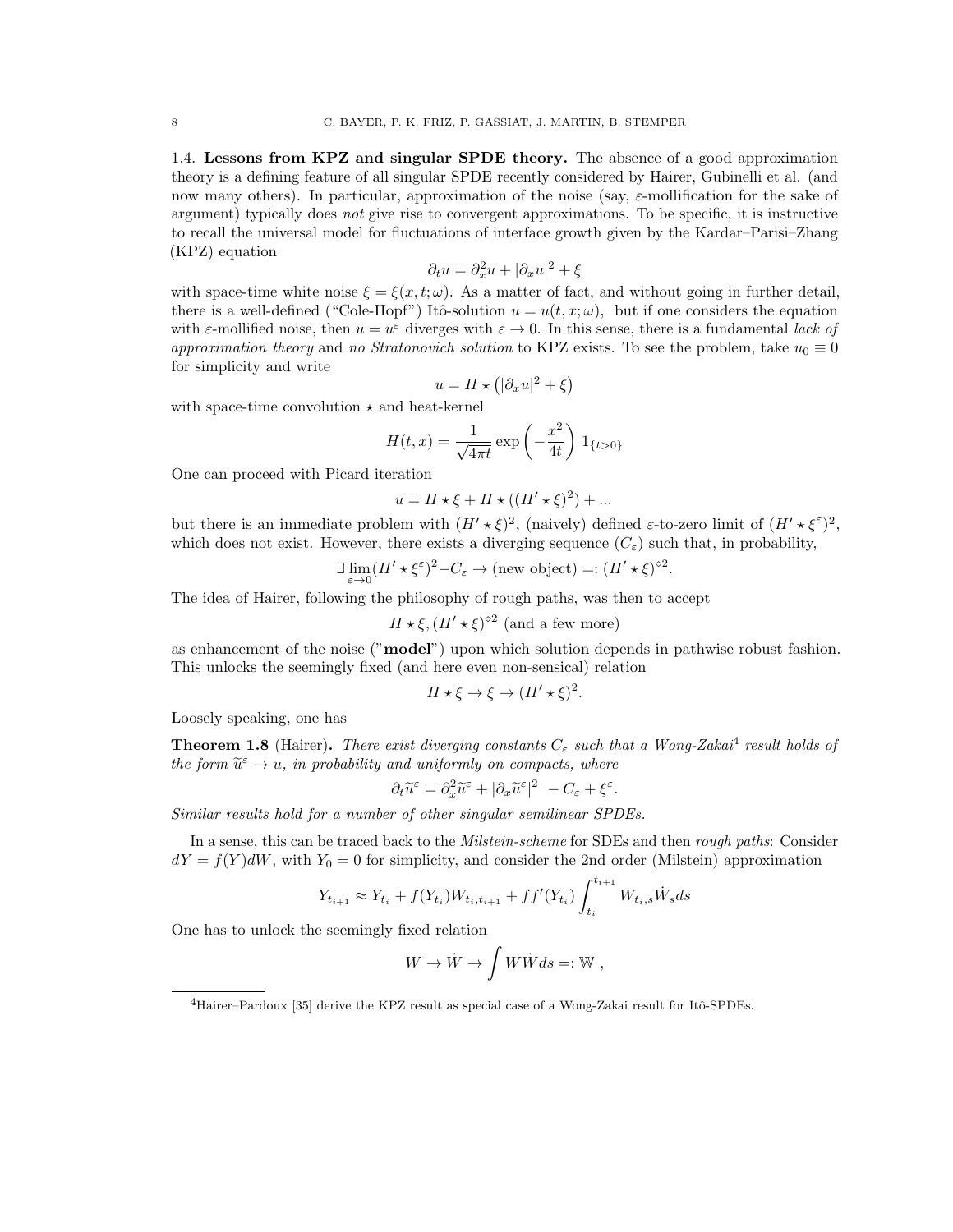for there is a choice to be made. For instance, the last term can be understood as Itô-integral  $\int W dW$  or as Stratonovich integral  $\int W \circ dW$  (and in fact, there are many other choices, see e.g. the discussion in [\[23\]](#page-42-11).) It suffices to take this thought one step further to arrive at *rough path theory*: accept W as new (analytic) object, which leads to the main (rough path) insight

SDE theory = analysis based on 
$$
(W, \mathbb{W})
$$
.

In comparison,

SPDE theory à la Hairer

 $=$  analysis based on (renormalized) enhanced noise  $(\xi, \dots)$ .

**Inside Hairer's theory:**  $\frac{5}{9}$  $\frac{5}{9}$  $\frac{5}{9}$  As motivation, consider the Taylor-expansion (at x) of a real-valued smooth function,

$$
f(y) = f(x) + f'(x)(y - x) + \frac{1}{2}f''(x)(y - x)^{2} + \dots,
$$

can be written as abstract polynomial ("jet") at  $x$ ,

$$
F(x) := f(x) 1 + g(x)X + h(x)X^{2} + \dots,
$$

with, necessarily,  $g = f'$ ,  $h = f''/2$ , .... If we "realize" these abstract symbols again as honest monomials, i.e.  $\Pi_x : X^k \mapsto (-x)^k$  and extend  $\Pi_x$  linearly, then we recover the full Taylor expansion:

$$
\Pi_x[F(x)](.) = f(x) + g(x)(. - x) + \frac{1}{2}h(x)(. - x)^2 + ...
$$

Hairer looks for solution of this form: at every space-time point a jet is attached, which in case of KPZ turns out - after solving an abstract fixed point problem - to be of the form

$$
U(x,s) = u(x,s) \, 1 + i + \mathcal{V} + v(x,s) \, X + 2 \mathcal{V} + v(x,s) \mathcal{L}.
$$

As before, every symbol is given concrete meaning by "realizing" it as honest function (or Schwartz distribution). In particular,

(1.20) 
$$
\mathbf{i} \mapsto \begin{cases} H \star \xi^{\epsilon}, & \text{mollified noise}; \text{ or} \\ H \star \xi & \text{noise} \end{cases}
$$

and then, more interestingly,

(1.21) 
$$
\mathbf{\hat{Y}} \mapsto \begin{cases} H \star (H' \star \xi^{\epsilon})^2, & \text{canonically enhanced molified noise; or} \\ H \star [(H' \star \xi^{\epsilon})^2 - C_{\epsilon}], & \text{renormalized } \sim \mathbf{or} \\ H \star (H' \star \xi)^{\diamond 2}, & \text{renormalized enhanced noise} \end{cases}
$$

This realization map is called "model" and captures exactly a typical, but otherwise fixed, realization of the noise (mollified or not) together with some enhancement thereof, renormalized or not. For instance, writing  $\Pi_{x,s}$  for the realization map for renormalized enhanced noise, one has

$$
\Pi_{x,s}[U(x,s)](.) = u(x,s) + H \star \xi_{|(*)} + H \star (H' \star \xi)^{\diamond 2}|_{(*)} + \dots
$$

where ( $*$ ) indicates suitable centering at  $(x, s)$ . Mind that U takes values in a (finite) linear space spanned by (sufficiently many) symbols,

$$
U(x,s) \in \langle ..., 1, \parallel, \parallel, \parallel, X, \parallel, \langle, \parallel, ... \rangle =: \mathcal{T}
$$

<span id="page-8-0"></span><sup>5</sup> In the section only, following [\[23\]](#page-42-11), symbols will be coloured.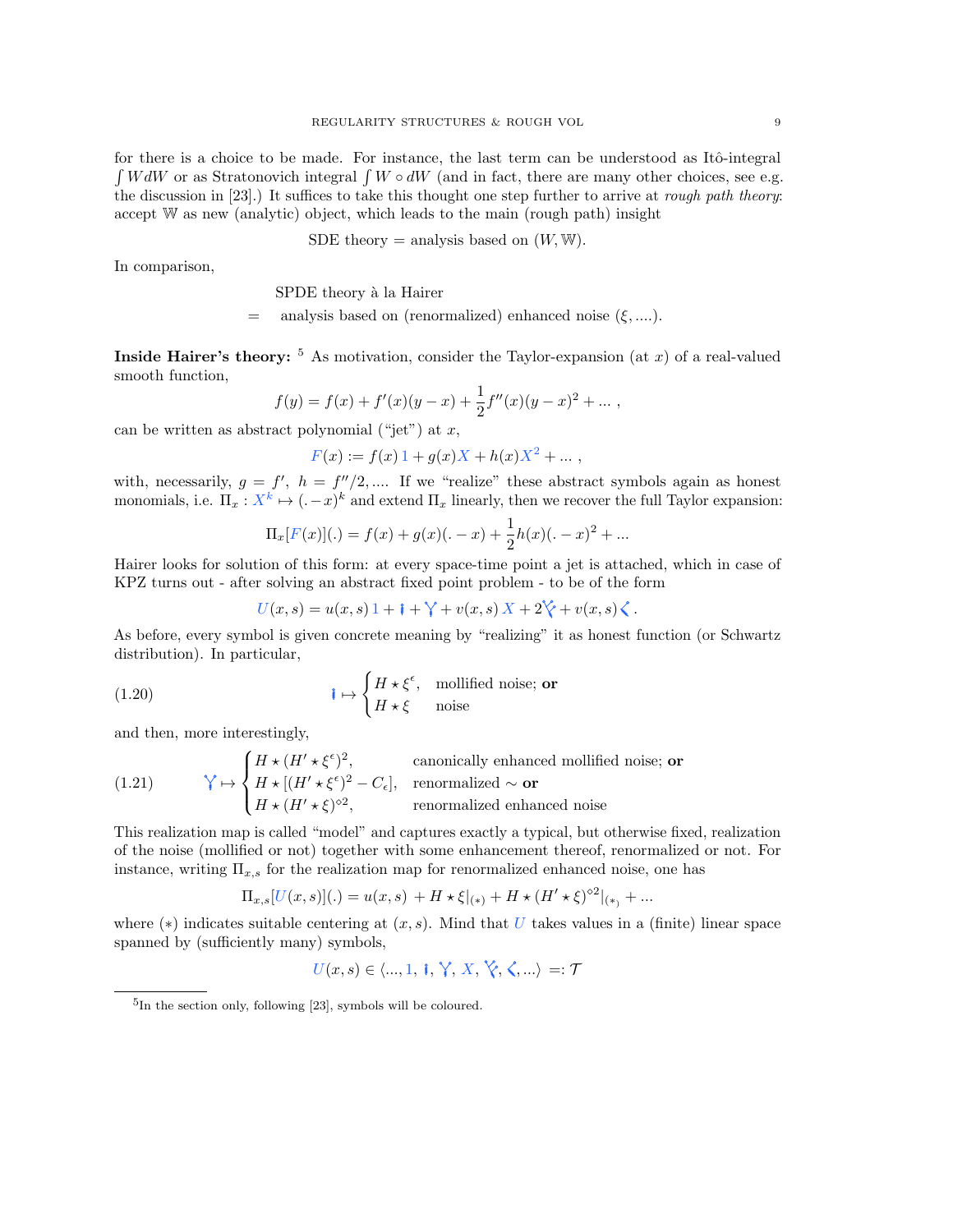The map  $(x, s) \mapsto U(x, s)$  is an example of a **modelled distribution**, the precise definition is a mix of suitable analytic and algebraic conditions (similar to the notation of a controlled rough path).

The analysis requires keeping track of the degree (a.k.a. homogeneity) of each symbol. For instance,  $||\mathbf{i}|| = 1/2 - \kappa$  (related to the Hölder regularity of the realized object one has in mind),  $|X^2| = 2$  etc. All these degrees are collected in an **index set**. Last not least, in order to compare jets at different points (think  $(X - \delta 1)^3 = ...$ ), use a group of linear maps on T, called structure group. Last not least, the reconstruction map uniquely maps modelled distributions to function / Schwartz distributions. (This can be seen as generalization of the sewing lemma, the essence of rough integration, see e.g. [\[23\]](#page-42-11), which turns a collection of sufficiently compatible local expansions into one function / Schwartz distribution.) In the KPZ context, the (Cole-Hopf Itô) solution is then indeed obtained as reconstruction of the abstract (modelled distribution) solution U.

Acknowledgment: The authors acknowledge financial support from DFGs research grants BA5484/1 (CB, BS) and FR2943/2 (PKF, BS), the ERC via Grant CoG-683166 (PKF), the ANR via Grant ANR-16-CE40-0020-01 (PG) and DFG Research Training Group RTG 1845 (JM).

Participants of Global Derivatives 2017 (Barcelona) and Gatheral 60th Birthday conference (CIMS, NYU) are thanked for the feedback.

<span id="page-9-1"></span>2. Reduction of Theorems [1.1](#page-3-1) and [1.3](#page-3-2)

<span id="page-9-0"></span>In the context of these theorems, we have

(2.1) 
$$
S_t = S_0 \exp\left[\int_0^t f\left(\widehat{W}_s\right) dB_s - \frac{1}{2} \int_0^t f^2\left(\widehat{W}_s\right) ds\right]
$$

where we recall that

$$
\int_0^t f(\widehat{W})dB = \rho \int_0^t f(\widehat{W})dW + \overline{\rho} \int_0^t f(\widehat{W})d\overline{W}.
$$

.

All approximations,  $W^{\varepsilon}$ ,  $\overline{W}^{\varepsilon}$  and  $B^{\varepsilon} \equiv \rho W^{\varepsilon} + \overline{\rho W}^{\varepsilon}$  converge uniformly to the obvious limits, so that it suffices to understand the convergence of the stochastic integral. Note that  $\tilde{W}$  is heavily correlated with W but independent of  $\overline{W}$ . The difficult interesting part is then indeed [\(1.16\)](#page-4-1), i.e.

(2.2) 
$$
\int_0^t f(\widehat{W}^\varepsilon) dW^\varepsilon - \int_0^t \mathscr{C}^\varepsilon(s) f'(\widehat{W}^\varepsilon_s) ds \to \int_0^t f(\widehat{W}) dW,
$$

which is the purpose of Theorem [3.24.](#page-20-0) For the other part, due to independence no correction terms arise and we have (with details left to the reader)  $\int_0^t f(\widehat{W}^{\varepsilon})d\overline{W}^{\varepsilon} \to \int_0^t f(\widehat{W})d\overline{W}$ , with convergence in probability and uniformly on compacts in  $t$ . The convergence result of Theorems [1.1](#page-3-1) then follows readily.

As for pricing, Theorem [1.3,](#page-3-2) consider the call payoff  $\left(S_0 \exp \left[\int_0^T \sigma(t,\omega) dB_t - \frac{1}{2} \int_0^T \sigma^2(t,\omega) dt\right] - K\right)^+$ . An elementary conditioning argument (first used by Romano–Touzi in the context of Markovian SV models) w.r.t. W, then shows that the call price is given as expection of

$$
C_{BS}\left(S_0 \exp\left(\rho \int_0^T \sigma(t,\omega)dW - \frac{\rho^2}{2} \int_0^T \sigma^2(t,\omega)dt\right), K, \frac{\overline{\rho}^2}{2} \int_0^T \sigma^2(t,\omega)dt\right).
$$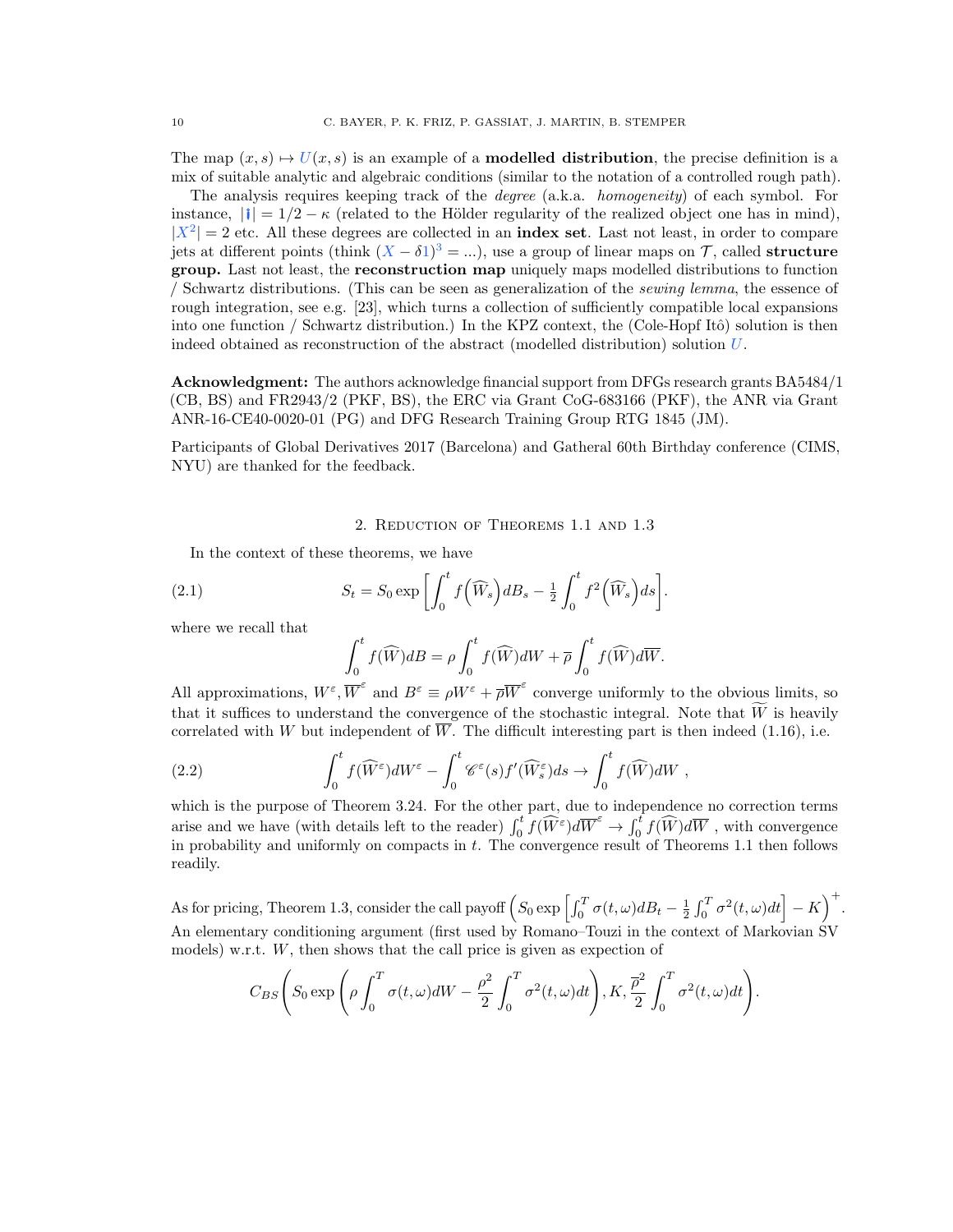Specializing to the case  $\sigma = f(W)$ , in combination with Theorem [3.24,](#page-20-0) then yields Theorem [1.3](#page-3-2). Remark that extensions to non-simple RV are immediate from suitable extensions of Theorem [3.24,](#page-20-0) as discussed in [5.2.](#page-26-0)

### 3. The rough pricing regularity structure

<span id="page-10-0"></span>In this section we develop the approximation theory for integrals of the type  $\int f(W)dW$ . In the first part we present the regularity structure and the associated models we will use. In the second part we apply the reconstruction theorem from regularity structures to conclude our main result, Theorem [3.24.](#page-20-0)

<span id="page-10-1"></span>3.1. **Basic pricing setup.** We are given a Hurst parameter  $H \in (0, 1/2]$ , associated to a fractional Brownian motion (in the Riemann-Liouville sense) W, and fix an arbitrary  $\kappa \in (0, H)$  and an integer

$$
M \ge \max\{m \in \mathbb{N} \mid m \cdot (H - \kappa) - 1/2 - \kappa \le 0\}
$$

<span id="page-10-2"></span>so that

(3.1) 
$$
(M+1)(H-\kappa) - 1/2 - \kappa > 0.
$$

At this stage, we can introduce the "level- $(M + 1)$ " model space

<span id="page-10-3"></span>(3.2) 
$$
\mathcal{T} = \left\langle \{\Xi, \Xi\mathcal{I}(\Xi), \ldots, \Xi\mathcal{I}(\Xi)^M, \mathbf{1}, \mathcal{I}(\Xi), \ldots, \mathcal{I}(\Xi)^M \} \right\rangle,
$$

where  $\langle \ldots \rangle$  denotes the vector space generated by the (purely abstract) symbols in  $\{\ldots\}$ . We will sometimes write

$$
S = S^{(M)} := \{ \Xi, \Xi \mathcal{I}(\Xi), \dots, \Xi \mathcal{I}(\Xi)^M, \mathbf{1}, \mathcal{I}(\Xi), \dots, \mathcal{I}(\Xi)^M \}
$$

so that  $\mathcal{T} = \mathcal{T}^{(M)} = \bigoplus_{\tau \in S} \mathbb{R}\tau$ .

Remark 3.1. It is useful here and in the sequel to consider as sanity check the special case  $H = 1/2$ in which case we recover the "level-2" rough path structure as introduced in [\[23,](#page-42-11) Ch.13]. More specifically, if take Hölder exponent  $\alpha := 1/2 - \kappa < 1/2$  and (and then  $M = 1$ ) condition [\(3.1\)](#page-10-2) is precisely the familiar condition  $\alpha > 1/3$ .

The interpretation for the symbols in S is as follows:  $\Xi$  should be understood as an abstract representation of the white noise  $\xi$  belonging to the Brownian motion W, i.e.  $\xi = W$  where the derivative is taken in the distributional sense. Note that since we set  $W(x) = 0$  for  $x \le 0$  we have  $\dot{W}(\varphi) = 0$  for  $\varphi \in C_c^{\infty}((-\infty, 0))$ . The symbol  $\mathcal{I}(\ldots)$  has the intuitive meaning "integration against the Volterra kernel", so that  $\mathcal{I}(\Xi)$  represents the integration of white noise against the Volterra kernel

$$
\sqrt{2H}\int_0^t|t-r|^{H-1/2}\mathrm{d}W(r)\,,
$$

which is nothing but the fractional Brownian motion  $\widehat{W}(t)$ . Symbols like  $\Xi \mathcal{I}(\Xi)^m = \Xi \cdot \mathcal{I}(\Xi) \cdot \ldots \cdot \mathcal{I}(\Xi)$ or  $\mathcal{I}(\Xi)^m = \mathcal{I}(\Xi) \cdot \ldots \cdot \mathcal{I}(\Xi)$  should be read as products between the objects above. These interpretations of the symbols generating  $\mathcal T$  will be made rigorous by the model  $(\Pi,\Gamma)$  in the next subsection. Every symbol in  $S$  is assigned a homogeneity, which we define by

$$
|\Xi \mathcal{I}(\Xi)^m| = -1/2 - \kappa + m(H - \kappa), m \ge 0
$$

$$
|\mathcal{I}(\Xi)^m| = m(H - \kappa), m > 0
$$

$$
|1| = 0,
$$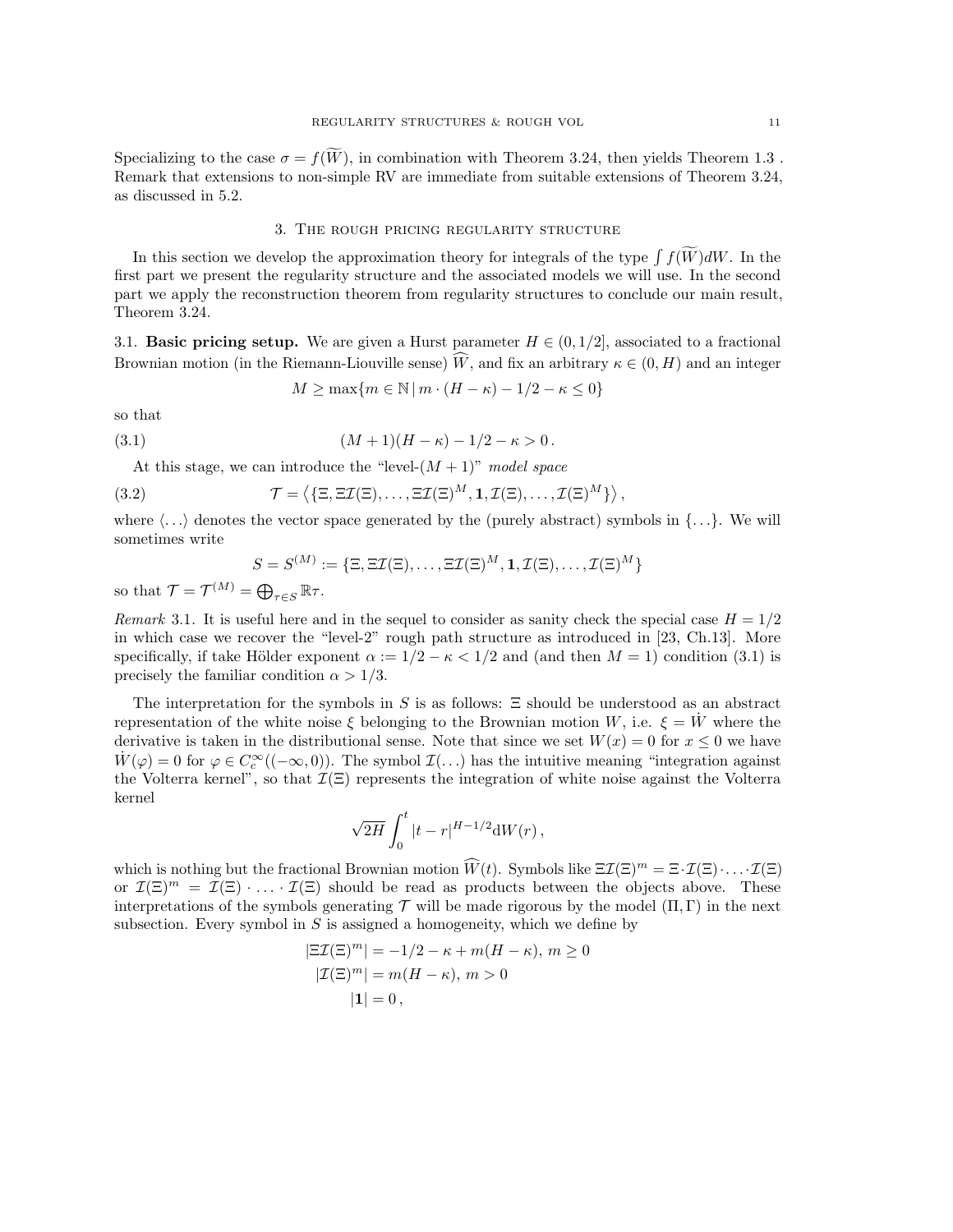We collect the homogeneities of elements of S in a set  $A := \{|\tau| | \tau \in S\}$ , whose minimum is  $|\Xi| = -1/2 - \kappa$ . Note that the homogeneities are multiplicative in the sense that,  $|\tau \cdot \tau'| = |\tau| + |\tau'|$ for  $\tau, \tau' \in S$ .

At last, our regularity comes with a *structure group*  $G$ , an (abstract) group of linear operators on the model space T which should satisfy  $\Gamma \tau - \tau = \bigoplus_{\tau' \in S: |\tau'| < |\tau|} \mathbb{R} \tau'$  and  $\Gamma \mathbf{1} = \mathbf{1}$  for  $\tau \in S$  and  $\Gamma \in G$ . We will choose  $G = {\{\Gamma_h | h \in (\mathbb{R}, +)\}\$  given by

$$
\Gamma_h \mathbf{1} = \mathbf{1}, \, \Gamma_h \Xi = \Xi, \, \Gamma_h \mathcal{I}(\Xi) = \mathcal{I}(\Xi) + h \mathbf{1} \, .
$$

and  $\Gamma_h(\tau' \cdot \tau) = \Gamma_h \tau' \cdot \Gamma_h \tau$  for  $\tau', \tau \in S$  for which  $\tau \cdot \tau' \in S$  is defined.

The limiting model  $(\Pi, \Gamma)$ . Let W be a Brownian motion on  $\mathbb{R}_+$  and extend it to all of  $\mathbb{R}$  by requiring  $W(x) = 0$  for  $x \leq 0$ . We will frequently use the notations

<span id="page-11-1"></span>(3.3) 
$$
\int_0^t f(t) \, \mathrm{d}W(t), \int_0^t f(t) \circ \mathrm{d}W(t)
$$

which denote the Itô integral and the Skohorod integral (which boils down to an Itô integral whenever the integrand is adapted). From  $W$  we construct now the fractional Riemann-Liouville Brownian motion  $\widehat{W}$  with Hurst index  $H \in (0, 1/2]$  as

$$
\widehat{W}(t) = \dot{W} \star K(t) = \sqrt{2H} \int_0^t |t-r|^{H-1/2} dW(r),
$$

where  $K(t) = \sqrt{2H} \mathbf{1}_{t>0} \cdot t^{H-1/2}$  denotes the Volterra kernel. We also write  $K(s,t) := K(t-s)$ .

To give a meaning to the product terms  $\Xi \mathcal{I}(\Xi)^k$  we follow the ideas from rough paths and define an "iterated integral" for  $s, t \in \mathbb{R}, s \leq t$  as

<span id="page-11-0"></span>(3.4) 
$$
\mathbb{W}^m(s,t) = \int_s^t (\widehat{W}(r) - \widehat{W}(s))^m dW(r)
$$

 $\mathbb{W}^m(s,t)$  satisfies a modification of Chen's relation

**Lemma 3.2.** W<sup>m</sup> as defined in  $(3.4)$  satisfies

(3.5) 
$$
\mathbb{W}^m(s,t) = \mathbb{W}^m(s,u) + \sum_{l=0}^m \binom{m}{l} (\widehat{W}(u) - \widehat{W}(s))^l \mathbb{W}^{m-l}(u,t)
$$

for  $s, u, t \in \mathbb{R}, s \leq u \leq t$ .

*Proof.* Direct consequence of the binomial theorem.  $\Box$ 

We extend the domain of  $\mathbb{W}^m$  to all of  $\mathbb{R}^2$  by imposing Chen's relation for all  $s, u, t \in \mathbb{R}$ , i.e. we set for  $t, s \in \mathbb{R}, t \leq s$ 

<span id="page-11-2"></span>(3.6) 
$$
\mathbb{W}^m(s,t) = -\sum_{l=0}^m \binom{m}{l} (\widehat{W}(t) - \widehat{W}(s))^l \mathbb{W}^{m-l}(t,s)
$$

We are now in the position to define a model  $(\Pi, \Gamma)$  that gives a rigorous meaning to the interpretation we gave above for  $\Xi$ ,  $\mathcal{I}(\Xi)$ ,  $\Xi\mathcal{I}(\Xi)$ , .... Recall that in the theory of regularity structures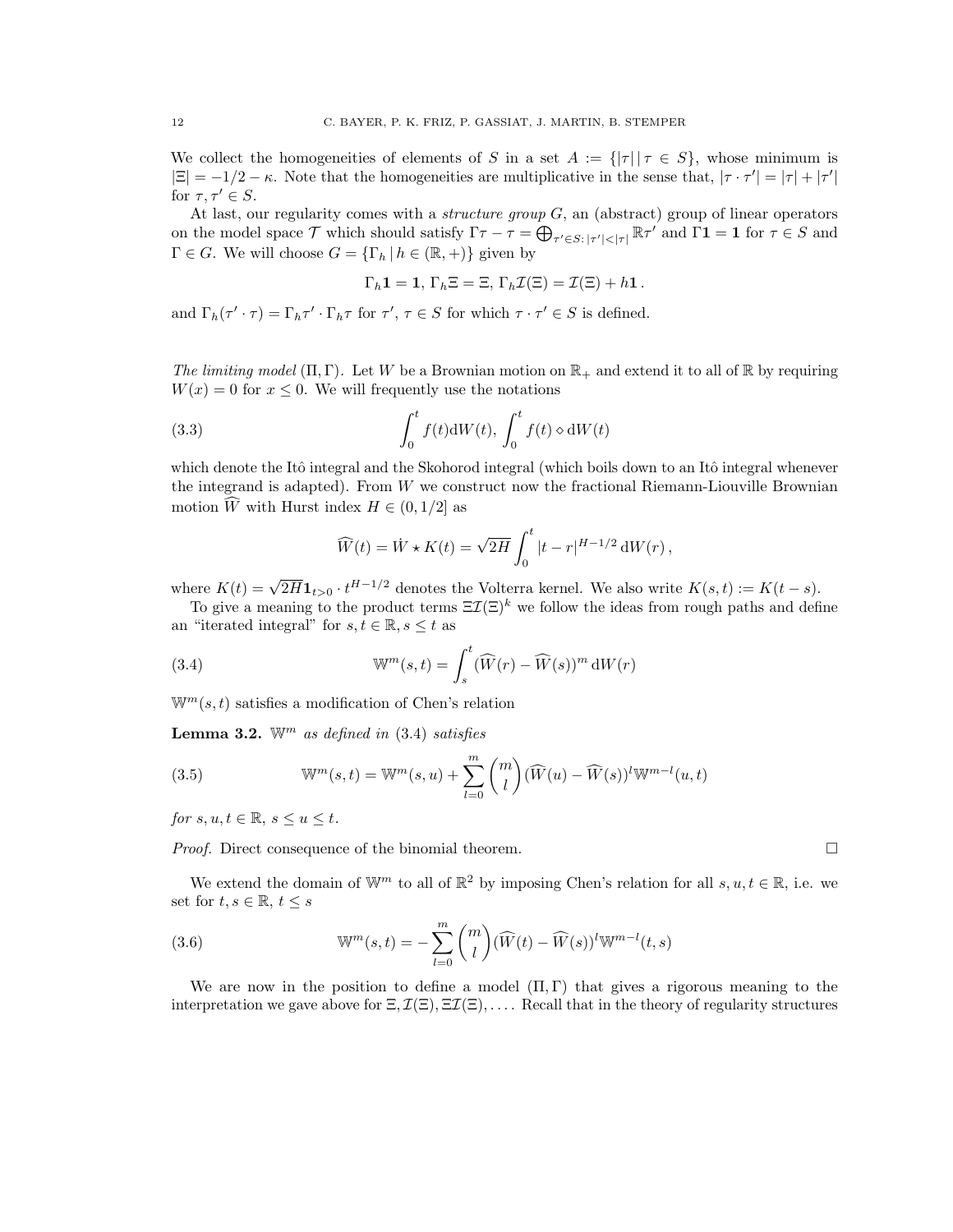a model is a collection of linear maps  $\Pi_s : \mathcal{T} \to C_c^1(\mathbb{R})'$ ,  $\Gamma_{st} \in G$  for indices  $s, t \in \mathbb{R}$  that satisfiy

<span id="page-12-0"></span>
$$
(3.7) \t \Pi_t = \Pi_s \Gamma_{st},
$$

<span id="page-12-1"></span>(3.8) 
$$
|\Pi_s \tau(\varphi_s^{\lambda})| \lesssim \lambda^{|\tau|},
$$

<span id="page-12-2"></span>(3.9) 
$$
\Gamma_{st}\tau = \tau + \sum_{\tau' \in S: |\tau'| < \tau} c_{\tau'}(s,t)\tau', |c_{\tau'}(s,t)| \lesssim |s-t|^{|\tau|-|\tau'|}
$$

where the bounds hold uniformly for  $\tau \in S$ , any s, t in a compact set and for  $\varphi_s^{\lambda} := \lambda^{-1} \varphi(\lambda^{-1}(\cdot - s))$ with  $\lambda \in (0,1]$  and  $\varphi \in C^1$  with compact support in the ball  $B(0,1)$ .

We will work with the following "Itô" model  $(\Pi, \Gamma)$ , and (occasionally) write  $(\Pi^{\text{It\^{o}}, \Gamma^{\text{It\^{o}}})$  to avoid confusion with a generic model, also denoted by  $(\Pi, \Gamma)$ , which renders more precisely our interpretations of the elements of S.

$$
\Pi_s \mathbf{1} = 1
$$
\n
$$
\Pi_s \Xi = \dot{W}
$$
\n
$$
\Pi_s \Xi = \dot{W}
$$
\n
$$
\Pi_s \mathbf{1} = 1
$$
\n
$$
\Gamma_{ts} \Xi = \Xi
$$
\n
$$
\Pi_s \mathcal{I}(\Xi)^m = (\widehat{W}(\cdot) - \widehat{W}(s))^{m}
$$
\n
$$
\Gamma_{ts} \mathcal{I}(\Xi) = \mathcal{I}(\Xi) + (\widehat{W}(t) - \widehat{W}(s)) \mathbf{1}
$$
\n
$$
\Pi_s \Xi \mathcal{I}(\Xi)^m = \{t \mapsto \frac{d}{dt} W^m(s, t)\} \quad \Gamma_{ts} \tau \tau' = \Gamma_{ts} \tau \cdot \Gamma_{ts} \tau', \text{ for } \tau, \tau' \in S \text{ with } \tau \tau' \in S
$$

We extend both maps from  $S$  to  $\mathcal T$  by imposing linearity.

**Lemma 3.3.** The pair  $(\Pi, \Gamma)$  as defined above defines (a.s.) a model on  $(\mathcal{T}, A)$ .

*Proof.* The only symbol in S on which [\(3.7\)](#page-12-0) is not straightforward is  $\Xi \mathcal{I}(\Xi)^m$ , where the statement follows by Chen's relation. The bounds [\(3.8\)](#page-12-1) and [\(3.9\)](#page-12-2) follow for 1 trivially and for  $\mathcal{I}(\Xi)^m$  by the  $H - \kappa'$ ,  $\kappa' \in (0, H)$  Hölder regularity of  $\widehat{W}$ . It is further straightforward to check the condition [\(3.9\)](#page-12-2) by using the rule  $\Gamma_{ts}\tau\tau' = \Gamma_{ts}\tau \cdot \Gamma_{ts}\tau'$  so that we are only left with the task to bound  $\Pi_s \Xi \mathcal{I}(\Xi)^m (\varphi_s^{\lambda})$ . Following along the lines of proof [\[23,](#page-42-11) Theorem 3.1] it follows  $|\mathbb{W}^m(s,t)| \leq C|s-t|^{mH+1/2-(m+1)\kappa}$ (where  $C > 0$  denotes a random constant with  $C \in \bigcup_{p < \infty} L^p$ ), so that

$$
|\Pi_s \mathcal{I}(\Xi)^m \Xi(\varphi_s^{\lambda})| = \left| \int (\varphi_s^{\lambda})'(t) \mathbb{W}^m(s, t) dt \right| \le C \int \varphi'^{-1}(t - s) |s - t|^{mH + 1/2 - (m+1)\kappa} \frac{dt}{\lambda^2}
$$
  

$$
\le C\lambda^{mH - 1/2 - (m+1)\kappa} = C\lambda^{|\mathcal{I}(\Xi)^m \Xi|}.
$$

As we will see below in subsection [3.2](#page-17-0) this model is the toolbox from which we can build pathwise Itô integrals of the type  $\int_0^t f(r, \widehat{W}(r)) dW(r)$ . For an approximation theory for such expressions we are in need of a comparable setup that describes approximations, which will be achieved by introducing a model  $(\Pi^{\varepsilon}, \Gamma^{\varepsilon})$ .

The approximating model  $(\Pi^{\varepsilon}, \Gamma^{\varepsilon})$ . The whole definition of the model  $(\Pi, \Gamma)$  is based on the object  $\dot{W}$ . It is therefore natural to build an approximating model by replacing  $\dot{W}$  by some modification  $\dot{W}^{\varepsilon}$  that converges (as a distribution) to  $\dot{W}$  as  $\varepsilon \to 0$ .

The definition of  $\dot{W}^{\varepsilon}$  will be based on an object  $\delta^{\varepsilon}$  which should be thought of as an approximation to the Delta dirac distribution. Our purpose to build  $\delta^{\epsilon}$  from wavelets, which can be as irregular as the Haar functions. We find it therefore convenient to allow  $\delta^{\varepsilon}$  to take values in the Besov space  $\mathcal{B}^{\beta}_{1,\infty}(\mathbb{R}), \beta > 1/2 + \kappa$  which covers functions like  $\mathbf{1}_{[0,1]} \in \mathcal{B}^1_{1,\infty}(\mathbb{R}).$ 

 $\Box$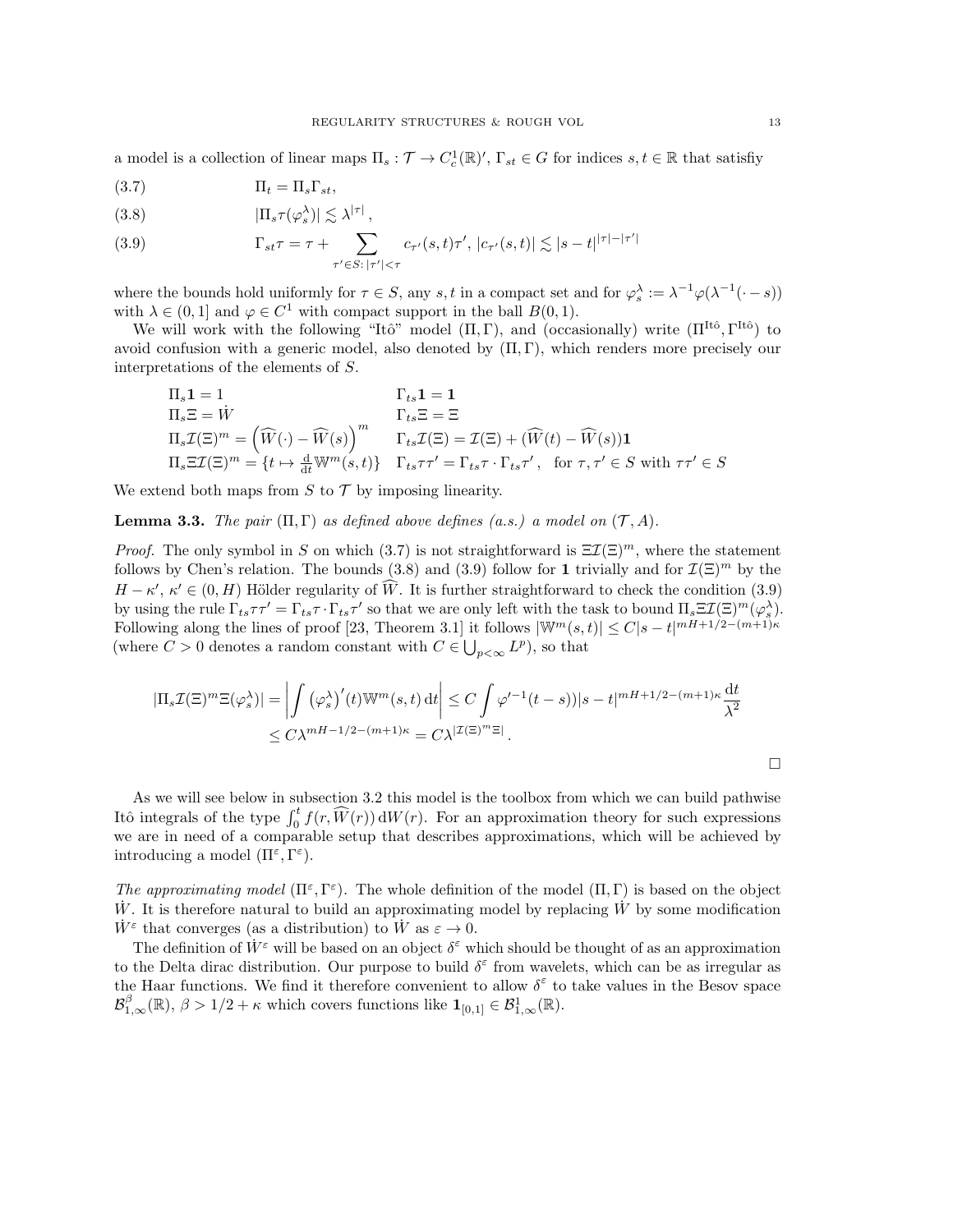Remark 3.4. We shortly recall the definition of the Besov space  $\mathcal{B}^{\beta}_{1,\infty}(\mathbb{R})$  (see for example [\[41\]](#page-43-10)) although this will here only be explicitely used in the proof of Lemma [3.16](#page-18-0) in the appendix. Given a compactly supported wavelet basis  $\phi_y = \phi(\cdot - y)$ ,  $y \in \mathbb{Z}$ ,  $\psi_y^j = 2^{j/2} \psi(2^j(\cdot - y))$ ,  $j \ge 0$ ,  $y \in 2^{-j}\mathbb{Z}$ we set

$$
\|g\|_{{\mathcal B}^{\beta}_{1,\infty}}:=\sum_{y\in \mathbb{Z}}|(g,\phi_y)_{L^2}|+\sup_{j\geq 0}2^{j\beta}\sum_{y\in 2^{-j}\mathbb{Z}}2^{-j/2}|(g,\psi_y^j)_{L^2}|
$$

and define  $\mathcal{B}^{\beta}_{1,\infty}(\mathbb{R})$  to be those  $L^1$  functions g (or  $(C_c^{-\lceil \beta \rceil + 1}(\mathbb{R}))'$  distributions if  $\beta \leq 0$ ) for which this norm is finite.

<span id="page-13-2"></span>**Definition 3.5.** In the following we call  $\delta^{\epsilon}: \mathbb{R}^2 \to \mathbb{R}$  a measurable, bounded function with the following properties

- $\delta^{\varepsilon}(x, y) = \delta^{\varepsilon}(y, x)$  for all  $x, y \in \mathbb{R}$ .
- the map  $\mathbb{R} \ni x \mapsto \delta^{\varepsilon}(x, \cdot) \in \mathcal{B}^{\beta}_{1,\infty}(\mathbb{R})$  is bounded and measurable for some  $\beta > -|\Xi| = 1/2+\kappa$ .
- $\int_{\mathbb{R}} \delta^{\varepsilon}(x,\cdot) dx = 1,$
- $\sup_{\mathbb{R}^2} |\delta^{\varepsilon}| \lesssim \varepsilon^{-1},$
- supp  $\delta^{\varepsilon}(x, \cdot) \subseteq B(x, c \cdot \varepsilon)$  for any  $x \in \mathbb{R}$  and some  $c > 0$ .

<span id="page-13-1"></span>Example 3.6. There are two examples which are of particular interest for our purposes

• We say that  $\delta^{\varepsilon}$  "comes from a mollifier", by which we mean that there is symmetric, compactly supported  $L^{\infty} \cap \mathcal{B}_{1,\infty}^{\beta}(\mathbb{R})$ -function  $\rho$ , which integrates to 1 such that

$$
\delta^{\varepsilon}(x, y) = \varepsilon^{-1} \cdot \rho(\varepsilon^{-1}(y - x))
$$

• A further interesting example is the case where  $\delta^{\varepsilon}$  "comes from a wavelet basis". Consider only  $\varepsilon = 2^{-N}$  and choose compactly supported  $L^{\infty} \cap \mathcal{B}^{\beta}_{1,\infty}$ -valued father wavelets  $(\phi_{k,N})_{k \in \mathbb{Z}}$ (e.g. the Haar father wavelets  $\phi_{k,N} = 2^{N/2} \cdot \mathbf{1}_{[k2^{-N}, (k+1)2^{-N})}$ ) and set

$$
\delta^\varepsilon(x,y)=\sum_{k\in\mathbb{Z}}\phi_{k,N}(x)\phi_{k,N}(y)
$$

Note that we could also add some generations of mother wavelets in this choice.

Note that (locally) W is contained in  $\mathcal{B}_{\infty,\infty}^{|\Xi|}(\mathbb{R})$  (recall:  $|\Xi| = -1/2 - \kappa$ ), so that due to  $\mathcal{B}_{\infty,\infty}^{|\Xi|}(\mathbb{R}) \subseteq (\mathcal{B}_{1,\infty}^{\beta}(\mathbb{R}))'$  we can set

$$
\dot W^\varepsilon(t):=\langle \dot W, \delta^\varepsilon(t,\cdot)\rangle \mathbf{1}_{\mathbb{R}_+}(t)
$$

which is a Gaussian process and pathwise measurable and locally bounded. For (maybe stochastic) integrands f we introduce the notations

$$
\int_0^t f(r) dW^{\varepsilon}(r) := \int_0^t f(r) \dot{W}^{\varepsilon}(r) dr
$$

and if f takes values in some (non-homogeneous) Wiener chaos induced by  $W$  we also introduce

<span id="page-13-0"></span>(3.10) 
$$
\int_0^t f(r) \circ dW^{\varepsilon}(r) := \int_0^t f(r) \circ \dot{W}^{\varepsilon}(r) dr,
$$

where  $\diamond$  denotes the Wick product. Note that these two objects do in general not coincide. The motive for using the same symbol " $\circ$ " as in [\(3.3\)](#page-11-1) is that [\(3.10\)](#page-13-0) can be seen as the Skohorod integral with respect to the Gaussian stochastic measure induced by the Gaussian process  $\dot{W}^{\varepsilon}$  (for the notion of Wick products and Skohorod integrals and their links see e.g. [\[39\]](#page-43-11)).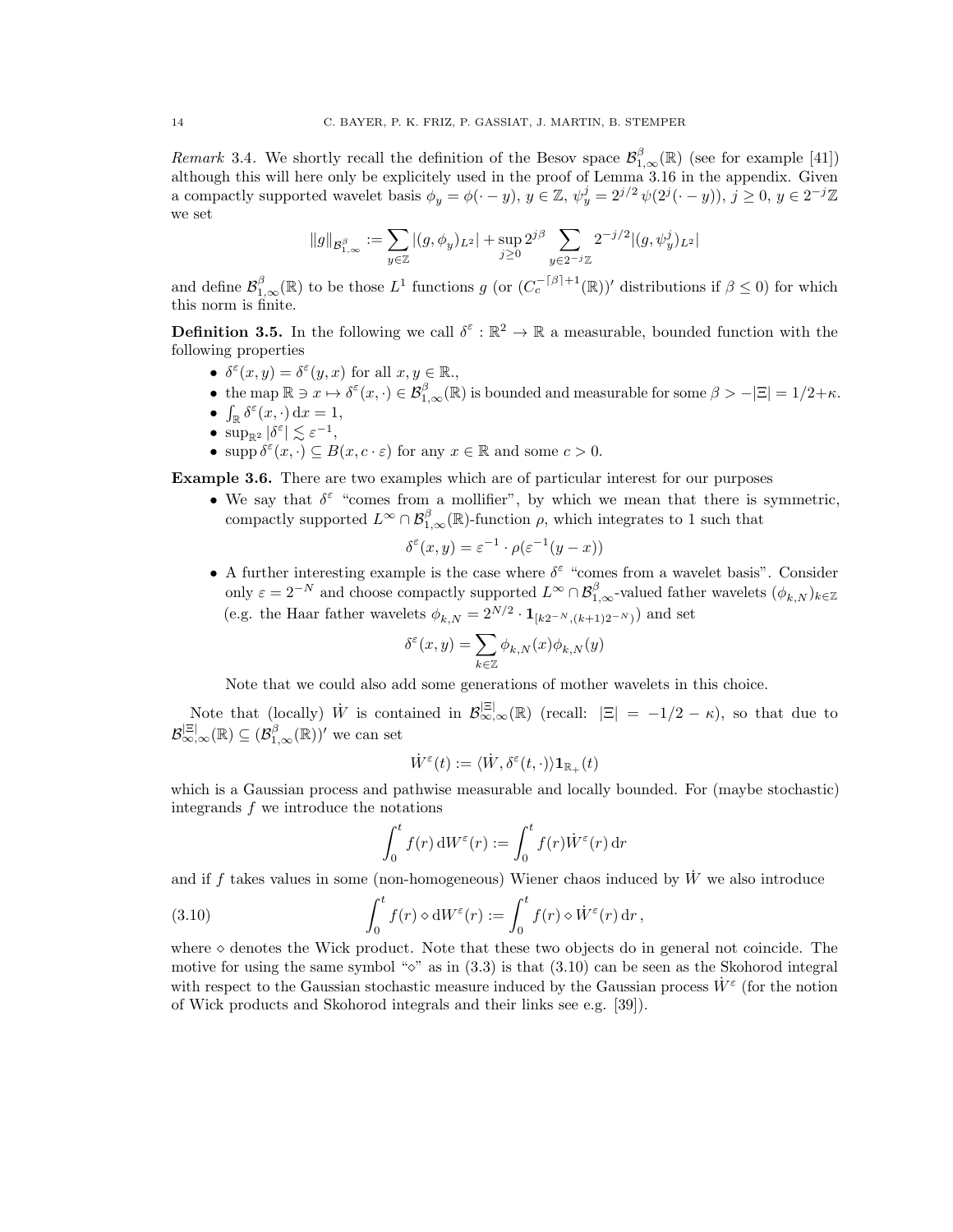We now define an approximate fractional Brownian motion by setting

$$
\widehat{W}^{\varepsilon}(t) = K \star \dot{W}^{\varepsilon} = \sqrt{2H} \int_0^t |t - r|^{H - 1/2} dW^{\varepsilon}(r)
$$

which has the expected regularity as it is shown in the following lemma.

<span id="page-14-0"></span>**Lemma 3.7.** On every compact time intervall  $[0, T]$  we have the estimates

$$
|\widehat{W}^{\varepsilon}(t)-\widehat{W}^{\varepsilon}(s)|\lesssim C_{\varepsilon}|t-s|^{H-\kappa'},\ |\widehat{W}^{\varepsilon}(t)-\widehat{W}^{\varepsilon}(s)-(\widehat{W}(t)-\widehat{W}(s))|\lesssim C|t-s|^{H-\kappa'}\varepsilon^{\delta\kappa'}
$$

uniformly in  $\varepsilon \in (0,1]$  for any  $\delta \in (0,1)$  and  $\kappa' \in (0,H)$  and where  $C_{\varepsilon}, C > 0$  are random constants that are (uniformly) bounded in  $L^p$  for  $p \in [1,\infty)$ .

*Proof.* The proof is elementary but a bit bulky and therefore postponed to the appendix.  $\square$ 

Finally we can give the definition of the approximative model  $(\Pi^{\varepsilon}, \Gamma^{\varepsilon})$ , the "canonical" model built from the approximate (and hence regular) noise  $W^{\varepsilon}$ .

$$
\begin{array}{ll} \Pi^{\varepsilon}_s\mathbf{1}=1 & \Gamma^{\varepsilon}_{st}\mathbf{1}=1 & \\ \Pi^{\varepsilon}_s\Xi=W^{\varepsilon} & \Gamma^{\varepsilon}_{st}\Xi=\Xi \\ \Pi^{\varepsilon}_s\mathcal{I}(\Xi)^m=\left(\widehat{W}^{\varepsilon}(\cdot)-\widehat{W}^{\varepsilon}(s)\right)^m & \Gamma^{\varepsilon}_{st}\mathcal{I}(\Xi)=\mathcal{I}(\Xi)+\left(\widehat{W}^{\varepsilon}(t)-\widehat{W}^{\varepsilon}(s)\right)\mathbf{1} & \\ \Pi^{\varepsilon}_s\mathcal{I}(\Xi)^m\Xi=(\widehat{W}^{\varepsilon}(\cdot)-\widehat{W}^{\varepsilon}(s))^{m}\,\dot{W}^{\varepsilon}(\cdot)& \Gamma^{\varepsilon}_{st}\tau\tau'=\Gamma^{\varepsilon}_{st}\tau\cdot\Gamma^{\varepsilon}_{st}\tau',\ \tau,\tau',\tau\cdot\tau'\in S \end{array}
$$

<span id="page-14-3"></span>**Lemma 3.8.** The pair  $(\Pi^{\varepsilon}, \Gamma^{\varepsilon})$  as defined above is a model on  $(\mathcal{T}, A)$ .

*Proof.* The identity  $\Pi_t = \Gamma_{ts} \Pi_s$  is straightforward to check. The bounds [\(3.8\)](#page-12-1) and [\(3.9\)](#page-12-2) on  $\Gamma_{st}$  and on  $\Pi_s \mathcal{I}(\Xi)^m$  follow from the regularity of  $\widehat{W}^\varepsilon$  as proved in Lemma [3.7.](#page-14-0) The blow-up of  $\Pi_s \Xi \mathcal{I}(\Xi)^m(\varphi_s)$ however is even better than we need, since by the choice of  $\delta^{\varepsilon}$  we have  $|\dot{W}^{\varepsilon}| \leq C_{\varepsilon}$ , for some random constant  $C_{\varepsilon}$ , on compact sets.

The definition of this model is justified by the fact that application of the reconstruction operator (as in Lemma [3.22\)](#page-20-1) yields integrals

<span id="page-14-1"></span>(3.11) 
$$
\int_0^t f(r, \widehat{W}^{\varepsilon}(r)) dW^{\varepsilon}(r).
$$

As we pointed out already in section [1,](#page-1-0) there is no hope that integrals of this type will converge as  $\varepsilon \to 0$  if  $H < 1/2$ . This can be cured by working with a renormalized model  $(\widehat{\Pi}^{\varepsilon}, \Gamma^{\varepsilon})$  instead.

The renormalized model  $\widehat{\mathrm{II}}^{\varepsilon}$ . From the perspective of regularity structures the fundamental reason why integrals like [\(3.11\)](#page-14-1) fail to converge to

$$
\int_0^t f(r,\widehat{W}(r)) \,\mathrm{d} W(r)
$$

lies in the fact that the corresponding models will not satisfy  $(\Pi^{\varepsilon}, \Gamma^{\varepsilon}) \to (\Pi, \Gamma)$  in a suitable norm. To see what is going on we will first rewrite  $\Pi_s \Xi \mathcal{I}(\Xi)^k$ 

<span id="page-14-2"></span>**Lemma 3.9.** For  $\varphi \in C_c^{\infty}(\mathbb{R}), s \in \mathbb{R}, m \in \{1, ..., M\}$  we have

$$
\Pi_s \Xi \mathcal{I}(\Xi)^m(\varphi) = \int_0^\infty \varphi(t) \left( \widehat{W}(t) - \widehat{W}(s) \right)^m \varphi \, \mathrm{d}W(t)
$$

$$
-m \int_0^\infty \varphi(t) \, K(s-t) \left( \widehat{W}(t) - \widehat{W}(s) \right)^{m-1} \mathrm{d}t
$$

.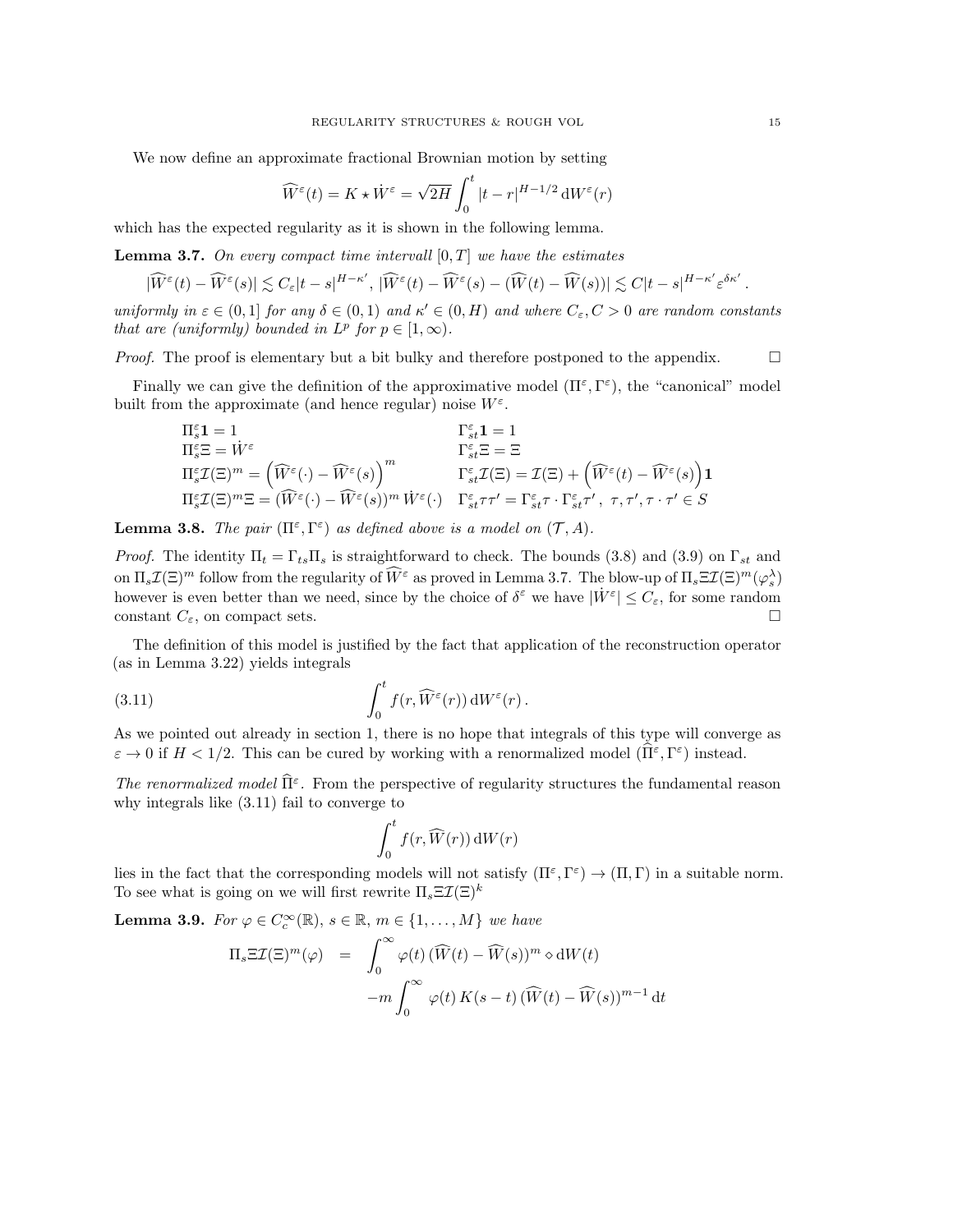where  $\diamond$  denotes the Skorokhod integral and  $K(t) = \sqrt{2H} \mathbf{1}_{t>0} t^{H-1/2}$  denotes the Volterra kernel. Note that in the second term the domain of integration is actually  $(0, s)$ .

Remark 3.10. Our notation reflects a close relation between the Skorokhod integral and the Wick product. Indeed, when  $g = \sum X_s \mathbf{1}_{[s,t]}$ , with summation over a finite partition of  $[0,T]$ , and each  $X_s$  a (non-adapted) random variable in a finite Wiener-Itô chaos, it follows from [\[39,](#page-43-11) Thm 7.40] that  $\int g \delta W = \sum X_s \diamond W_{s,t}$ . Passage to  $L^2$ -limits is then standard. See also [\[44\]](#page-43-12) and the references therein.

*Proof.* We prove this by reexpressing  $\mathbb{W}^k(s,t)$ . For  $s < t$  we have already

$$
\mathbb{W}^{k}(s,t) = \int_{s}^{t} dW(r) \diamond (\widehat{W}(r) - \widehat{W}(s))^{k}
$$

so that it remains to see what happens for  $t < s$ . With relation  $(3.6)$  we have in this case

<span id="page-15-1"></span>
$$
\mathbb{W}^k(s,t) = -\sum_{l=0}^k \binom{k}{l} (\widehat{W}(t) - \widehat{W}(s))^l \cdot \int \mathrm{d}r \, \dot{W}(r) \diamond (\widehat{W}(r) - \widehat{W}(t))^{k-l} \mathbf{1}_{t < r < s},
$$

where we use for the sake of concision formal notation, which is easy to translate to a rigorous formulation. Using the fact that for Gaussians  $U_1, V, U_2$  we have

(3.12) 
$$
U_1^l \cdot (V \diamond U_2^{k-l}) = V \diamond (U_1^l U_2^{k-l}) + l \mathbb{E}[V U_1] U_1^{l-1} U_2^{k-l}
$$

(a consequence of [\[39,](#page-43-11) Theorems 3.15, 7.33]), we obtain

$$
\mathbb{W}^{k}(s,t) = -\int \mathrm{d}r \, \dot{W}(r) \diamond (\widehat{W}(r) - \widehat{W}(s))^{k} \mathbf{1}_{t < r < s} \n- \sum_{l=0}^{k} {k \choose l} l \cdot \int \mathrm{d}r \, \mathbb{E}[\dot{W}(r) \cdot (\widehat{W}(t) - \widehat{W}(s))] \cdot (\widehat{W}(t) - \widehat{W}(s))^{l-1} \cdot (\widehat{W}(r) - \widehat{W}(t))^{k-l}.
$$

Using  $\binom{k}{l} = k\binom{k-1}{l-1}$  and  $\mathbb{E}[W(r) \cdot (\widehat{W}(t) - \widehat{W}(s))] = -K(s-r)\mathbf{1}_{r>0}$  for  $t < r < s$  we can reformulate this and obtain

$$
\mathbb{W}^k(s,t) = -\int \mathrm{d}W(r) \diamond (\widehat{W}(r) - \widehat{W}(s))^k \mathbf{1}_{t < r < s} + k \int \mathrm{d}r K(s-r) (\widehat{W}(r) - \widehat{W}(s))^{k-1} \mathbf{1}_{r > 0}.
$$

(An alternative derivation of the above Skorokohod form can be given in terms of [\[45,](#page-43-13) Thm 3.2].) Since  $\Pi_s \Xi \mathcal{I}(\Xi)^m(\varphi) = \int \varphi(t) d_t \mathbb{W}^m(s, t)$  the claim follows.

Let us also reexpress the approximating model in suitable form.

<span id="page-15-2"></span>**Lemma 3.11.** For  $\varphi \in C_c^{\infty}(\mathbb{R})$ ,  $s \in \mathbb{R}$ ,  $m \in \{1, ..., M\}$  we have

$$
\Pi_s^{\varepsilon} \Xi \mathcal{I}(\Xi)^m(\varphi) = \int_0^{\infty} \varphi(t) \left( \widehat{W}^{\varepsilon}(t) - \widehat{W}^{\varepsilon}(s) \right)^m \diamond dW^{\varepsilon}(t)
$$

$$
- m \int_0^{\infty} \varphi(t) \, \mathcal{K}^{\varepsilon}(s, t) \left( \widehat{W}^{\varepsilon}(t) - \widehat{W}^{\varepsilon}(s) \right)^{m-1} \mathrm{d}t
$$

$$
+ m \int_0^{\infty} \varphi(t) \, \mathcal{K}^{\varepsilon}(t, t) \left( \widehat{W}^{\varepsilon}(t) - \widehat{W}^{\varepsilon}(s) \right)^{m-1} \mathrm{d}t
$$

where  $\diamond$  is defined as in [\(3.10\)](#page-13-0) and where

<span id="page-15-0"></span>
$$
(3.13) \qquad \mathscr{K}^{\varepsilon}(u,v) := \mathbb{E}[\widehat{W}^{\varepsilon}(u)\dot{W}^{\varepsilon}(v)] = \mathbf{1}_{u,v\geq 0} \int_0^{\infty} \int_0^{\infty} \delta^{\varepsilon}(v,x_1)\delta^{\varepsilon}(x_1,x_2)K(u-x_2) \,dx_1dx_2.
$$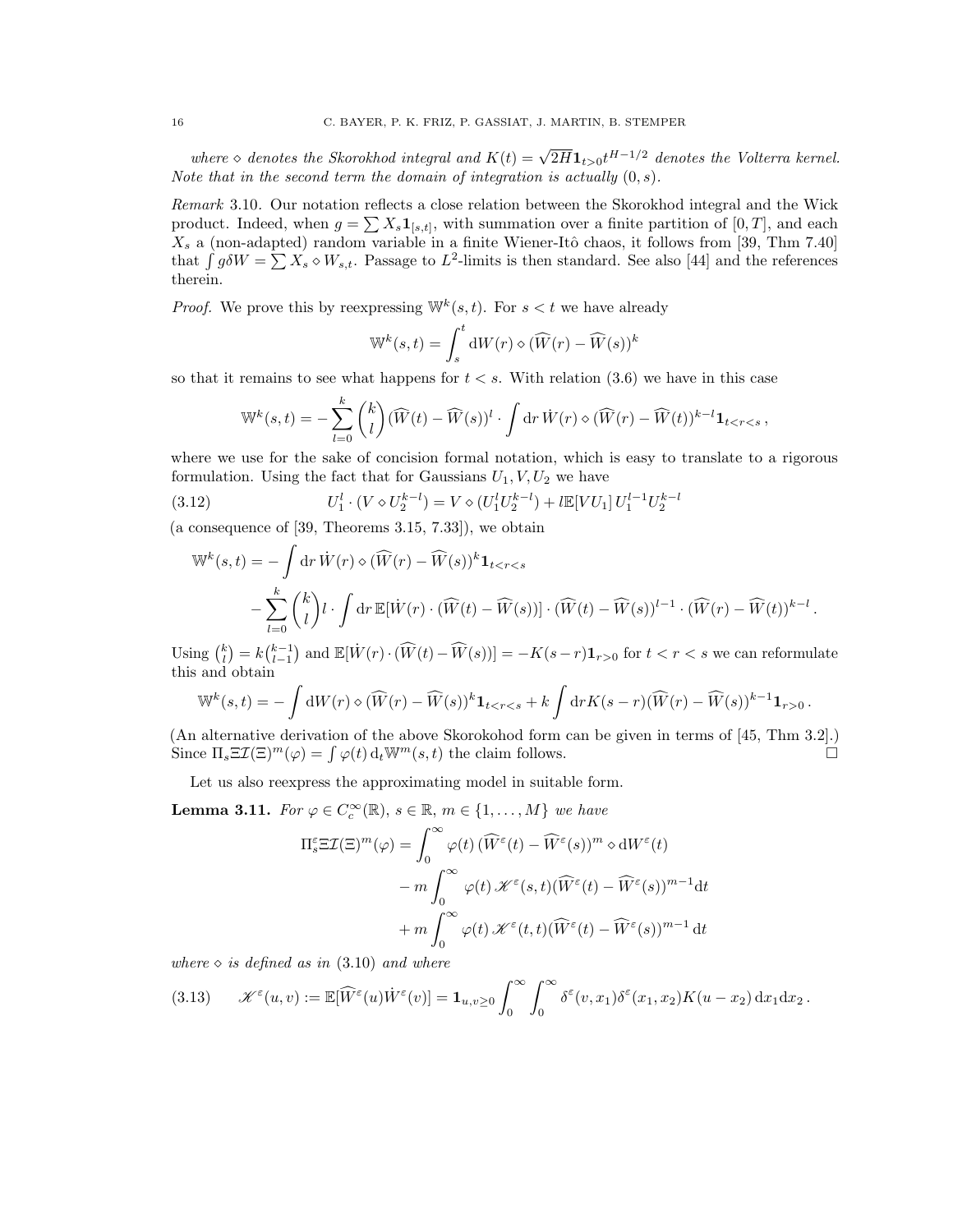*Proof.* Using that for Gaussian V, U we have  $VU^m = V \diamond U^m + m \mathbb{E}[VU]U^{m-1}$  (this is [\(3.12\)](#page-15-1) with  $U_2 = 1$ ) we can rewrite

$$
\Pi_s^{\varepsilon} \Xi \mathcal{I}(\Xi)^m(\varphi) = \int_0^{\infty} \varphi(t) \left( \widehat{W}^{\varepsilon}(t) - \widehat{W}^{\varepsilon}(s) \right)^m \diamond dW^{\varepsilon}(t) \n+ m \int_0^{\infty} dt \, \varphi(t) \, \mathbb{E}[\dot{W}^{\varepsilon}(t) \left( \widehat{W}^{\varepsilon}(t) - \widehat{W}^{\varepsilon}(s) \right)] (\widehat{W}^{\varepsilon}(t) - \widehat{W}^{\varepsilon}(s))^{m-1}.
$$

Inserting  $\mathbb{E}[\dot{W}^{\varepsilon}(t) (\widehat{W}^{\varepsilon}(t) - \widehat{W}^{\varepsilon}(s))] = \mathscr{K}^{\varepsilon}(t,t) - \mathscr{K}^{\varepsilon}(s,t)$  shows the identity.

Comparing the expressions in Lemma [3.11](#page-15-2) and [3.9](#page-14-2) we see that we morally have to subtract

$$
m \int \varphi(t) \, \mathscr{K}^{\varepsilon}(t,t) (\widehat{W}^{\varepsilon}(t) - \widehat{W}^{\varepsilon}(s))^{m-1} \, \mathrm{d}t
$$

from the model, which will give us a new model  $\widehat{\Pi}^{\varepsilon}$ . Of course we have to be careful that this step preserves "Chen's relation"  $\widehat{\Pi}_{s}^{\varepsilon} \Gamma_{st} = \widehat{\Pi}_{t}^{\varepsilon}$ , see Theorem [3.13](#page-16-0) below.

If we interpret  $\mathscr{K}^\varepsilon$  as an approximation to the Volterra-kernel we see that the expression

$$
\mathscr{C}^\varepsilon(t):=\mathscr{K}^\varepsilon(t,t),\,t\geq 0
$$

will correspond to something like " $0^{H-1/2} = \infty$ " in the limit  $\varepsilon \to 0$ . We have indeed the following upper bound.

<span id="page-16-1"></span>**Lemma 3.12.** For all  $s, t \in \mathbb{R}$  we have

$$
|\mathcal{K}^{\varepsilon}(s,t)| \lesssim \varepsilon^{H-1/2}.
$$
  
Proof.  $|\mathcal{K}^{\varepsilon}(s,t)| \lesssim \varepsilon^{-2} \int_{B(t,c\varepsilon)} dx \int_{B(x,c\varepsilon)} du |s-u|^{H-1/2} \lesssim \varepsilon^{H-1/2}.$ 

<span id="page-16-2"></span>Our hope is now that the new model  $\widehat{\Pi}^{\varepsilon}$  converges to  $\Pi$  in a suitable sense. Similar to [\[31,](#page-43-5) (2.17)] we define the distance between two models  $(\Pi, \Gamma)$  and  $(\Pi, \tilde{\Gamma})$  on a compact time interval  $[0, T]$  as (3.14)

$$
\|(\Pi,\Gamma);(\widetilde{\Pi},\widetilde{\Gamma})\|_{T} := \sup_{\substack{s \text{upp}\ \varphi \subseteq B(0,1),\\ \lambda \in (0,1],\\s \in [0,T],\tau \in S}} \lambda^{-|\tau|} |(\Pi_s - \widetilde{\Pi}_s)\tau(\varphi_s^{\lambda})| + \sup_{\substack{t,s \in [0,T],\\ \tau \in S, A \ni \beta < |\tau|}} \frac{|\Gamma_{ts}\tau - \Gamma_{ts}\tau|_{\beta}}{|t-s|^{|\tau|-\beta}},
$$

where  $|\cdot|_{\beta}$  denotes the absolute value of the coefficient of the symbol  $\tau'$  with  $|\tau'| = \beta$  and where the first supremum runs over  $\varphi \in C_c^1$  with  $\|\varphi\|_{C^1} \leq 1$ . We will also need

$$
\|\Pi\|_{T} = \sup_{\substack{\text{supp }\varphi \subseteq B(0, 1), \\ \lambda \in (0, 1], \\s \in [0, T], \tau \in S}} \lambda^{-|\tau|} |\Pi_{s} \tau(\varphi_{s}^{\lambda})|.
$$

We are now ready to give the fundamental result of this subsection which plays a key role in our approximation theory. Recall that the (minimal) homogeneity  $|\Xi| = -1/2 - \kappa$  which corresponds to W being Hölder with exponent  $1/2 - \kappa$ .

<span id="page-16-0"></span>**Theorem 3.13.** Define, for every  $s \in [0,T]$ , the linear map  $\widehat{\Pi}_{s}^{\varepsilon} : \mathcal{T} \to C_{c}^{1}(\mathbb{R})'$  given by, for  $m \in \{1, ..., M\}$ 

$$
\widehat{\Pi}_{s}^{\varepsilon} \Xi \mathcal{I}(\Xi)^{m} = \Pi_{s}^{\varepsilon} \Xi \mathcal{I}(\Xi)^{m} - m \mathscr{C}^{\varepsilon}(\cdot) \Pi_{s}^{\varepsilon} (\mathcal{I}(\Xi)^{m-1})
$$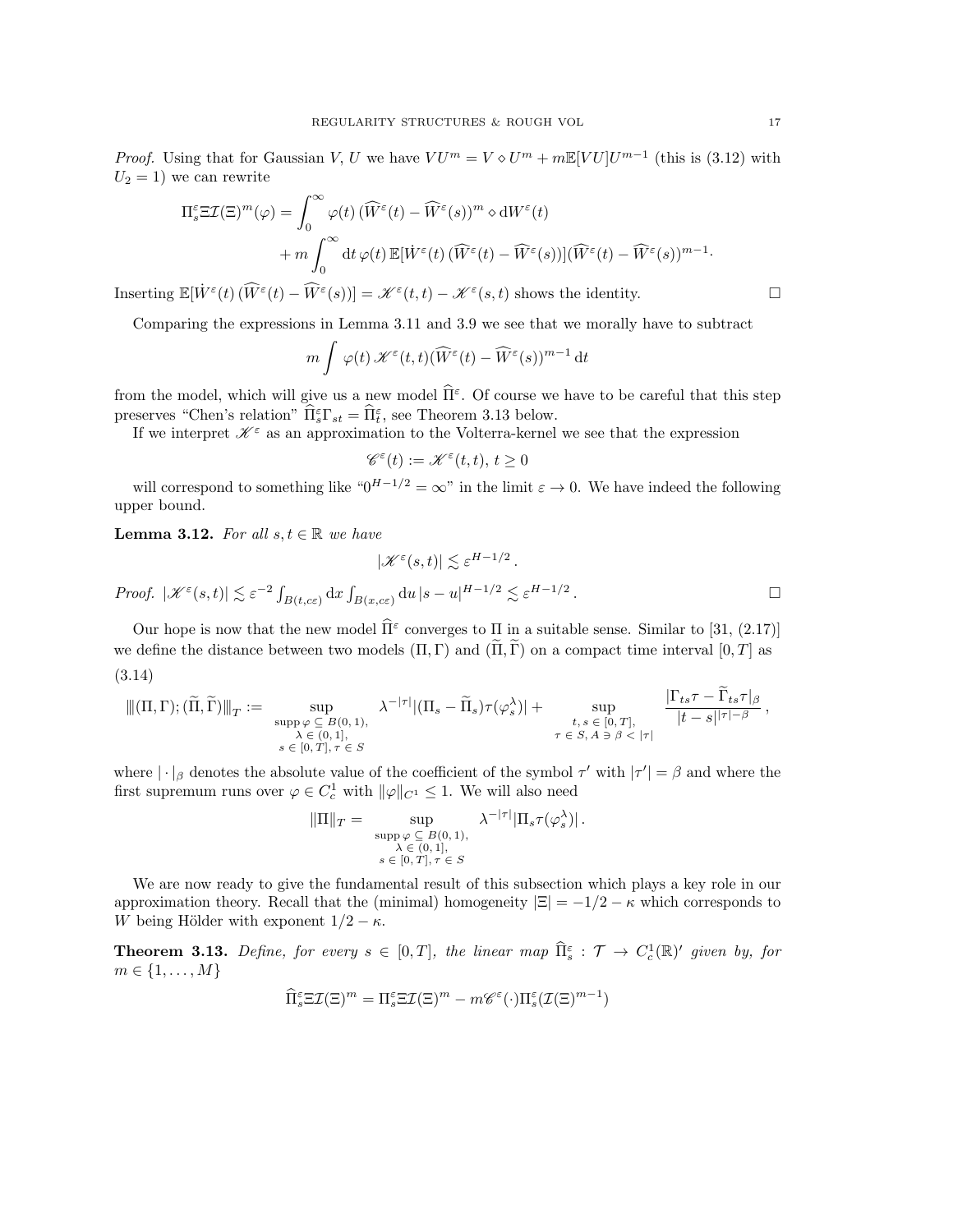and  $\widehat{\Pi}_{s}^{\varepsilon} = \Pi_{s}^{\varepsilon}$  on all remaining symbols in S. Then

$$
(\widehat{\Pi}^{\varepsilon},\widehat{\Gamma}^{\varepsilon}):=(\widehat{\Pi}^{\varepsilon},\Gamma^{\varepsilon})
$$

defines a ("renormalized") model on  $(\mathcal{T}, A)$  and on compact time intervals we have

<span id="page-17-1"></span>(3.15) 
$$
\left\|\left\(\widehat{\Pi}^{\varepsilon}, \widehat{\Gamma}^{\varepsilon}\right); (\Pi, \Gamma)\right\|_{T}\right\|_{L^{p}} \lesssim \varepsilon^{\delta \kappa}.
$$

for any  $\delta \in (0,1)$  and  $p \in [1,\infty)$ . In particular, we have "almost rate H" for  $M = M(\kappa, H)$  large enough.

Remark 3.14. In the special case of the level-2 Brownian rough path (i.e.  $H = 1/2$ ,  $M = 1$ ) the above result is in precise agreement with known results (even though the situation here is simpler since we are dealing with *scalar* Brownian). More specifically, we don't see the usual (strong) rate "almost"  $1/2$  but have to subtract the Hölder exponent used in the rough path / model topology (here:  $1/2 - \kappa$ ) which exactly leads to the rate "almost  $\kappa$ ". Since  $M = 1$  entails the condition  $1/2 - \kappa > 1/3$ , we see that  $\kappa < 1/6$ , exactly as given e.g. in in [\[23,](#page-42-11) Ex. 10.14]. A better rate can be achieved by working with higher-level rough path (here:  $M > 1$ ) and indeed the special case of  $H = 1/2$ , but general M, can be seen as a consequence of [\[21\]](#page-42-23): at the price of working with  $\sim 1/(1/2 - \kappa)$  levels, one can choose  $\kappa$  arbitrarily close to 1/2 and so recover the usual "almost"  $1/2$  rate. Of course, the case  $H < 1/2$  is out of reach of rough path considerations.

*Proof.* Since due to Lemma [3.12](#page-16-1) we have, for fixed  $\varepsilon$ , that  $\sup_{t\in[0,T]}|\mathscr{C}^{\varepsilon}(t)|<\infty$  and  $|\Pi_s\mathcal{I}(\Xi)^m|\lesssim$  $|\cdot - s|^{m}$  the bound [\(3.8\)](#page-12-1) is still satisfied. The modification  $\widehat{\Pi}_{s}^{\varepsilon} \mathbb{E} \mathcal{I}(\Xi)^{m} - \Pi_{s}^{\varepsilon} \mathbb{E} \mathcal{I}(\Xi)^{m}$  does not lead to a violation of "Chen's relation". Indeed, using validity of [\(3.7\)](#page-12-0) for the original model, we have

$$
\begin{split}\n\widehat{\Pi}_{t}^{\varepsilon} \Gamma_{ts}^{\varepsilon} (\Xi \mathcal{I}(\Xi)^{k}) &= \widehat{\Pi}_{t}^{\varepsilon} \left( \sum_{l=0}^{k} \binom{k}{l} (\widehat{W}^{\varepsilon}(t) - \widehat{W}^{\varepsilon}(s))^{l} \Xi \mathcal{I}(\Xi)^{k-l} \right) \\
&= \Pi_{s}^{\varepsilon} (\Xi \mathcal{I}(\Xi)^{k}) - \sum_{l=0}^{k} \binom{k}{l} (\widehat{W}^{\varepsilon}(t) - \widehat{W}^{\varepsilon}(s))^{l} (k-l) \mathscr{C}^{\varepsilon}(\cdot) (\widehat{W}^{\varepsilon}(\cdot) - \widehat{W}^{\varepsilon}(t))^{k-l-1} \\
&= \Pi_{s}^{\varepsilon} (\Xi \mathcal{I}(\Xi)^{k}) - k \mathscr{C}^{\varepsilon}(\cdot) \sum_{l=0}^{k-1} \binom{k-1}{l} (\widehat{W}^{\varepsilon}(t) - \widehat{W}^{\varepsilon}(s))^{l} (\widehat{W}^{\varepsilon}(\cdot) - \widehat{W}^{\varepsilon}(t))^{k-l-1} \\
&= \Pi_{s}^{\varepsilon} (\Xi \mathcal{I}(\Xi)^{k}) - k \mathscr{C}^{\varepsilon}(\cdot) (\widehat{W}^{\varepsilon}(\cdot) - \widehat{W}^{\varepsilon}(s))^{k} \\
&= \widehat{\Pi}_{s}^{\varepsilon} (\Xi (\Xi)^{k}).\n\end{split}
$$

We so see that  $(3.7)$  is also satisfied after our modification, and then easily conclude that  $(\hat{\Pi}^{\varepsilon}, \Gamma^{\varepsilon})$  is still a model on  $(\mathcal{T}, A)$ . At last, the bound [\(3.15\)](#page-17-1) is a bit technical and left to Appendix [A.](#page-36-0)  $\square$ 

<span id="page-17-0"></span>3.2. Approximation and renormalization theory. We now address to central question of how the integral  $\int_0^t f(\widehat{W}^\varepsilon(r), r) dW^\varepsilon(r)$  has to be modified to make it convergent against  $\int_0^t f(W(r), r) dW(r)$ .

The key idea is to combine the convergence result from Theorem [3.13](#page-16-0) with Hairer's reconstruction theorem, which we state below.

We first recall the notion of a modelled distribution, compare [\[31,](#page-43-5) Definition 3.1]. We say that a map  $F: \mathbb{R} \to \mathcal{T}$  is in the space  $\mathcal{D}^{\gamma}_T(\Gamma)$ ,  $\gamma > 0$  for some time horizon  $T > 0$  if

$$
(3.16) \t\t ||F||_{\mathcal{D}_T^{\gamma}(\Gamma)} := \sup_{A \ni \beta < \gamma, s \in [0,T]} |F(s)|_{\beta} + \sup_{A \ni \beta < \gamma, s, t \in [0,T], s \neq t} \frac{|F(t) - \Gamma_{ts} F(s)|_{\beta}}{|t - s|^{\gamma - \beta}} < \infty,
$$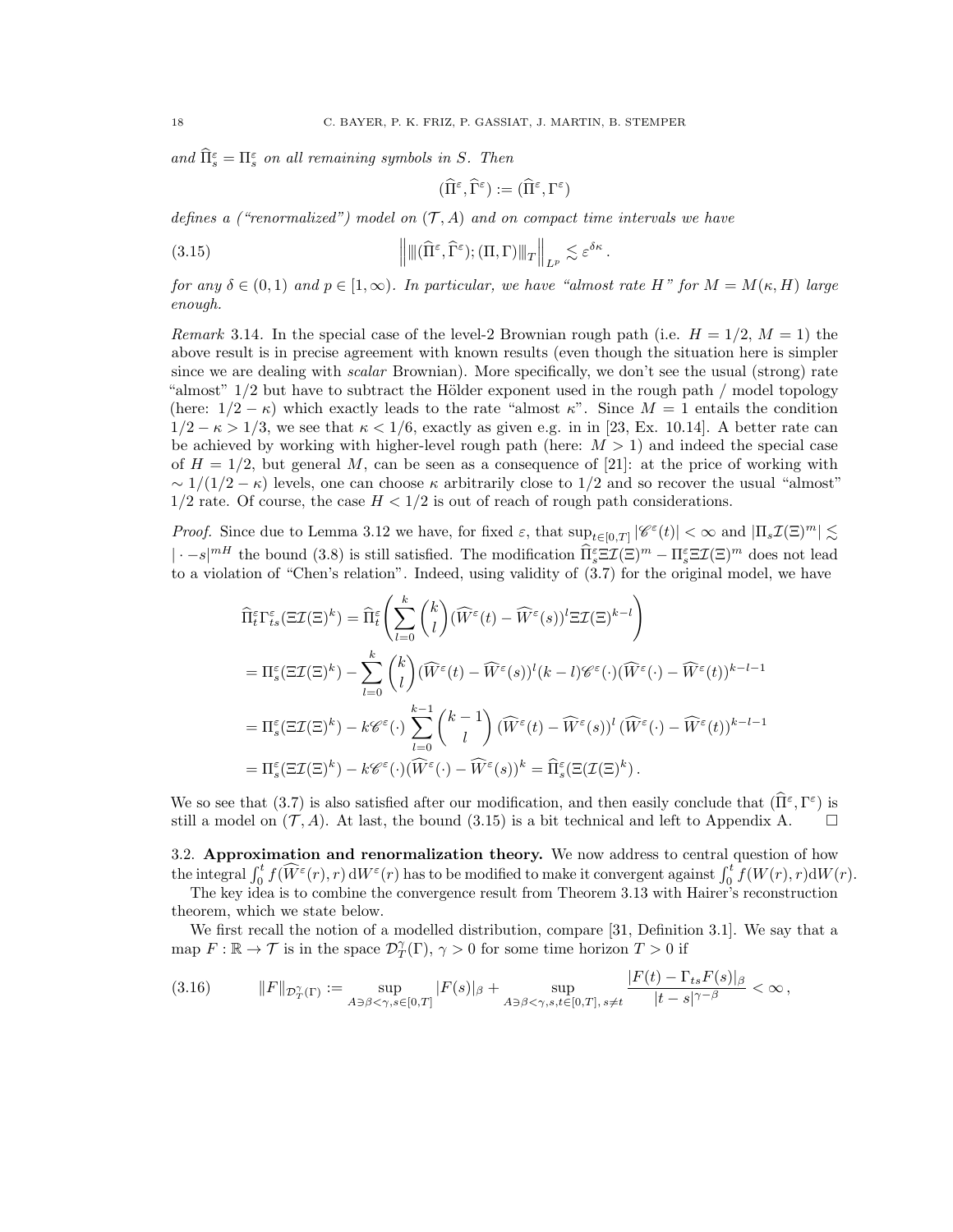where as above  $|\cdot|_{\beta}$  denotes the absolute value of the coefficient of the vector  $\tau$  with  $|\tau| = \beta$ . Given two models  $(\Pi, \Gamma)$  and  $(\overline{\Pi}, \overline{\Gamma})$  and two  $F, \overline{F} : \mathbb{R} \mapsto \mathcal{T}$  it is also usefull to have the notion of a distance

$$
||F; \overline{F}||_{\mathcal{D}^{\gamma}_{T}(\Gamma), \mathcal{D}^{\gamma}_{T}(\overline{\Gamma})} := \sup_{A \ni \beta < \gamma, t \in [0, T]} |F(t) - \overline{F}(t)|_{\beta} + \sup_{A \ni \beta < \gamma, s, t \in [0, T], s \neq t} \frac{|F(t) - \Gamma_{ts}F(s) - (\overline{F}(t) - \overline{\Gamma}_{ts}\overline{F}(s))|_{\beta}}{|t - s|^{\gamma - \beta}}.
$$

The reconstruction theorem now states that for  $\gamma > 0$  a map  $F \in \mathcal{D}^{\gamma}_T(\Gamma)$  can be uniquely identified with a distribution that behaves locally like  $\Pi$ .  $F(\cdot)$ .

### <span id="page-18-4"></span>Theorem 3.15. [\[31,](#page-43-5) Theorem 3.10]

Given a model  $(\Pi, \Gamma)$ ,  $\gamma > 0$  and a  $T > 0$  there is a unique continuous operator  $\mathcal{B} \colon \mathcal{D}^{\gamma}_T(\Gamma) \to$  $\mathcal{C}^{|\Xi|}(\mathbb{R})$  such that for any  $s \in [0,T]$  and  $\varphi \in C_c^1(B(0,1))$ 

(3.17) 
$$
|(\mathcal{R}F - \Pi_s F(s))(\varphi_s^{\lambda})| \lesssim ||\Pi||_T \lambda^{\gamma}.
$$

For two different models  $(\Pi, \Gamma)$  and  $(\overline{\Pi}, \overline{\Gamma})$  we further have

<span id="page-18-2"></span>
$$
\left|(\mathcal{R} F - \Pi_s F(s) - (\overline{\mathcal{R}} \, \overline{F} - \Pi_s \overline{F}(s)))(\varphi_s^{\lambda})\right|
$$

<span id="page-18-3"></span>
$$
(3.18)\qquad \qquad \lesssim \lambda^{\gamma}\left(\|F\|_{\mathcal{D}_{T}^{\gamma}(\Gamma)}\left\|(\Pi,\Gamma);(\overline{\Pi},\overline{\Gamma})\right\|_{T}+\|\Pi\|_{T}\|F;\overline{F}\|_{\mathcal{D}_{T}^{\gamma}(\Gamma);\mathcal{D}_{T}^{\gamma}(\overline{\Gamma})}\right)
$$

for  $F \in \mathcal{D}_T^{\gamma}(\Gamma)$ ,  $\overline{F} \in \mathcal{D}_T^{\gamma}(\overline{\Gamma})$ .

As mentioned earlier we want ourselves to work with compactly supported functions  $\varphi \in$  $\mathcal{B}^{\beta}_{1,\infty}(\mathbb{R}^d)$ ,  $\beta > -|\Xi|$  which includes objects like the Haar wavelets. The following Lemma allows us to carry over all bounds.

<span id="page-18-0"></span>**Lemma 3.16.** The bounds [\(3.8\)](#page-12-1), [\(3.14\)](#page-16-2), [\(3.17\)](#page-18-2) and [\(3.18\)](#page-18-3) do still hold for  $\varphi \in \mathcal{B}^{\beta}_{1,\infty}(\mathbb{R}^d)$ ,  $\beta > -\vert \Xi \vert$ with compact support in  $B(0,1)$  (after a change of constants).

*Remark* 3.17. This covers in particular functions like  $\mathbf{1}_{[0,1]} \in \mathcal{B}^1_{1,\infty}(\mathbb{R})$ .

*Proof.* We prove this via wavelet methods in the appendix.  $\square$ 

By the notation  $X^{(\varepsilon)}$  we mean in the following both X and  $X^{\varepsilon}$ .

To study objects like  $\int_0^t f(\widehat{W}^{(\varepsilon)}(r), r) dW^{(\varepsilon)}(r)$  with the reconstrution theorem we first "expand" the integrand  $f(\widetilde{W}^{(\varepsilon)}(r), r)$  in the regularity structure  $\mathcal{T}$ 

$$
F^{(\varepsilon)}(s) := \sum_{m=0}^{M} \frac{1}{m!} \partial_{1}^{m} f(\widehat{W}^{(\varepsilon)}(s), s) \mathcal{I}(\Xi)^{m}
$$

On the level of the regularity structure these objects can be multiplied with "noise" Ξ which gives a modelled distribution on  $\mathcal{T}$ .

We will analyze  $F^{(\varepsilon)}$  by writing it as composition of a (random) modelled distribution with the smooth function  $f$ . To this end we need

<span id="page-18-5"></span>**Lemma 3.18.** On the regularity structure  $(\mathcal{T}, A, G)$  introduced in Section [3.1,](#page-10-1) consider a model  $(\Pi, \Gamma)$  which is admissible in the sense

$$
\Pi_t \mathcal{I}(\Xi) = (K \ast \Pi_t \Xi)(\cdot) - (K \ast \Pi_t \Xi)(t) .
$$

<span id="page-18-1"></span> ${}^6\mathcal{C}^{|\Xi|}(\mathbb{R})$  denotes the space of distributions that are locally in the Besov space  $\mathcal{B}_{\infty,\infty}^{|\Xi|}(\mathbb{R})$  (cmp. [\[31,](#page-43-5) Remark 3.8]).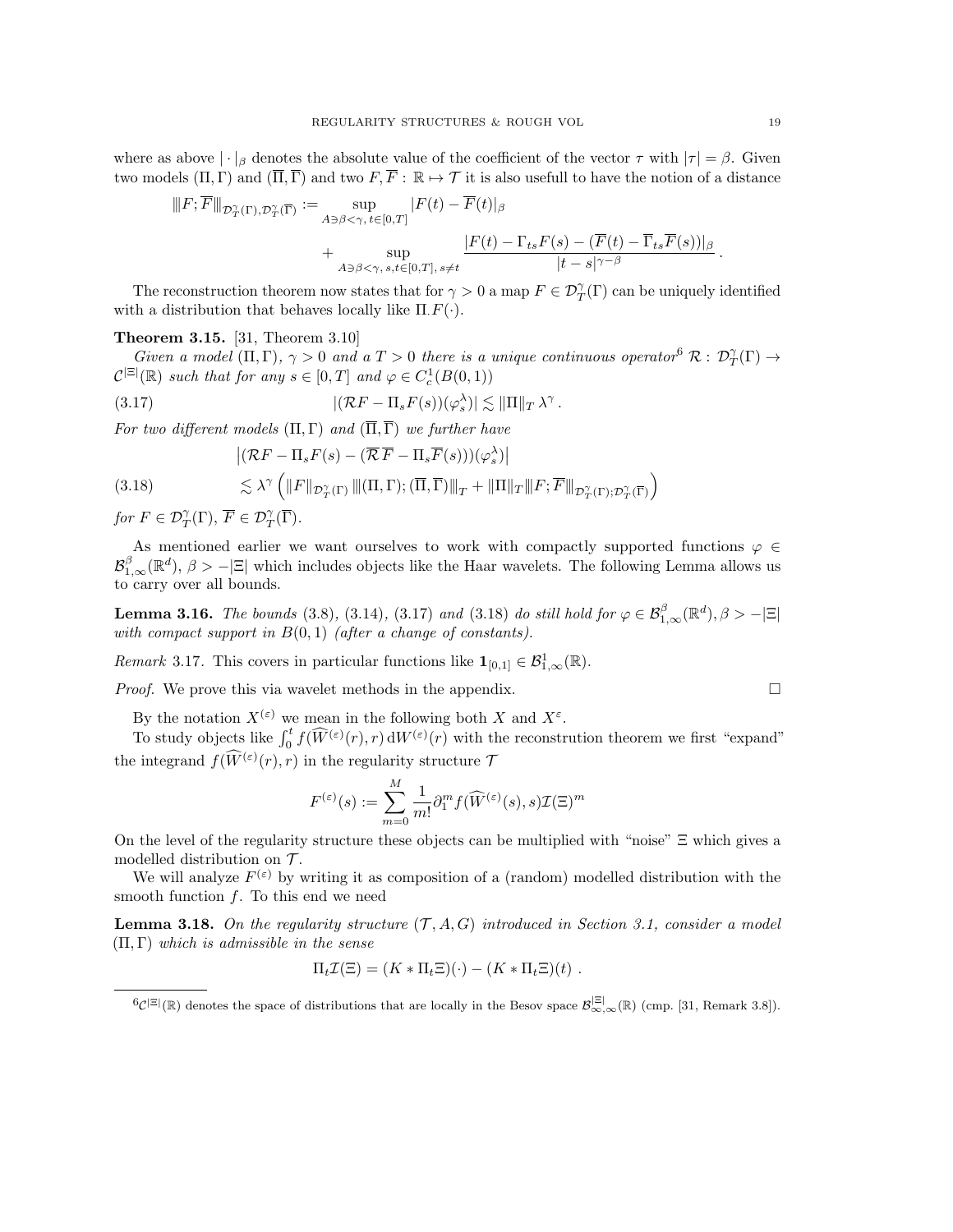Then

(3.19) 
$$
\mathcal{K}\Xi(t) = \mathcal{I}(\Xi) + (K \ast \Pi_t \Xi)(t)\mathbf{1}
$$

defines a modelled distribution. More precisely,  $\mathcal{K} \Xi \in \mathcal{D}_T^{\infty} := \bigcup_{\gamma < \infty} \mathcal{D}_T^{\gamma}$ .

Remark 3.19. Our notion of admissibility mimics [\[31,](#page-43-5) Def 5.9], which however is not directly applicable here (due to failure of Assumption 5.4 in [\[31\]](#page-43-5)).

*Proof.* By definition of the modelled distribution space we need to understand the action of  $\Gamma_{st}$  on all constituting symbols. Since  $\{1,\mathcal{I}(\Xi)\}\$  span a sector, i.e. a space invariant by the action of the structure group, it is clear that

$$
\Gamma_{st}\mathcal{I}(\Xi)=\mathcal{I}(\Xi)+(\ldots)\mathbf{1}.
$$

Application of the realization map  $\Pi_s$ , followed by evaluation at s, immediately identifies (....) as

$$
\Pi_t \mathcal{I}(\Xi)(s) - \Pi_s \mathcal{I}(\Xi)(s) = \Pi_t \mathcal{I}(\Xi)(s) = (K \ast \Pi_s \Xi)(s) - (K \ast \Pi_t \Xi)(t)
$$

where we used admissibility and  $\Pi_s \Xi = \Pi_t \Xi$  in the last step, a general fact due to the trivial action of the structure group on the symbol with lowest degree. As a consequence  $\Gamma_{st}\mathcal{K}\Xi(t)\equiv\mathcal{K}\Xi(s)$ , so that, trivially,  $\mathcal{K}\Xi \in \mathcal{D}_T^{\gamma}$  for any  $\gamma < \infty$ .

For a given (sufficiently smooth) function f, and a generic model  $(\Pi, \Gamma)$  on our regularity structure, define

$$
F^{\Pi}: s \mapsto \sum_{m=0}^{M} \frac{1}{m!} \partial_{1}^{m} f((\mathcal{R}\mathcal{K}\Xi(s), s)\mathcal{I}(\Xi)^{m} .
$$

Remark that  $\mathcal{K}\Xi(s)$  is function-like, i.e. with values in the span of symbols with non-negative degree. From [\[31,](#page-43-5) Prop. 3.28] we then have

$$
\mathcal{R}\mathcal{K}\Xi(s) = \langle \mathcal{K}\Xi(s), \mathbf{1} \rangle = K \ast \Pi_s \Xi .
$$

(In particular, we see that  $F^{(\varepsilon)}(s)$  coincides with  $F^{\Pi}$  when  $\Pi$  is taken as either approximate or renormalized approximate model.) We can also define  $\Xi F^{\Pi}$  simply obtained by multiplying it with  $\Xi$ . The properties of  $F<sup>Π</sup>$  and  $\Xi F<sup>Π</sup>$  are summarized in the following lemma.

<span id="page-19-0"></span>**Lemma 3.20.** Given  $f \in C_b^{2M+3}([0,T] \times \mathbb{R})$ , there exists  $N > 0$  such that, for all  $\gamma \in (1/2 + \kappa, 1)$ ,  $\|F^{\Pi}\|_{\mathcal{D}^{\gamma}_{T}(\Gamma)} \lesssim \|\Pi\|_{T}^{N}, \quad \|\Xi F^{\Pi}\|_{\mathcal{D}^{\gamma+|\Xi|}_{T}(\Gamma)} \lesssim \|\Pi\|_{T}^{N}$ .

We have further for two given models  $(\Pi, \Gamma)$  and  $(\Pi', \Gamma'),$ 

(3.20) 
$$
\|F^{\Pi}; F^{\Pi'}\|_{\mathcal{D}^{\gamma}_{T}(\Gamma); \mathcal{D}^{\gamma}_{T}(\Gamma')} \lesssim ( \|\Pi\|_{T}^{N} + \|\Pi'\|_{T}^{N}) \|( \Pi, \Gamma); (\Pi', \Gamma')\|_{T},
$$

|||ΞF <sup>Π</sup>; ΞF Π 0 |||D γ+|Ξ| (Γ);D γ+|Ξ| T (Γ0) T . kΠk N <sup>T</sup> + kΠ 0 k N T |||(Π, Γ); (Π<sup>0</sup> , Γ 0 )|||<sup>T</sup> (3.21) ,

where the proportionality constants are, in particular, uniform over all f with bounded  $C^{2M+3}$ -norm.

*Proof.* The map  $F^{\Pi}$  is simply the composition (in the sense of [\[31,](#page-43-5) Sec. 4.2]) of the function f with the, thanks to the previous lemma, modelled distributions  $\mathcal{K}\Xi$  and  $s \mapsto s1$ . The result then follows from [\[31,](#page-43-5) Thm 4.16] (polynomial dependence in  $\|\Pi\|_T$  is not stated there but is clear from the proof).  $\square$ 

<span id="page-19-1"></span>Remark 3.21. In the case when  $f \in C^{2M+3}$  but with no global bounds, the result still holds since we only consider the values of f on the range of the continuous function  $RKE$  (which is bounded by some  $R \geq 0$ . The resulting bounds then depend linearly on  $||f||_{C^{2M+3}(B_R\times[0,T])}$ .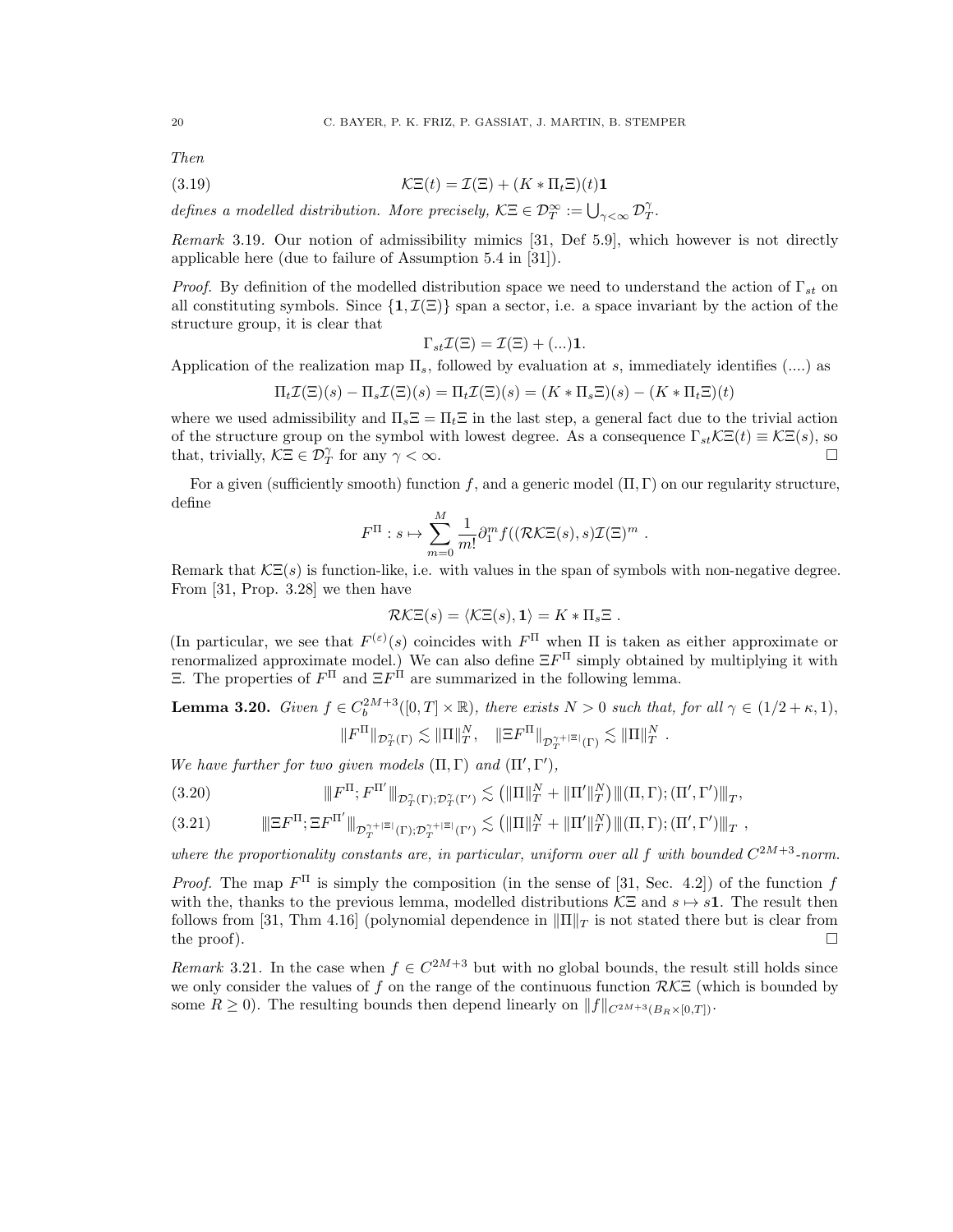In the case of the Itô model  $(\Pi, \Gamma)$  (resp. the approximating renormalized models  $(\widehat{\Pi}^{\varepsilon}, \Gamma^{\varepsilon})$ ) we simply denote  $F^{\Pi}$  by F (resp.  $F^{\varepsilon}$ ). We are then allowed to apply Hairer's reconstruction Theorem [3.15.](#page-18-4) Note that since we have two models we have two reconstruction operators  $\mathcal{R}$  and  $\mathcal{R}^{\varepsilon}$ . The objects  $\mathcal{R}^{(\varepsilon)} \Xi F^{(\varepsilon)}$  can be written down explicitely.

<span id="page-20-1"></span>**Lemma 3.22.** We have  $(a.s.)$ 

$$
\mathcal{R}F\Xi(\varphi) = \int \varphi(t) f(\widehat{W}(t), t) dW(t),
$$
  

$$
\mathcal{R}^{\varepsilon}F^{\varepsilon}\Xi(\varphi) = \int \varphi(t) f(\widehat{W}^{\varepsilon}(t), t) dW^{\varepsilon}(t) - \int \mathcal{K}^{\varepsilon}(t, t) \partial_{1} f(\widehat{W}^{\varepsilon}(t), t) \varphi(t) dt.
$$

*Proof.* The proof is in the appendix.  $\square$ 

If we take  $\varphi = \mathbf{1}_{[0,T)}$  we obtain  $\mathcal{R}F\Xi(\mathbf{1}_{[0,T)}) = \int_0^T f(\widehat{W}(t), t) dW(t)$ , so that it is natural to choose  $\mathscr{I}_{f}^{\varepsilon}(T) = \mathcal{R}^{\varepsilon} \Xi F^{\varepsilon}(\mathbf{1}_{[0,T)})$  as an approximation. However, note that the key property of the reconstruction operator  $\mathcal{R}^{(\varepsilon)}$  is that it is locally close to the corresponding model  $\Pi^{(\varepsilon)}$  so that we have in fact two natural approximations:

<span id="page-20-2"></span>**Definition 3.23.** For F,  $F^{\varepsilon}$  as in Lemma [3.20](#page-19-0) and  $t \ge 0$  we set

$$
\widetilde{\mathscr{I}_f^\varepsilon}(t) := \mathcal{R}^\varepsilon \Xi F^\varepsilon(\mathbf{1}_{[0,t]}) = \int_0^t f(\widehat{W}^\varepsilon(r), r) \, \mathrm{d}W^\varepsilon(r) - \int_0^t \mathscr{C}^\varepsilon(r) \partial_1 f(\widehat{W}^\varepsilon(r), r) \, \mathrm{d}r.
$$

For a (fixed) partition  $\{[t_l^{\varepsilon}, t_{l+1}^{\varepsilon})\}$  of  $[0, t)$  with  $|t_{l+1}^{\varepsilon} - t_l^{\varepsilon}| \lesssim \varepsilon$  we further set

$$
\widetilde{\mathcal{J}}_{f,M}^{\varepsilon}(t) = \sum_{\substack{\{t_{i}^{\varepsilon}, t_{i+1}^{\varepsilon}\} \\ \{t_{i}^{\varepsilon}, t_{i+1}^{\varepsilon}\}}} \widehat{\Pi}_{t_{l}}^{\varepsilon} \Xi F_{t_{l}}^{\varepsilon}(\mathbf{1}_{[t_{l}^{\varepsilon}, t_{l+1}^{\varepsilon})})
$$
\n
$$
= \sum_{\substack{\{t_{i}^{\varepsilon}, t_{i+1}^{\varepsilon}\} \\ \{t_{i}^{\varepsilon}, t_{i+1}^{\varepsilon}\}}} \sum_{m=0}^{M} \frac{1}{m!} \partial_{1}^{m} f(\widehat{W}^{\varepsilon}(t_{l}^{\varepsilon}), t_{l}^{\varepsilon}) \int_{t_{l}^{\varepsilon}}^{t_{l+1}^{\varepsilon}} \left(\widehat{W}^{\varepsilon}(r) - \widehat{W}^{\varepsilon}(t_{l}^{\varepsilon})\right)^{m} dW^{\varepsilon}(r) - \sum_{m=1}^{M} \frac{1}{(m-1)!} \partial_{1}^{m} f(\widehat{W}^{\varepsilon}(t_{l}^{\varepsilon}), t_{l}^{\varepsilon}) \int_{t_{l}^{\varepsilon}}^{t_{l+1}^{\varepsilon}} \mathscr{C}^{\varepsilon}(r) \left(\widehat{W}^{\varepsilon}(r) - \widehat{W}^{\varepsilon}(t_{l}^{\varepsilon})\right)^{m-1} dr.
$$

We might drop the indices f and f, M on  $\overline{\mathscr{I}}^{\varepsilon}$  and  $\overline{\mathscr{I}}^{\varepsilon}$  if there is no risk of confusion.

The following theorem, which can be seen as the fundamental theorem of our regularity structure approach to rough pricing shows that these approximations do both converge.

<span id="page-20-0"></span>**Theorem 3.24.** Fix  $T > 0$ . For f smooth, bounded with bounded derivatives, and  $\mathscr{I}_{f}^{\varepsilon}$ ,  $\mathscr{I}_{f,M}^{\varepsilon}$  as in Definition [3.23](#page-20-2) we have

<span id="page-20-3"></span>(i) for any  $\delta \in (0,1)$  and any  $p < \infty$  there exists C such that

(3.22) 
$$
\left\| \sup_{t \in [0,T]} \left| \widetilde{\mathscr{I}_f^{\varepsilon}}(t) - \int_0^t f(\widehat{W}(r),r) \mathrm{d}W(r) \right| \right\|_{L^p} \leq C \varepsilon^{\delta H},
$$

(ii) for every  $\delta \in (0,1)$  we can pick  $M = M(\delta, H)$  large enough, such that, for any  $p < \infty$  there exists C such that

(3.23) 
$$
\left\| \sup_{t \in [0,T]} \left| \widetilde{\mathscr{J}}_{f,M}^{\varepsilon}(t) - \int_0^t f(\widehat{W}(r),r) \mathrm{d}W(r) \right| \right\|_{L^p} \leq C \varepsilon^{\delta H}.
$$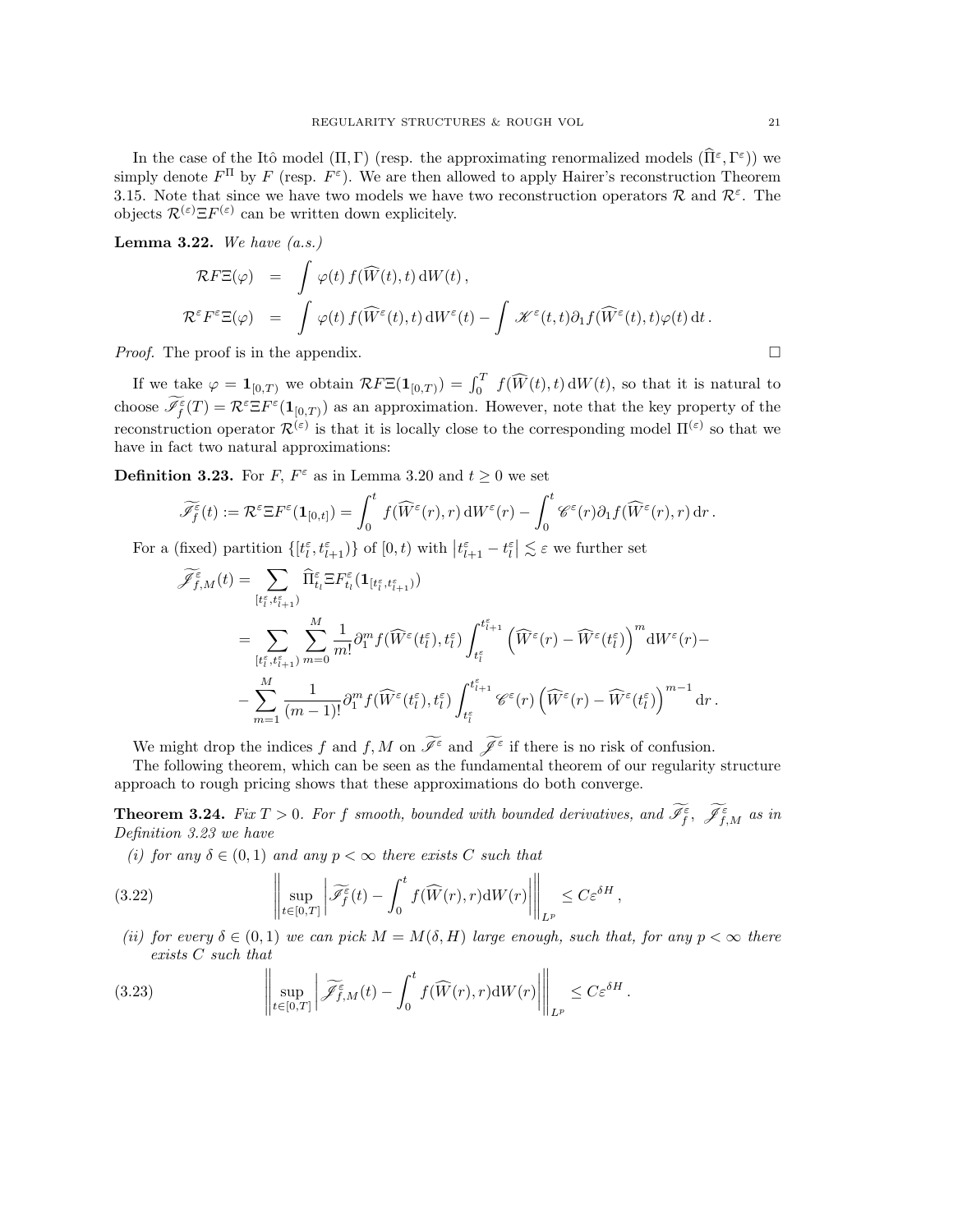Remark 3.25. With regard to (i): although  $\mathscr{I}_{f}^{\varepsilon}(t)$  does not depend on any choice of M, and nor does its (Itô) limit, the choice of  $M$  affects the entire regularity structure and so, implicitly also the reconstruction operator  $\mathcal{R}^{\varepsilon}$  used in the definition of  $\mathscr{I}_{f}^{\varepsilon}$ , as well as the modelled distribution  $F^{\varepsilon}$ . The latter, in turn, requires  $f \in C^M$  for the construction to make sense. If  $\delta$  is chosen arbitrarily close to one, f needs to have derivatives of arbitrary order, hence our smoothness assumption.

Remark 3.26. (f of exponential form; [\[27\]](#page-42-4)) By an easy localization argument one shows that for  $f$ smooth (but without any further bounds) ones still has

$$
\sup_{\varepsilon \in (0,1]} \mathbb{P}\left(\sup_{t \in [0,T]} \left| \widetilde{\mathscr{J}}_f^{\varepsilon}(t) - \int_0^t f(\widehat{W}(r), r) \mathrm{d}W(r) \right| \le C \varepsilon^{\delta H} \right) \to 0
$$

with  $C \to \infty$ . The original rough vol model due to [\[27\]](#page-42-4) makes a point that f should be of exponential form. Now, the result with  $L^p$ -estimates still holds since we only consider the values of f on the range of the continuous function  $R\mathcal{K}\Xi$  (which is bounded by some  $R \geq 0$ ). As pointed out in Remark [3.21,](#page-19-1) the bounds then depend linearly on  $||f||_{C^{M+2}(B_R\times [0,T])}$ . Since, for us,  $(\Pi, \Gamma)$  is always a Gaussian model,  $RK\Xi$  is a Gaussian process (say,  $\widehat{W}$  or  $\widehat{W}^{\varepsilon}$ ) hence we have (Fernique) Gaussian concentration for  $\sup_{t\in[0,T]}|\mathcal{R}\mathcal{K}\Xi(t)|$ . So, for instance if f and its derivatives have exponential growth we do have the  $L^{p}$  bounds of the above theorem, for all  $p < \infty$ . This remark justifies in particular the choice  $f(x) = \exp(x)$  and  $p = 2$  in the numerical discussion of Section [6.](#page-30-0)

*Proof.* Without loss of generality  $T \leq 1$ , otherwise split  $[0, T]$  in subintervals. Let us show [\(3.22\)](#page-20-3).

$$
\widetilde{\mathcal{I}}_f^{\epsilon}(t) - \int_0^t f(\widehat{W}(r), r) dW(r) = (\mathcal{R}^{\epsilon}(F^{\epsilon} \Xi) - \mathcal{R}(F\Xi))(1_{[0, t]})
$$
  
=  $t \Big( \widehat{\Pi}_0^{\epsilon} \Xi F^{\epsilon}(0) - \Pi_0 \Xi F(0) \Big) \Big( t^{-1} 1_{[0, t]} \Big)$   
+  $t \Big( \mathcal{R}^{\epsilon} \Xi F^{\epsilon} - \widehat{\Pi}_0^{\epsilon} \Xi F^{\epsilon}(0) - (\mathcal{R} \Xi F - \Pi_0 \Xi F(0)) \Big) (t^{-1} 1_{[0, t]}).$ 

We then obtain the rate  $\varepsilon^{\delta \kappa}$ ,  $\delta \in (0,1)$  using Theorem [3.13,](#page-16-0) Lemma [3.20](#page-19-0) and [\(3.14\)](#page-16-2) for the first term and also Theorem [3.15](#page-18-4) for the second term. Letting  $\kappa \uparrow H$  and  $M \uparrow \infty$  our total rate can be chosen arbitrary close to H.

To obtain the second estimate we can bound  $\mathscr{I}_{f}^{\varepsilon}(t) - \mathscr{J}_{f,M}^{\varepsilon}(t)$  with the first inequality in Theorem  $3.15.$ 

# Non-constant vs. constant renormalization

If  $\delta^{\varepsilon}$  comes from a mollifier (cf. Example [3.6\)](#page-13-1) the renormalization  $\mathscr{C}^{\varepsilon} = \mathscr{K}^{\varepsilon}(\cdot,\cdot)$  that was applied in Theorem [3.13](#page-16-0) and thus in Definition [3.23](#page-20-2) is a constant, which is the familiar concept one encounters in the study of singular SPDE [\[32,](#page-43-3) [31,](#page-43-5) [11\]](#page-42-12). If  $\delta^{\epsilon}$  comes from wavelets such as the Haar basis,  $\mathscr{K}^{\varepsilon}(\cdot,\cdot)$  is usually not constant but a periodic function with period  $\varepsilon$ . Thus we see that our analysis gives rise to a "non-constant renormalization". It is natural to ask if one can do with constant renormalization after all. For the sake of argument, consider  $\mathscr{C}^{\varepsilon}$ , periodic with period  $\varepsilon$ , with mean

$$
C_\varepsilon=\frac{1}{\varepsilon}\int_0^\varepsilon \mathscr{C}^\varepsilon(t)dt.
$$

From Lemma [3.12](#page-16-1) it follows that  $\mathscr{C}^{\varepsilon}$  (and its mean) are bounded by  $\varepsilon^{H-1/2}$ , uniformly in t. Putting all this together it easily follows that  $|\langle \mathscr{C}^{\varepsilon} - C_{\varepsilon}, \varphi \rangle| \lesssim \varepsilon^{\alpha+H-1/2}$ , uniformly over all  $\varphi$  bounded in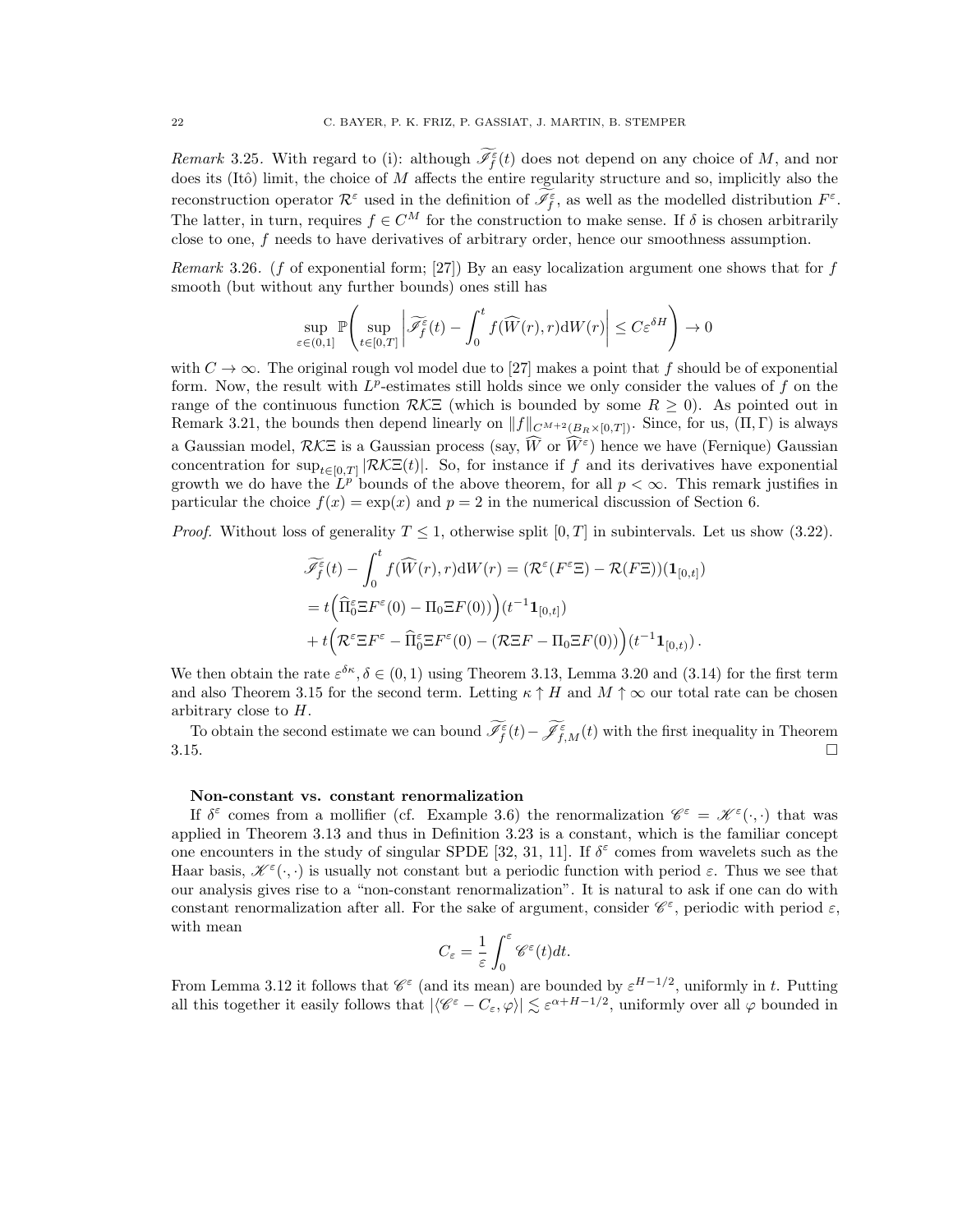$C^{\alpha}$ , with convergence to zero when  $\alpha > 1/2 - H$ . As a consequence, taking  $\varphi(t) = f(\widehat{W}^{\varepsilon})$ , for smooth f, we clearly can apply this with any  $\alpha < H$ . Hence, by equating the constraints on  $\alpha$ , we arrive at  $H > 1/4$ . The practical consequence then is, with focus on the convergence stated in part (i) of Theorem [3.22](#page-20-3) that we can indeed replace non-constant renormalization by a constant, however at the prize of restricting to  $H > 1/4$  and with an according loss on the convergence rate. Interestingly, our numerical simulation suggest that no loss occurs and constant renormalization works for any  $H > 0$ . While we have refrained from investigation this (technical) point further, we can understand the mechanism at work by looking at the following toy example: Consider the Ito-integral  $\int_0^1 W^h dW$  where  $W^H$  is a fBM, but now with Hurst parameter  $H > 1/2$ , built, say, as Volterra process over W. Using Young integration theory, one can give a pathwise argument that shows that Riemann-Stieltjes approximation converge a.s. (with vanishing rate as  $H \to 1/2^+$ ). However, we know from stochastic theory (Itô integration) that this convergence works in  $L^2$  (and then in probability) for any  $H > 0$ . We would thus expect that, when  $H \in (0, 1/4]$ , constant renormalization is still valid, but now the difference only vanishes in mean-square sense (which is what we did in the numerics section).

<span id="page-22-0"></span>3.3. The case of the Haar basis. The following special case of the approximations above to  $\int_0^t f(\widehat{W}(r), r)dW(r)$  is of particular interest for our purposes. We here collect some more concrete formulas that arise in this case.

Let  $\varepsilon = 2^{-N}$ ,  $\phi := \mathbf{1}_{[0,1)}$  and  $\phi_{l,N} = 2^{N/2}\phi(2^N \cdot -l), l \in \mathbb{Z}$  and the corresponding  $\delta^{\varepsilon}$  coming from this wavelet is then for  $x, y \in \mathbb{R}$ .

$$
\delta^{\varepsilon}(x,y)=\sum_{l\in\mathbb{Z}}\phi_{l,N}(x)\phi_{l,N}(y)=2^{N}\mathbf{1}_{[\lfloor x2^{N}\rfloor 2^{-N},(\lfloor x2^{N}\rfloor +1)2^{-N})}(y)
$$

The mollified Volterra-kernel [\(3.13\)](#page-15-0) then takes the form

$$
\mathcal{K}^{\varepsilon}(u,v) = \int_{0}^{\infty} \int_{0}^{\infty} \delta^{\varepsilon}(v,x_{1}) \delta^{\varepsilon}(x_{1},x_{2}) K(u-x_{2}) dx_{1} dx_{2}
$$
  
\n
$$
= \sqrt{2H} \cdot 2^{N} \int_{[[v2^{N}]2^{-N},([v2^{N}]+1)2^{-N}\wedge u]} |u-x|^{H-1/2} \mathbf{1}_{[v2^{N}]2^{-N} \leq u} dx
$$
  
\n
$$
= \frac{\sqrt{2H}}{1/2+H} 2^{N} \times
$$
  
\n
$$
\times (|u - [v2^{N}]2^{-N}|^{1/2+H} - |u - ([v2^{N}] + 1)2^{-N} \wedge u)|^{1/2+H} \mathbf{1}_{[v2^{N}]2^{-N} \leq u}.
$$

A special role is played by diagonal function as a renormalization,

(3.24) 
$$
\mathscr{C}^{\varepsilon}(t) = \mathscr{K}^{\varepsilon}(t,t) = \frac{\sqrt{2H} 2^N}{1/2 + H} |t - \lfloor t2^N \rfloor 2^{-N} |^{1/2 + H}.
$$

<span id="page-22-1"></span><sup>&</sup>lt;sup>7</sup>Some computations led us to believe that this question can be settled with the aid of mixed  $(1, \rho)$ -variation of the covariance function of the Volterra process, cf. [\[22\]](#page-42-24), which we expected to hold uniformly over approximation. However the amount of work seems in no relation to the main theme of this article.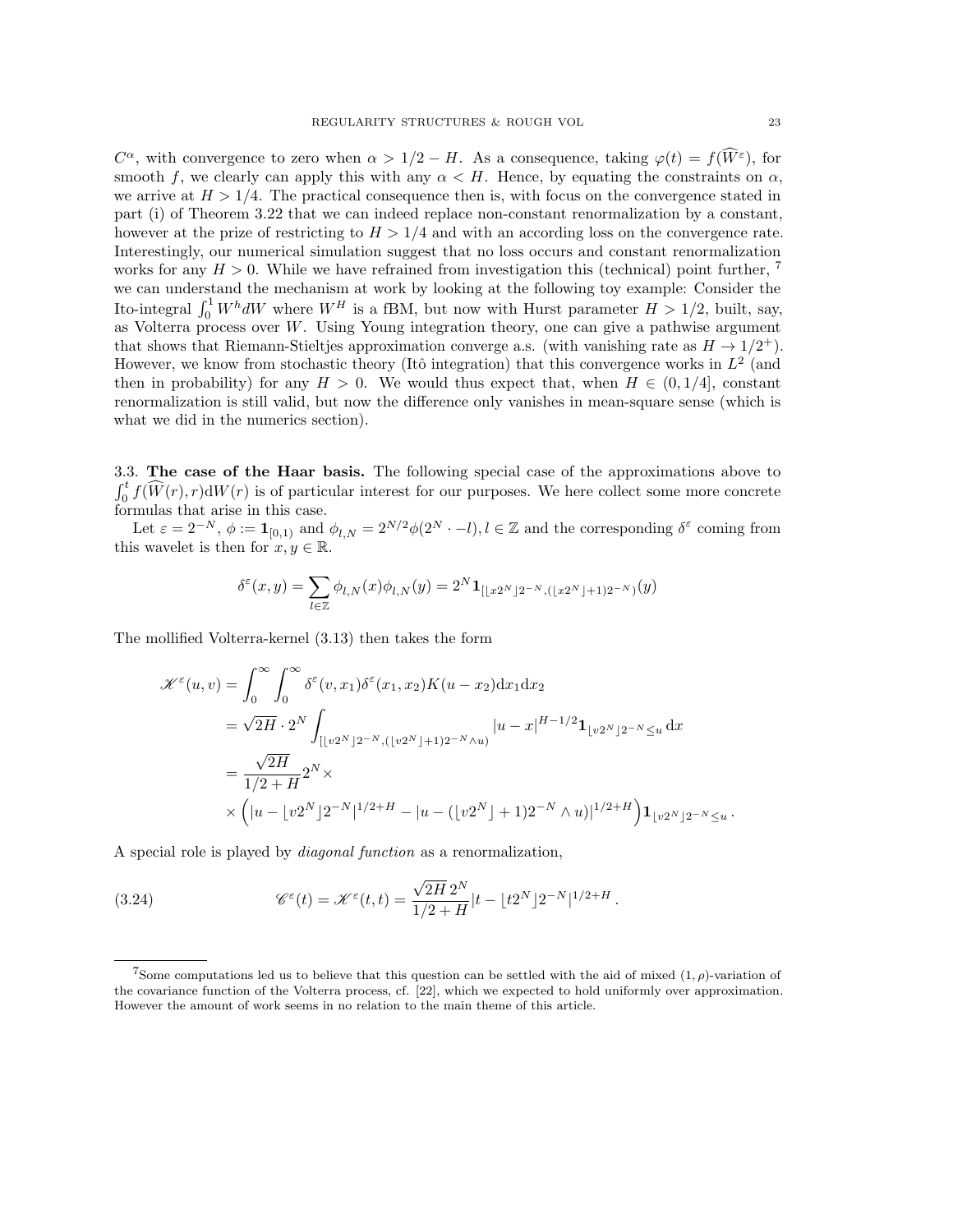We have moreover

$$
\widehat{W}^{\varepsilon}(t) = \int_0^t K(t-r) dW^{\varepsilon}(r) = \sum_{l=0}^{\infty} Z_l \int_0^t K(t-r) \phi_{k,N}(r) dr
$$

$$
= \sum_{l=0}^{\infty} 2^{-N/2} \mathscr{K}^{\varepsilon}(t, l2^{-N}) Z_l = \sum_{l=0}^{\lfloor t2^N \rfloor} 2^{-N/2} \mathscr{K}^{\varepsilon}(t, l2^{-N}) Z_l
$$

,

.

where  $Z_l = \langle \dot{W}, \phi_{l,N} \rangle$  are i.i.d.  $N(0, 1)$  variables. As approximation we can finally take  $\mathscr{I}_f^{\varepsilon}(t)$  from Definition [3.23](#page-20-2) with partition  $\{[t_l, t_{l+1})\} = \{[l2^{-N}, (l+1)2^{-N} \wedge t)\}\$  which gives us

$$
\widetilde{\mathscr{J}}_{f,M}^{\varepsilon}(t) = \sum_{l=0}^{\lceil t2^{N} \rceil - 1} \sum_{m=0}^{M} \frac{1}{m!} \partial_{1}^{m} f(\widehat{W}^{\varepsilon}(t_{l}), t_{l}) 2^{N/2} Z_{l} \int_{t_{l}}^{t_{l+1}} \left(\widehat{W}^{\varepsilon}(r) - \widehat{W}^{\varepsilon}(t_{l})\right)^{m} dr - \sum_{m=1}^{M} \frac{1}{(m-1)!} \partial_{1}^{m} f(\widehat{W}^{\varepsilon}(t_{l}), t_{l+1}) \int_{t_{l}}^{t_{l+1}} \mathscr{C}^{\varepsilon}(r) \left(\widehat{W}^{\varepsilon}(r) - \widehat{W}^{\varepsilon}(t_{l})\right)^{m-1} dr
$$

and

$$
\widetilde{\mathscr{I}_f^{\varepsilon}}(t) = \sum_{l=0}^{\lceil t2^N \rceil - 1} \int_{t_l}^{t_{l+1}} [2^{N/2} Z_l \cdot f(\widehat{W}^{\varepsilon}(r), r) \, dr - \mathscr{C}^{\varepsilon}(r) \, \partial_1 f(\widehat{W}^{\varepsilon}(r), r)] \, dr \, .
$$

As explained at the end of the last section,  $\mathcal{C}^{\varepsilon}(r)$  in these formulas could be replaced by its local mean, the constant

$$
2^N \int_0^{2^{-N}} \mathscr{C}^\varepsilon(r) \, \mathrm{d} r = \frac{\sqrt{2H}}{(H+1/2)(H+3/2)} 2^{N(1/2-H)}
$$

## 4. The full rough volatility regularity structure

<span id="page-23-1"></span><span id="page-23-0"></span>4.1. Basic setup. We want to add an independent Brownian motion, so that we take an additional symbol  $\overline{\Xi}$ . We again fix M and define a (larger) collection of symbols  $\overline{S}$ , with  $S \subset \overline{S}$ , and then

(4.1) 
$$
\overline{\mathcal{T}} = \bigoplus_{\tau \in \overline{S}} \mathbb{R}\tau \cong \mathcal{T} + \left\langle \left\{ \overline{\Xi}, \overline{\Xi}\mathcal{I}(\Xi), \ldots, \overline{\Xi}\mathcal{I}(\Xi)^M \right\} \right\rangle.
$$

Again we fix  $|\overline{\Xi}| = -1/2 - \kappa$  and the homogeneity of the other symbols are defined multiplicatively as before.

before.<br>Also as before, we set  $\widehat{W}_t = \int_0^t K(s, t) dW_s$  with  $K(s, t) = \sqrt{2H}|t - s|^{H-1/2} \mathbf{1}_{t>s}$ , where W and also  $\overline{W}$  are independent Brownian motions.

We extend the canonical model  $(\Pi, \Gamma)$  to this regularity structure by defining

$$
\Pi_s \overline{\Xi} \mathcal{I}(\Xi)^m = \left\{ t \mapsto \frac{\mathrm{d}}{\mathrm{d}t} \left( \int_s^t \left( \widehat{W}(u) - \widehat{W}(s) \right)^m d\overline{W}(u) \right) \right\}
$$

(the above integral being in Itô sense), and  $\delta$ 

$$
\Gamma_{ts}(\overline{\Xi}\mathcal{I}(\Xi)^m) = \overline{\Xi}\Gamma_{ts}(\mathcal{I}(\Xi)^m).
$$

Arguments similar to the proof of Lemma [3.8](#page-14-3) show that this indeed defines a model on  $\overline{\mathcal{T}}$ .

<span id="page-23-2"></span><sup>&</sup>lt;sup>8</sup>Upon setting  $\Gamma_{ts}(\Xi) = \overline{\Xi}$ , the given relation is precisely implied by multiplicativity of Γ.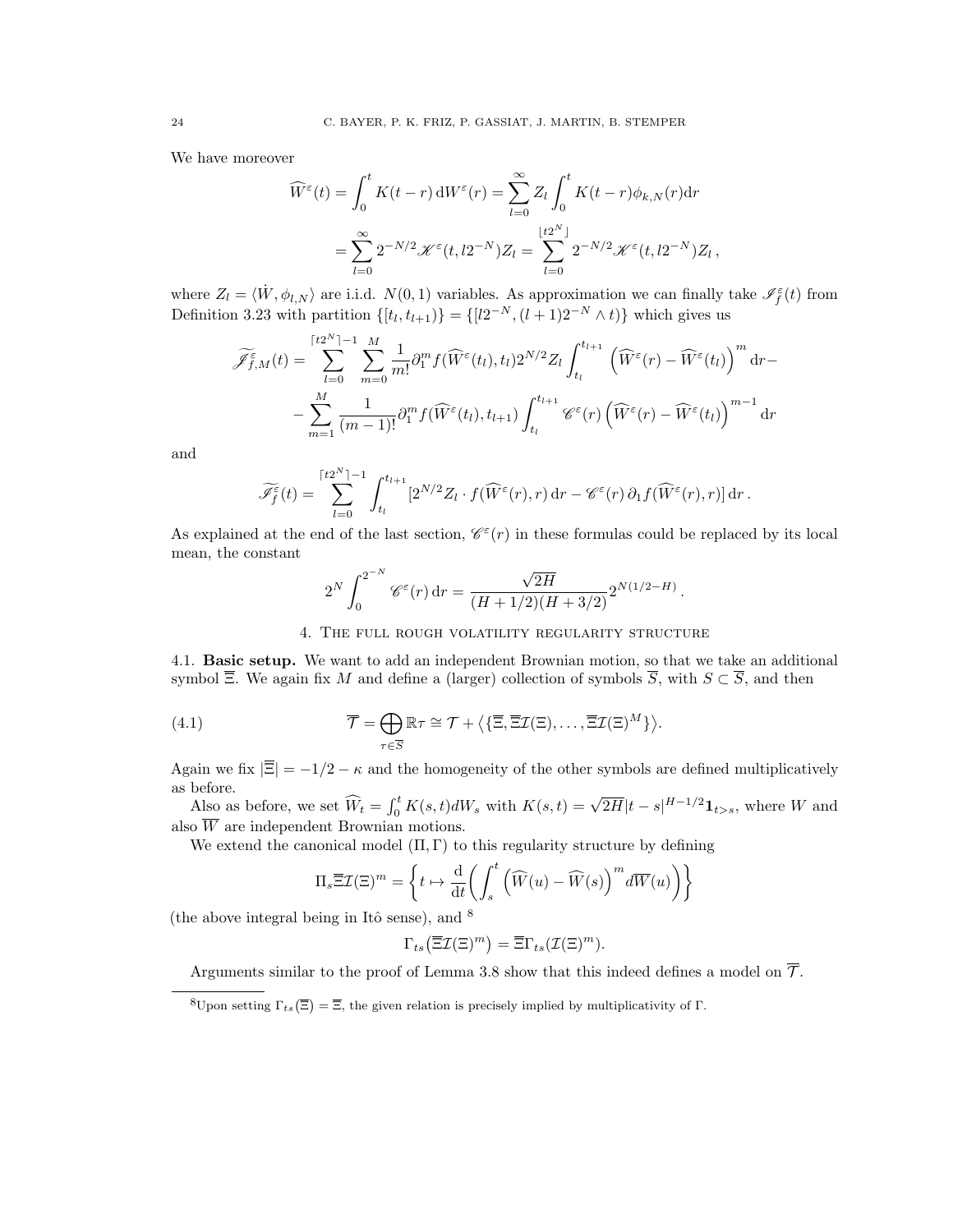<span id="page-24-0"></span>4.2. Small noise model large deviation. Given  $\delta > 0$  we consider the "small-noise" model  $(\Pi^{\delta}, \Gamma^{\delta})$  on  $\widetilde{T}$  obtained by replacing  $W, \overline{W}$  by  $\delta W, \delta \overline{W}$ , which simply means that

$$
\Pi^{\delta} \mathbf{1} = 1
$$

$$
\Pi^{\delta} \mathcal{I}(\Xi)^m = \delta^m \Pi \mathcal{I}(\Xi)^m
$$

$$
\Pi^{\delta} \Xi \mathcal{I}(\Xi)^m = \delta^{m+1} \Pi \Xi \mathcal{I}(\Xi)^m
$$

$$
\Pi^{\delta} \overline{\Xi} \mathcal{I}(\Xi)^m = \delta^{m+1} \Pi \overline{\Xi} \mathcal{I}(\Xi)^m,
$$

and

$$
\Gamma_{ts}^{\delta} \mathbf{1} = \mathbf{1}, \Gamma_{ts}^{\delta} \Xi = \Xi, \Gamma_{ts}^{\delta} \overline{\Xi} = \overline{\Xi},
$$
  

$$
\Gamma_{ts}^{\delta} \mathcal{I}(\Xi) = \mathcal{I}(\Xi) + \delta(\widehat{W}(t) - \widehat{W}(s)) \mathbf{1}
$$
  

$$
\Gamma_{ts}^{\delta} \tau \tau' = \Gamma_{ts}^{\delta} \tau \cdot \Gamma_{ts}^{\delta} \tau', \text{ for } \tau, \tau' \in \overline{S}.
$$

Finally, for  $h = (h_1, h_2)$  in  $\mathcal{H} := L^2([0, T])^2$ , we consider the deterministic model  $(\Pi^h, \Gamma^h)$  defined by

$$
\Pi^h \mathbf{1} = 1,
$$
  
\n
$$
\Pi_s^h \Xi = h_1, \ \Pi_s^h \overline{\Xi} = h_2,
$$
  
\n
$$
\Pi_s^h \mathcal{I}(\Xi)(t) = \int_0^{t \vee s} (K(u, t) - K(u, s)) h_1(u) du,
$$
  
\n
$$
\Pi^h \tau \tau' = \Pi^h \tau \Pi^h \tau' \text{ for } \tau, \tau' \in \overline{S}
$$

and

$$
\Gamma_{ts}^h \mathbf{1} = \mathbf{1}, \Gamma_{ts}^h \Xi = \Xi, \Gamma_{ts}^h \overline{\Xi} = \overline{\Xi},
$$
  

$$
\Gamma_{ts}^h \mathcal{I}(\Xi) = \mathcal{I}(\Xi) + \left(\int_0^{t \vee s} (K(u, t) - K(u, s)) h_1(u) du\right) \mathbf{1}
$$
  

$$
\Gamma_{ts}^h \tau \tau' = \Gamma_{ts}^h \tau \cdot \Gamma_{ts}^h \tau', \text{ for } \tau, \tau' \in \overline{S}.
$$

The following lemma and theorem are proved in Appendix [B.](#page-39-0)

<span id="page-24-3"></span>**Lemma 4.1.** For each  $h \in \mathcal{H}$ ,  $\Pi^h$  does define a model. In addition, the map  $h \in \mathcal{H} \mapsto \Pi^h$  is continuous.

<span id="page-24-1"></span>**Theorem 4.2.** The models  $\Pi^{\delta}$  satisfy a large deviation principle (LDP) in the space of models with rate  $\delta^2$  and rate function given by

$$
J(\Pi) = \begin{cases} \frac{1}{2} ||h||_{\mathcal{H}}^2 & \text{if } \Pi = \Pi^h \text{ for some } h \in \mathcal{H}, \\ +\infty, & \text{otherwise.} \end{cases}
$$

As an immediate corollary we have

<span id="page-24-2"></span>**Corollary 4.3.** For  $\delta$  small,  $\mathbb{P}(Y_1^{\delta} \approx y) \approx \exp[-I(y)/\delta^2]$ , in the precise sense of a large deviation principle (LDP) for

$$
Y_1^{\delta} := \int_0^1 f(\delta^H \widehat{W}_s) \delta \big(\rho dW_s + \overline{\rho} d\overline{W}_s \big)
$$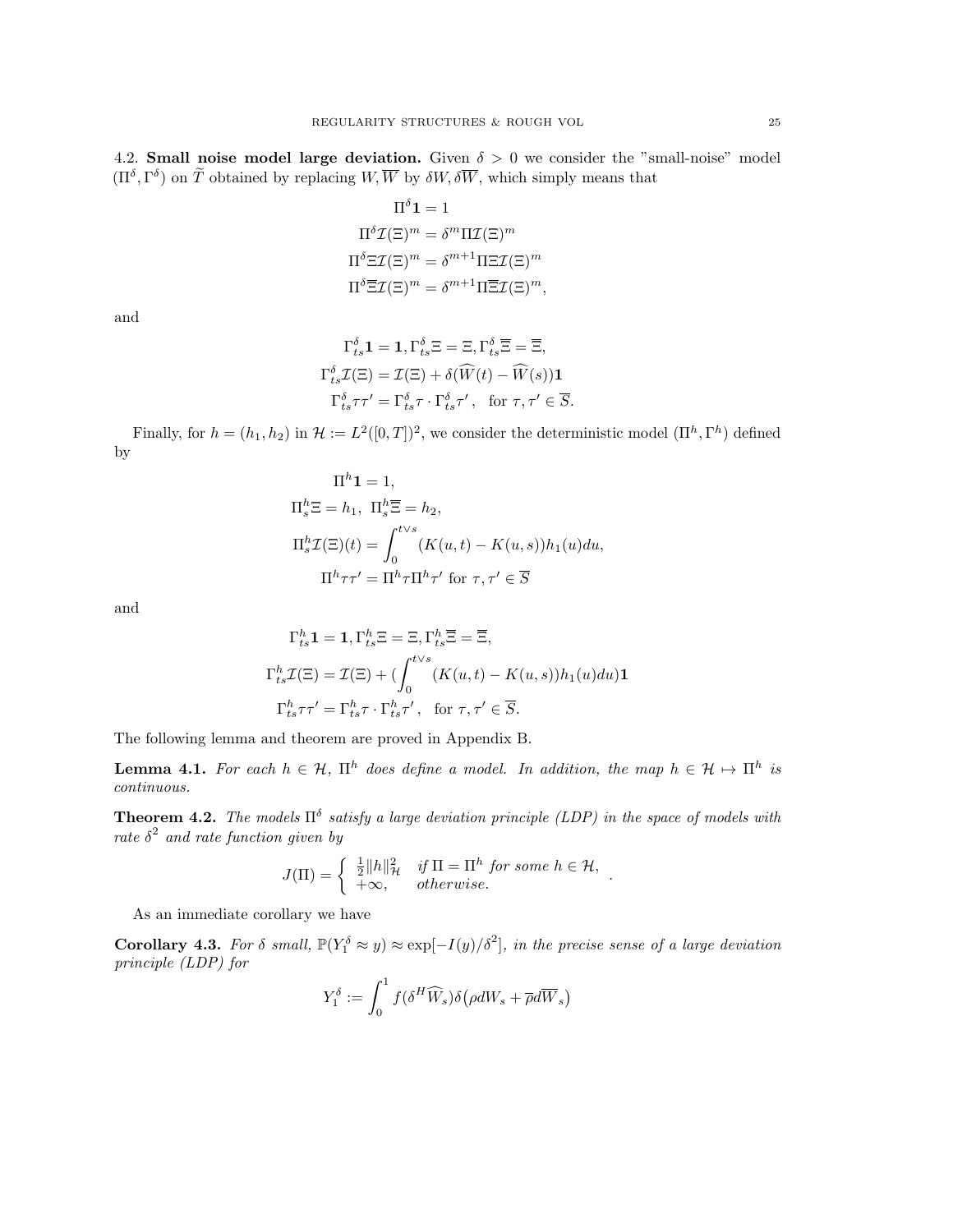with speed  $\delta^2$ , and rate function given by

(4.2) 
$$
I(y) = \inf_{h_1 \in L^2([0,1])} \left\{ \frac{1}{2} ||h_1||_{L^2}^2 + \frac{(y - I_1(h_1))^2}{2I_2(h_1)} \right\}
$$

where

<span id="page-25-3"></span>
$$
I_1(h_1) = \rho \int_0^1 f\left(\int_0^s K(u,s)h_1(u)du\right)h_1(s)ds, \quad I_2(h_1) = \int_0^1 f\left(\int_0^s K(u,s)h_1(u)du\right)^2ds.
$$

Remark 4.4. This improves a similar result in [\[19\]](#page-42-6) in the sense that f of exponential form, as required in rough volatility modelling [\[27,](#page-42-4) [4,](#page-42-5) [5\]](#page-42-20), is now covered.

Proof. Note that

$$
Y_1^{\delta} = \langle \mathcal{R}^{\delta} F^{\delta} \cdot (\rho \Xi + \overline{\rho} \overline{\Xi}), 1_{[0,1]} \rangle
$$

where  $F^{\delta} \equiv F^{\Pi^{\delta}}$  as defined in Lemma [3.20.](#page-19-0) By the contraction principle and the continuity estimate from Theorem [3.15,](#page-18-4) it holds that  $Y_1^{\delta}$  satisfies a LDP, with rate function given by

$$
I(y) = \inf \{ \frac{1}{2} (||h_1||_{L^2}^2 + ||h_2||_{L^2}^2), \quad y = \langle \mathcal{R}^h F^h \cdot (\rho \Xi + \overline{\rho} \overline{\Xi}), 1_{[0,1]} \rangle \},
$$

where we used  $F^h \equiv F^{\Pi^h}$ . It then suffices to note that

$$
\langle \mathcal{R}^{h}(F^{h} \cdot (\rho \Xi + \overline{\rho} \overline{\Xi})), 1_{[0,1]} \rangle = \int_{0}^{1} f\left(\int_{0}^{s} K(u,s)h_{1}(u)du\right) (\rho h_{1}(s)ds + \overline{\rho}h_{2}(s)ds)
$$

and optimizing over  $h_2$  for fixed  $h_1$  we obtain [\(4.2\)](#page-25-3).

We note that thanks to Brownian resp. fractional Brownian scaling, small noise large deviations translate immediately to short time large deviations, cf. [\[19\]](#page-42-6).

Although the rate function here is not given in a very useful form, it is possible [\[5\]](#page-42-20) to expand it in small y and so compute (explicitly in terms of the model parameters) higher order moderate deviations which relate to implied volatility skew expansions.

## <span id="page-25-2"></span>5. Rough Volterra dynamics for volatility

<span id="page-25-1"></span><span id="page-25-0"></span>5.1. Motivation from market micro-structure. Rosenbaum and coworkers, [\[16,](#page-42-7) [17,](#page-42-8) [18\]](#page-42-9), show that stylized facts of modern market microstructure naturally give rise to fractional dynamics and leverage effects. Specifically, they construct a sequence of Hawkes processes suitably rescaled in time and space that converges in law to a rough volatility model of rough Heston form

(5.1) 
$$
dS_t/S_t = \sqrt{v_t}dB_t \equiv \sqrt{v}(\rho dW_t + \overline{\rho}d\overline{W}_t),
$$

$$
v_t = v_0 + \int_0^t \frac{a - bv_s}{(t - s)^{1/2 - H}} ds + \int_0^t \frac{c\sqrt{v_s}}{(t - s)^{1/2 - H}} dW_s.
$$

(As earlier,  $W, \overline{W}$  independent Brownians.) Similar to the case of the classical Heston model, the square-root provides both pain (with regard to any methods that rely on sufficient smooth coefficients) and comfort (an affine structure, here infinite-dimensional, which allows for closed form computations of moment-generating functions). Arguably, there is no real financial reason for the square-root dynamics<sup>[9](#page-25-4)</sup> and ongoing work attempts to modify the above square-root dynamics, such as to obtain (something close to) *log-normal volatility*, put forward as important rough volatility

<span id="page-25-4"></span><sup>&</sup>lt;sup>9</sup>This is also a frequent remark for the classical Heston model.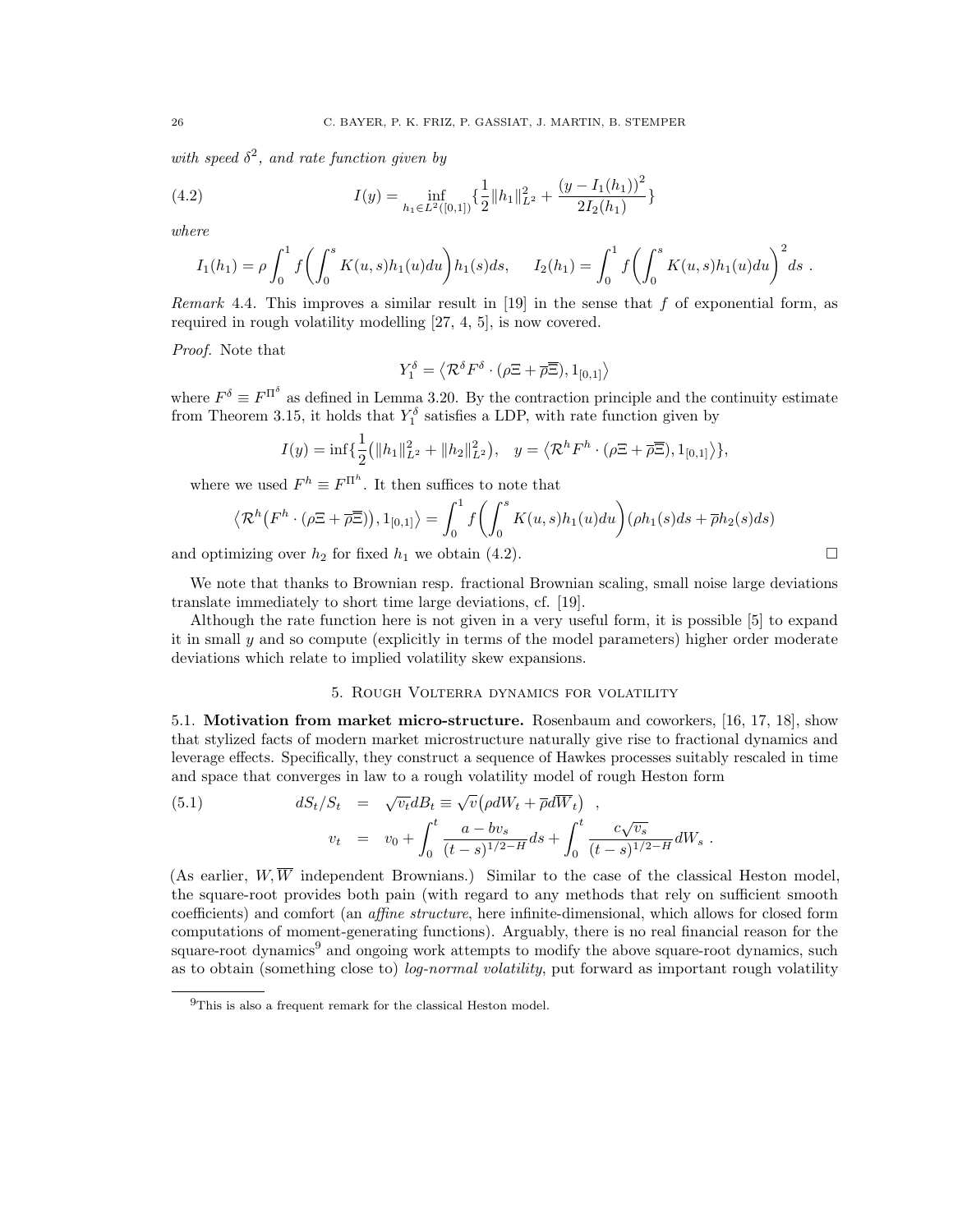feature by Gatheral et al. [\[27\]](#page-42-4). This motivates the study of more general dynamic rough volatility models of the form

<span id="page-26-2"></span>(5.2) 
$$
dS_t/S_t = f(Z_t)dB_t \equiv f(Z_t)(\rho dW_t + \overline{\rho} d\overline{W}_t) ,
$$

(5.3) 
$$
Z_t = z + \int_0^t K(s,t)v(Z_s)ds + \int_0^t K(s,t)u(Z_s)dW_s
$$

with sufficiently nice functions  $f, u, v$ . (While  $f(x) = \sqrt{x}$  is still OK in what follows, we assume  $u, v \in C^3$  for a local solution theory and then in fact impose  $u, v \in C_b^3$  for global existence. (One clearly expects non-explosion under e.g. linear growth, but in order not to stray too far from our main line of investigation we refrain from a discussion.) Remark that  $f(z)$  plays the role of spot-volatility. Further note that the choice  $z = 0$ ,  $v \equiv 0$ ,  $u \equiv 1$  brings us back to the "simple" case with (rough stochastic) volatility  $f(Z_t) = f(\widehat{W}_t)$  considered in earlier sections.

With some good will,<sup>[10](#page-26-1)</sup> equation [\(5.2\)](#page-26-2) fits into the existing theory of stochastic Volterra equations with singular kernels (e.g. [\[46\]](#page-43-14) or [\[12\]](#page-42-25)).

<span id="page-26-0"></span>5.2. Regularity structure approach. We insist that  $(5.2)$  is not a classical Itô-SDE (solutions will not be semimartingales), nor a rough differential equations (in the sense of rough paths, driven by a Gaussian rough path as in [\[23,](#page-42-11) Ch.10]). If rough paths have established themselves as a powerful tool to analyze classical Itô-SDE, we here make the point that Hairer's theroy is an equally powerful tool to analyze stochastic Volterra (resp. mixed Itô-Volterra) equations in the singular regime of interest.

As preliminary step, we have to have to find the correct model space, spanned by symbols which arise by formal Picard iteration. To this end, rewrite [\(5.2\)](#page-26-2) formally, or as equation for modelled distributions,

(5.4) 
$$
\mathcal{Z} = \mathcal{I}(U(\mathcal{Z}) \cdot \Xi) + (\dots) \mathbf{1}
$$

from which one can guess (or formally derive along [\[31,](#page-43-5) Sec. 8.1]) the need for the symbols

$$
1, \mathcal{I}(\Xi), \mathcal{I}(\Xi)^2, \mathcal{I}(\Xi \mathcal{I}(\Xi)), \dots
$$

We have degrees  $|1| = 0$ ,  $|\mathcal{I}(\Xi)| = H - \kappa$  and then, for subsequent symbols, degree computed as

$$
(1/2 + H) \times \{\text{number of } \mathcal{I}\} + (-1/2 + \kappa) \times \{\text{number of } \Xi\}.
$$

For a modelled distribution,  $\mathcal{Z}(t)$  takes values in the linear span of sufficiently many symbols, the (minimal) number of which is dictated by the Hurst parameter H. Loosely speaking,  $\mathcal{Z} \in \mathcal{D}^{\gamma}$ indicates an expansions with  $\gamma$ -error estimate, in practice easy to see from the degree of the lowest degree symbols that do not figure in the expansion. For example, in case of a "level-2 expansion" we can expect

$$
\mathcal{Z}(t) = (....)\mathbf{1} + (....)\mathcal{I}(\Xi) \in \mathcal{D}_0^{2(H-\kappa)}
$$

since  $|\mathcal{I}(\Xi)^2| = |\mathcal{I}(\Xi\mathcal{I}(\Xi))| = 2H - 2\kappa$ . It follows from general theory [\[31,](#page-43-5) Thm 4.16] that if  $\mathcal{Z} \in \mathcal{D}_0^{\gamma}$ , then so is  $U(\mathcal{Z})$ , the composition with a smooth function, and by [\[31,](#page-43-5) Thm 4.7] the product with  $\Xi \in \mathcal{D}^{\infty}_{-1/2-\kappa}$  is a modelled distribution in  $\mathcal{D}^{\gamma-1/2-\kappa}$ . For both reconstruction and convolution with singular kernels, one needs modelled distributions with positive degree  $\gamma - 1/2 - \kappa > 0$ . Given

<span id="page-26-1"></span><sup>&</sup>lt;sup>10</sup>We are not aware of any literature on mixed Itô-Volterra systems (although expect no difficulties). Here of course, it suffices to first solves for  $Z$  and then construct  $S$  as stochastic exponential.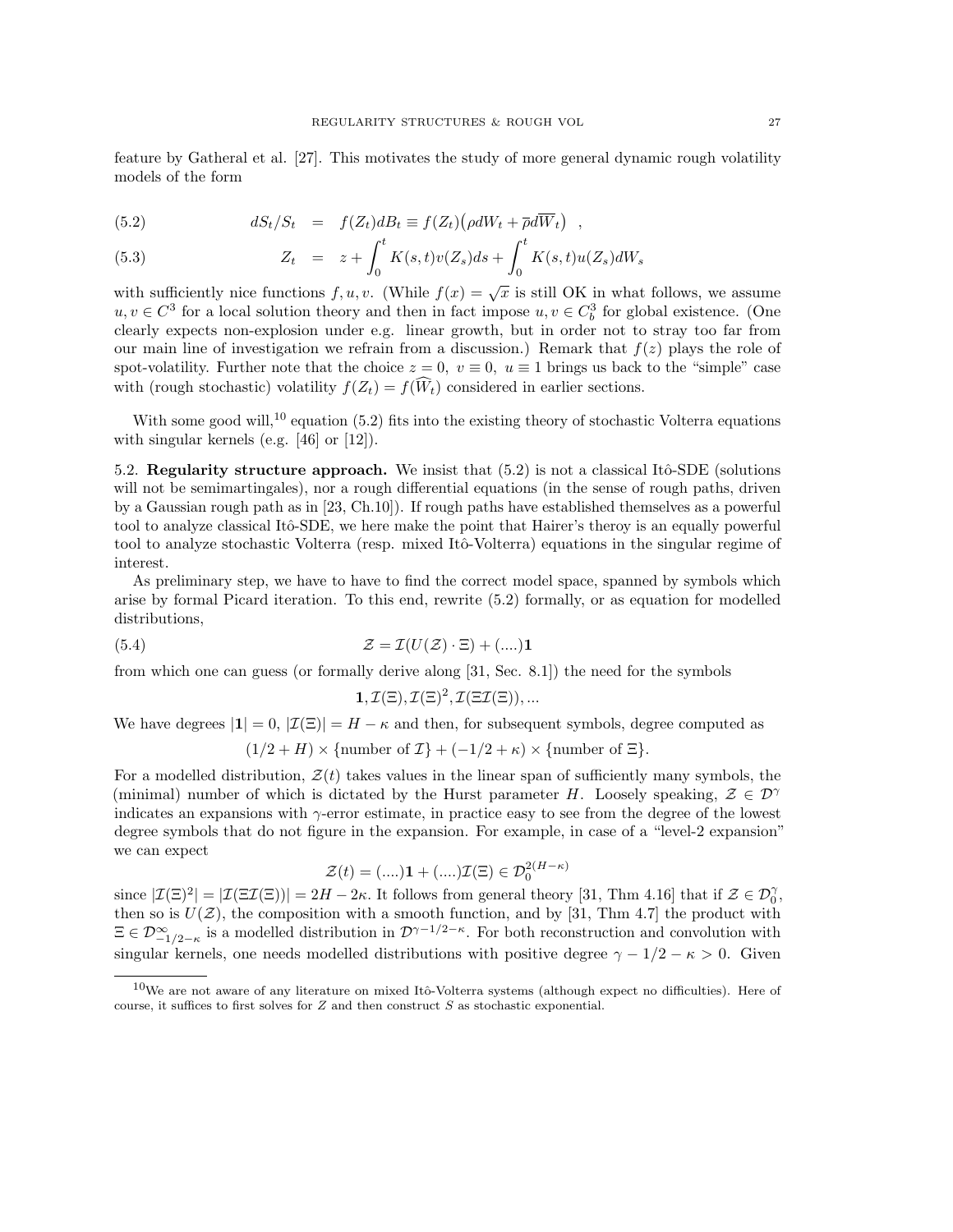$H \in (0, 1/2]$  we can then determine which symbols (up to which degree) are required in the expansion. As earlier, fix an integer

$$
M \ge \max\{m \in \mathbb{N} | m \cdot (H - \kappa) - 1/2 - \kappa \le 0\}
$$

(so that  $(M + 1)(H - \kappa) - 1/2 - \kappa > 0$ ) and see that  $\mathcal{Z} \in \mathcal{D}_0^{(M+1)(H-\kappa)}$  will do. When  $H > 1/4$ , and by choosing  $\kappa > 0$  small enough, we see that  $M = 1$  will do. That is, the symbols required to describe Z are  $\{1,\mathcal{I}(\Xi)\}\$  and if one adds the symbols required to describe the right-hand side, one ends up with the level-2 model space spanned by

$$
\{\Xi,\Xi\mathcal{I}(\Xi),\mathbf{1},\mathcal{I}(\Xi)\}
$$

which is exactly the model space for the "simple" rough pricing regularity structure, [\(3.2\)](#page-10-3) in case  $M = 1$ . When  $H \leq 1/4$  this precise correspondence is no longer true. To wit, in case  $H \in (1/3, 1/4]$ , taking  $M = 2$  accordingly, solving [\(5.3\)](#page-26-2) on the level of modelled distributions will require a ("level-3") model space given by

$$
\langle \Xi, \Xi \mathcal{I}(\Xi), \Xi \mathcal{I}(\Xi)^2, \Xi \mathcal{I}(\Xi \mathcal{I}(\Xi)), \mathbf{1}, \mathcal{I}(\Xi), \mathcal{I}(\Xi)^2, \mathcal{I}(\Xi \mathcal{I}(\Xi)) \rangle
$$

which is strictly larger than the corresponding level-3 simple model space given in  $(3.2)$ . In general, one needs to consider an extended model space  $\hat{T} = \langle \hat{S} \rangle$ , so as to have

$$
\tau \in \widehat{S} \Rightarrow \Xi \mathcal{I}(\tau)^m, \mathcal{I}(\tau)^m \in \widehat{S}, m \ge 0,
$$

(with the understanding that only finitely many such symbols are needed, depending on H as explained above). As a result, symbols such as

$$
\Xi \mathcal{I}(\Xi(\mathcal{I}(\Xi))^m), m \ge 0, \ \mathcal{I}(\Xi(\mathcal{I}(\Xi(\mathcal{I}(\Xi))^m)^{m'}), m, m' \ge 0, \ \ldots)
$$

will appear. At this stage a tree notation (omnipresent in the works of Hairer) would come in handy and we refer to [\[9\]](#page-42-26) (and the references therein) for a recent attempt to reconcile the tree formalism of branched rough path [\[29,](#page-43-15) [34\]](#page-43-16) and the most recent algebraic formalism of regularity structures. (In a nutshell, the simple case  $(3.2)$  corresponds to trees where one node has m branches; in the present non-simple case symbols branching can happen everywhere.) ) Carrying out the following construction in the general case,  $H > 0$ , is certainly possible.<sup>[11](#page-27-1)</sup> However, the algebraic complexity is essentially the one from branched rough paths and hence the general case requires a Hopf algebraic (Connes-Kreimer, Grossman-Larson ...) construction of the structure group (a.k.a. positive renormalization). Although this, and negative renormalization, is well understood ([\[31,](#page-43-5) [10\]](#page-42-27), also [\[9\]](#page-42-26) for a rough path perspective, all complete exposition would lead us to far astray from the main topic of this paper. Hence, for simplicity only, we shall restrict from here on to the level-2 case  $H > 1/4$  (with  $M = 1$  accordingly) but will mention general results whenever useful.

<span id="page-27-0"></span>5.3. Solving for rough volatility. We rewrite [\(5.3\)](#page-26-2) as equation for modelled distributions in  $\mathcal{D}^{\gamma}$ , (5.5)  $\mathcal{Z} = z\mathbf{1} + \mathcal{K}(U(\mathcal{Z}) \cdot \Xi + V(\mathcal{Z})).$ 

(Here U, V are the operators associated to composition with  $u, v \in C^{M+2}$  respectively.) We also impose

<span id="page-27-2"></span>
$$
\gamma \in (1/2 + \kappa, 1)
$$

which is clearly necessary such as to have the product  $U(\mathcal{Z}) \cdot \Xi$  in a modelled distribution space of positive parameter, so that reconstruction, convolution etc. makes sense. Let  $H > 1/4, M = 1$  and

<span id="page-27-1"></span><sup>&</sup>lt;sup>11</sup>We note that, as  $H \to$  the number of symbols tends to infinity. In comparison, as far as we know, among all recently studied singular SPDEs, only the sine-Gordon equation [\[36\]](#page-43-17) exhibits arbitrarily many symbols.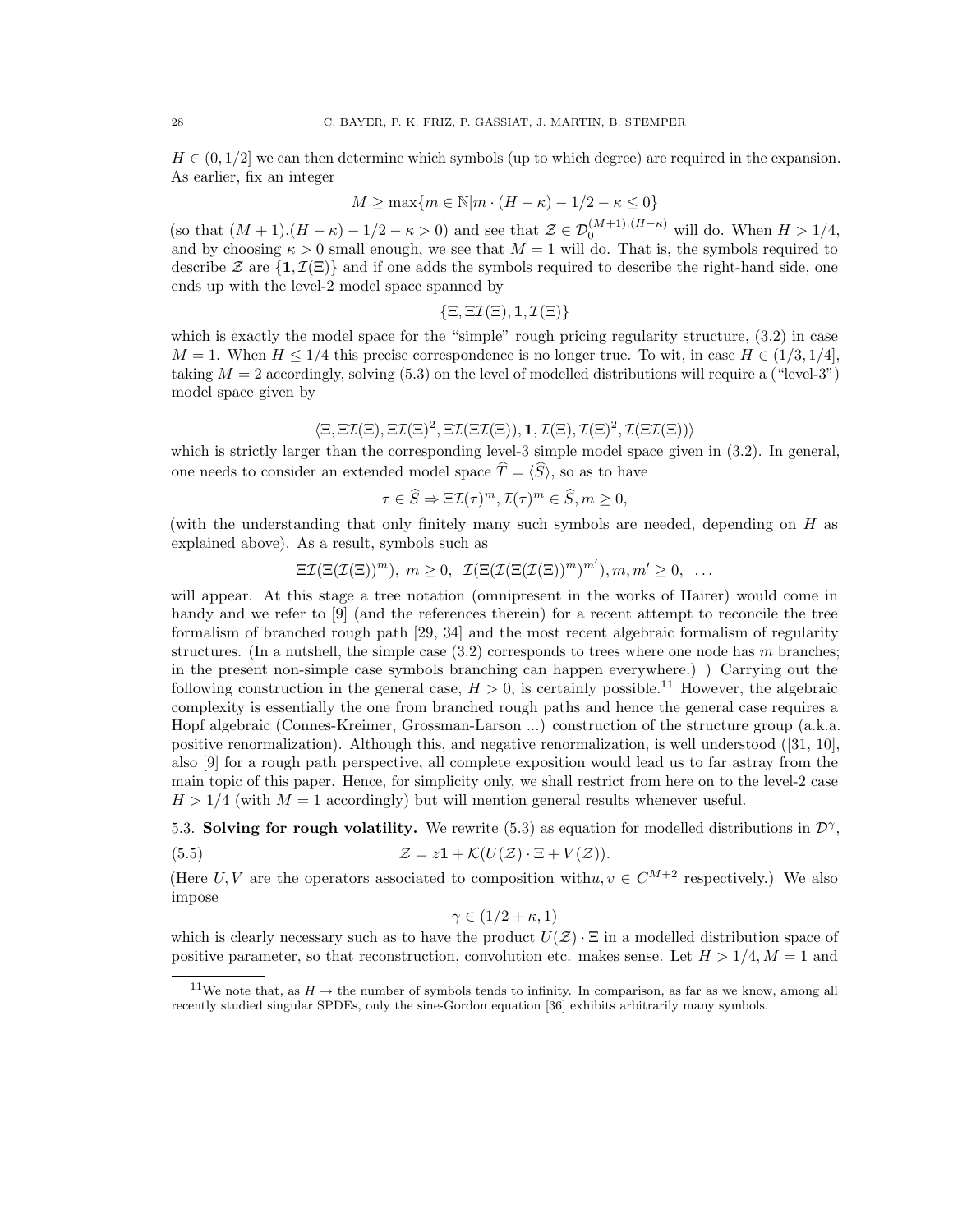pick  $\kappa \in (0, \frac{4H-1}{6})$  so that  $(M+1)(H-\kappa) - 1/2 - \kappa > 0$ . As explained in the previous section, this exactly allows us to work in the familiar structure of Section [3.1.](#page-10-1) That is, with  $M = 1$ ,

$$
\mathcal{T} = \langle \Xi, \Xi \mathcal{I}(\Xi), \mathbf{1}, \mathcal{I}(\Xi) \rangle \; .
$$

with index set and structure group as given in that section. This structure is equipped with the Itô-model, and its (renormalization) approximations. Equation [\(5.5\)](#page-27-2) critically involves the convolution operator K acting on  $\mathcal{D}^{\gamma}$ . The general construction [\[31,](#page-43-5) Sec. 5] is among the most technical in Hairer's work, and in fact not directly applicable (our kernel K, although  $\beta$ -regularizing with  $\beta = 1/2 + H$ ) fails the Assumption 5.4 in [\[31\]](#page-43-5)) so we shall be rather explicit.

<span id="page-28-4"></span>**Lemma 5.1.** On the regularity structure  $(T, A, G)$  of Section [3.1](#page-10-1) with  $M = 1$ , consider a model  $(\Pi, \Gamma)$  which is admissible in the sense

$$
\Pi_t \mathcal{I}(\Xi) = (K \ast \Pi_t \Xi)(\cdot) - (K \ast \Pi_t \Xi)(t) .
$$

Let  $\gamma > 0$ ,  $F \in \mathcal{D}^{\gamma}$  and set  $^{12}$  $^{12}$  $^{12}$ 

$$
\mathcal{K}F : s \in [0, T] \mapsto \mathcal{I}(F(s)) + (K \ast \mathcal{R}F)(s)\mathbf{1}
$$

Then (i) K maps  $\mathcal{D}^{\gamma} \to \mathcal{D}^{\min\{\gamma+\beta,1\}}$  and (ii)  $\mathcal{R}(\mathcal{K}F) = K \times RF$ , i.e. convolution commutes with reconstruction.

Remark 5.2. [\[31,](#page-43-5) Thm 5.2] suggests the estimate K maps  $\mathcal{D}^{\gamma} \to \mathcal{D}^{\gamma+\beta}$ . The difference to our baby Schauder estimate stems from the fact, unlike Assumption 5.3 in [\[31,](#page-43-5) p.64] we do not assume that our regularity structure contains the polynomial structure.

*Proof.* (Sketch) The special case  $F \equiv \Xi \in \mathcal{D}^{\infty}$  was already treated in Lemma [3.18.](#page-18-5) We only show that, in the general case,  $K$  necessarily has the stated form but will not check the properties. It is enough to consider F with values in  $\langle \Xi, \Xi \Sigma \Xi \rangle$  and make the ansatz

<span id="page-28-1"></span>
$$
(\mathcal{K}F)(s) := \mathcal{I}F(s) + (\ldots)\mathbf{1}.
$$

Applying reconstruction, together with [\[31,](#page-43-5) Prop. 3.28] we see that  $\mathcal{R}(\mathcal{K}F) \equiv (...)$  which in turn must equal  $K \times \mathcal{R}F$ , provided we postulate validity of (ii). This is the given definition of  $\mathcal{K}F$ .  $\Box$ 

We return to our goal of solving

(5.6) 
$$
\mathcal{Z} = z\mathbf{1} + \mathcal{K}(U(\mathcal{Z}) \cdot \Xi + V(\mathcal{Z})),
$$

noting perhaps that  $U(\mathcal{Z})$  makes sense for every function-like modelled distribution, say  $F(t)$  =  $F_0(t)\mathbf{1} + \sum_{k=1}^M F_k(t)(\mathcal{I}\Xi)^k \in \mathcal{T}_+ := \langle \mathbf{1}, \mathcal{I}(\Xi), \dots, (\mathcal{I}\Xi)^M \rangle$ , in which case

(5.7) 
$$
U(F)(t) = u(F_0(t))\mathbf{1} + u'(F_0(t))\sum_{k=1}^M F_k(t)\mathcal{I}(\Xi)^k.
$$

(Similar remarks apply to V, the composition operator associated to  $v \in C^{M+2}$ ). Recall  $M = 1$ .

<span id="page-28-2"></span>**Theorem 5.3.** For any admissible model  $(\Pi, \Gamma)$  and  $u, v \in C_b^{M+2}(\mathbb{R})$ , for any  $T > 0$ , the equation [\(5.6\)](#page-28-1) has a unique solution in  $\mathcal{D}^{\gamma}(\mathcal{T}_{+})$ , and the map  $(u, v, \Pi) \rightarrow \mathcal{Z}$  is locally Lipschitz in the sense that if Z and  $\widetilde{\mathcal{Z}}$  are the solutions corresponding respectively to  $(u, v, \Pi)$  and  $(\widetilde{u}, \widetilde{v}, \widetilde{\Pi})$ ,

<span id="page-28-3"></span>
$$
\|\mathcal{Z};\widetilde{\mathcal{Z}}\|_{\mathcal{D}_T^{\gamma}}\lesssim\|u-\widetilde{u}\|_{C_b^{M+2}}+\|v-\widetilde{v}\|_{C_b^{M+2}}+\|(\Pi,\Gamma);(\widetilde{\Pi},\widetilde{\Gamma})\|_T,
$$

<span id="page-28-0"></span><sup>&</sup>lt;sup>12</sup> *I* is extended linearly to all of  $\mathcal{T}$  by taking  $\mathcal{I}\tau = 0$  for symbols  $\tau \neq \Xi$ ).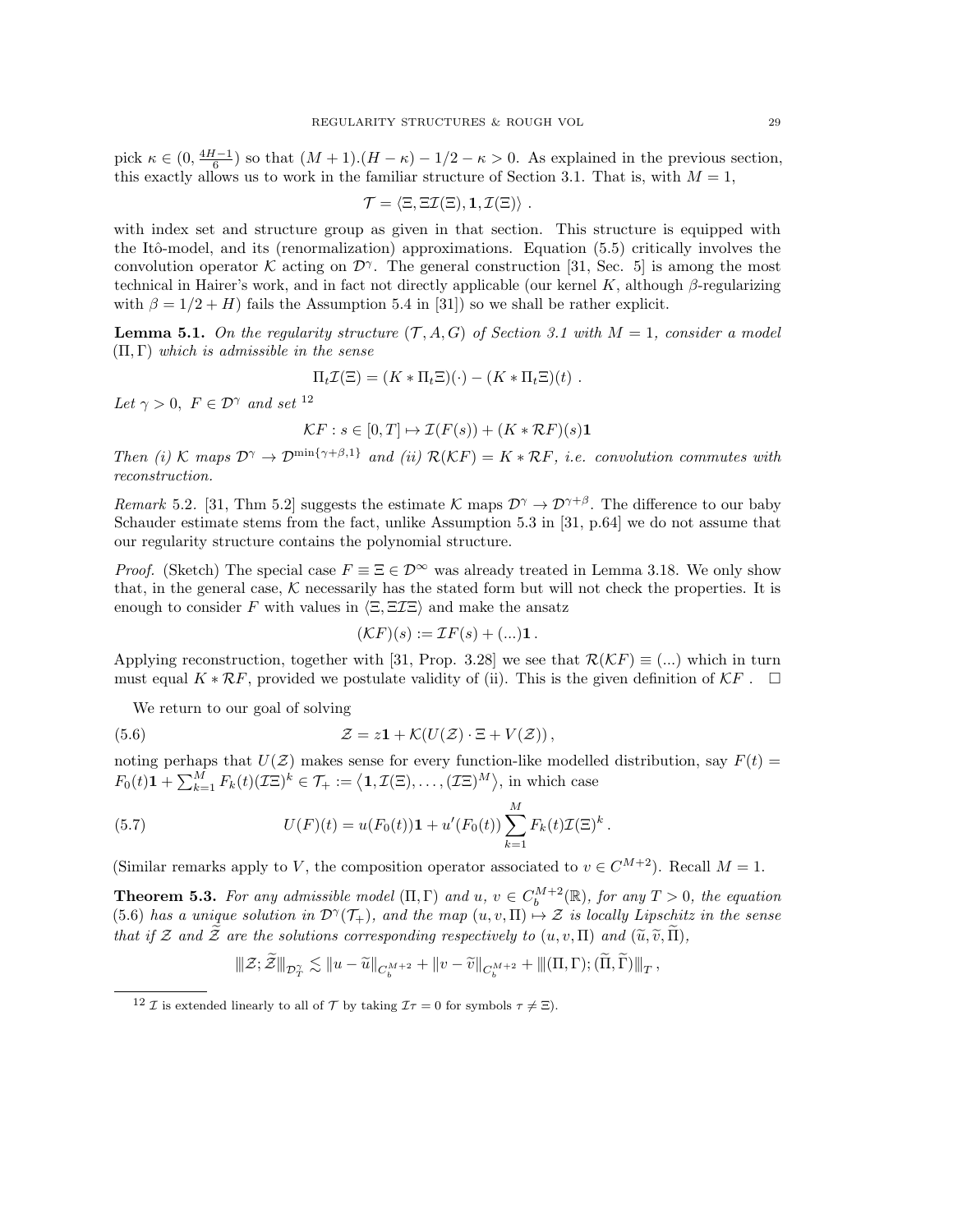with the proportionality constant being bounded when the (resp.  $C_b^{M+2}$  and model) norms of the arguments stay bounded.

In addition, if  $(\Pi, \Gamma)$  is the canonical Itô model (associated to Brownian resp. fractional Brownian motion,  $H > 1/4$ ) then  $Z = \mathcal{R}Z$  is solves [\(5.2\)](#page-26-2) in the Itô-sense.

Remark 5.4.  $Z = \mathcal{R}Z$  is clearly the (unique) reconstruction of the (unique) solution to the abstract problem. We also checked that  $Z$  is indeed a solution for the Itô-Volterra equation. However, if one desires to know that Z is the unique strong solution to the stochastic Itô-Volterra equation, it is clear that one has to resort to uniqueness results of the stochastic theory, see e.g. [\[12\]](#page-42-25).

Proof. The well-posedness and continuous dependence on the parameters essentially follows from results of [\[31\]](#page-43-5), details are spelled out the details in Appendix [C.](#page-41-0)

The fact that the reconstruction of the solution solves the Itô equation can be obtained by considering approximations as is done in [\[35,](#page-43-4) Thm 6.2] or [\[23,](#page-42-11) Ch. 5].

Using the large deviation results obtained in the previous subsection, we can directly obtain a LDP for the log-price

$$
X_t = \int_0^t f(Z_s)(\rho dW_s + \overline{\rho} d\overline{W}_s) - \frac{1}{2} \int_0^t f^2(Z_s) ds.
$$

For square-integrable h, let  $z^h$  be the unique solution to the integral equation

$$
zh(t) = z + \int_0^t K(s,t)u(zh(s))h(s)ds.
$$

**Corollary 5.5.** Let  $H \in (0, 1/2]$  and f smooth (without boundedness assumption). Then  $t^{H-\frac{1}{2}}X_t$ satisfies a LDP with speed  $t^{2H}$  and rate function given by

(5.8) 
$$
I(x) = \inf_{h \in L^2([0,1])} \left\{ \frac{1}{2} ||h||_{L^2}^2 + \frac{(x - I_1^z(h))^2}{2I_2^z(h)} \right\}
$$

where

$$
I_1^z(h) = \rho \int_0^1 f(z^h(s))h(s)ds , \quad I_2^z(h) = \int_0^1 f(z^h(s))^2 ds .
$$

Remark 5.6. Despite our previous limitation to  $H > 1/4$ , to approach extends to any  $H > 0$  and yields the result as stated.

*Proof.* Ignoring the second part  $\int_0^t (\ldots) ds$  in  $X_t$  which is  $O(t) = o(t^{\frac{1}{2}-H})$  since f is bounded, we let  $\widehat{X}_t = \int_0^t f(Z_s) (\rho dW_s + \overline{\rho} d\overline{W}_s)$  and by scaling we see that

$$
t^{H-\frac{1}{2}}\widehat{X}_t =^d \widehat{X}_1^{\delta},
$$

where  $\delta = t^H$  and  $X^{\delta}$ ,  $Z^{\delta}$  are defined in the same way as X, Z with  $W$ ,  $\overline{W}$  replaced by  $\delta W$ ,  $\delta \overline{W}$  and v replaced by  $v^{\delta} = \delta^{1 + \frac{1}{2H}} h$ .

We then note that

$$
X_1^\delta = \left\langle \mathcal{R}^\delta F(\mathcal{Z}^\delta)(\rho \Xi + \overline{\rho} \overline{\Xi}), 1_{[0,1]} \right\rangle =: \Psi(\Pi^\delta,v^\delta)
$$

where  $\Psi$  is locally Lipschitz by Theorem [5.3.](#page-28-2) We can then directly use the fact that  $\Pi^{\delta}$  satisfy a LDP (Theorem [4.2\)](#page-24-1) with a contraction principle such as Lemma 3.3 in [\[37\]](#page-43-18) to obtain that  $X_1^{\delta}$ satisfies a LDP with rate function

$$
I(x) = \inf \left\{ \frac{1}{2} (\|h\|_{L^2}^2 + \|\overline{h}\|_{L^2}^2, \quad x = \Psi(\Pi^{(h,\overline{h})}, 0) \right\}.
$$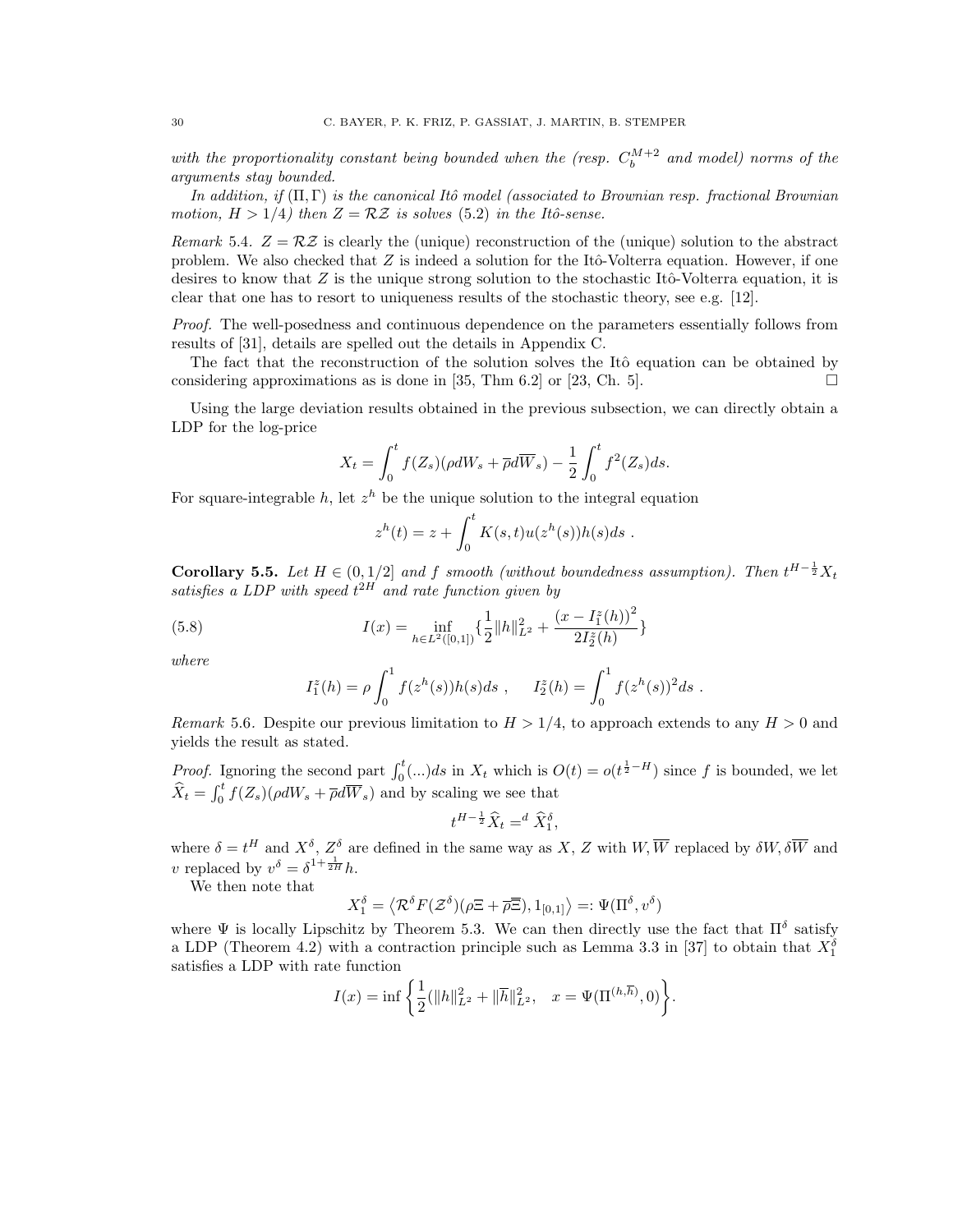It then suffices to note that  $z^h$  is exactly  $\mathcal{R}\mathcal{Z}$  for  $\mathcal Z$  the solution to [\(5.6\)](#page-28-1) corresponding to a model  $\Pi^{(h,\overline{h})}$  and with  $h \equiv 0$ , and to optimize separately over  $\overline{h}$  as in the proof of Corollary [4.3.](#page-24-2)

We also have an approximation result :

**Corollary 5.7.** Let  $H > 1/4$  (for simplicity, but see remark below). Then  $Z = \lim Z^{\epsilon}$ , uniformly on compacts and in probability, where

<span id="page-30-1"></span>(5.9) 
$$
Z_t^{\varepsilon} = z + \int_0^t K(s,t)(u(Z_s^{\varepsilon})dW_s^{\varepsilon} + (v(Z_s^{\varepsilon}) - \mathscr{C}^{\varepsilon}(s)uu'(Z_s^{\varepsilon})ds).
$$

Remark 5.8. Replacing the renormalization function  $\mathscr{C}^{\varepsilon}$  by its mean is possible, provided  $H > 1/4$ . However, unlike the discussion at the end of Section [3.2,](#page-17-0) this is no more a consequence of quantifying the distributional convergence. In the present context, this is achieved by checking directly modelconvergence, which, fortunately, is not much harder. We leave details to the interested reader.

Remark 5.9. In contrast to the previous statement, the above result is more involved for  $H \in (0, 1/4]$ and additional terms renormalization terms appear, the general description of which would benefit from pre-Lie products, as recently introduced [\[9\]](#page-42-26).

Proof. Thanks to Theorem [3.13](#page-16-0) and Theorem [5.3](#page-28-2) it follows from continuity of reconstruction that

$$
Z = \mathcal{R}Z = \lim_{\varepsilon \to 0} \mathcal{R}^{\varepsilon} \mathcal{Z}^{\varepsilon},
$$

so that the only thing to do is check that  $Z^{\varepsilon}$  solves [\(5.9\)](#page-30-1). Note that [\(5.6\)](#page-28-1) implies that one has (omitting upper  $\varepsilon$ 's at all normal and caligraphic Z ...)

$$
\mathcal{Z}(t) = Z_t \mathbf{1} + u(Z_t) \mathcal{I}(\Xi),
$$

and, with [\(5.7\)](#page-28-3),

$$
U(\mathcal{Z}(t))\Xi = u(Z_t)\Xi + u'u(Z_t)\mathcal{I}(\Xi)\Xi.
$$

But then since  $\widehat{\Pi}^{\varepsilon}$  is a "smooth" model, in the sense of Remark 3.15. in [\[31\]](#page-43-5), one has

$$
\mathcal{R}^{\varepsilon}(U(\mathcal{Z}^{\varepsilon})\Xi)(t) = \hat{\Pi}_{t}^{\varepsilon}(U(\mathcal{Z}^{\varepsilon}(t))\Xi)(t)
$$
  
\n
$$
= u(Z_{t}^{\varepsilon})(\hat{\Pi}_{t}^{\varepsilon}\Xi)(t) + u'u(Z_{t}^{\varepsilon})(\hat{\Pi}_{t}^{\varepsilon}\Xi\mathcal{I}(\Xi))(t)
$$
  
\n
$$
= u(Z_{t}^{\varepsilon})\dot{W}^{\varepsilon}(t) - u'u(Z_{t}^{\varepsilon})\mathscr{K}^{\varepsilon}(t,t).
$$

Since convolution commutes with reconstruction, cf. Lemma [5.1,](#page-28-4) it follows that  $Z^{\varepsilon}$  is indeed a solution to  $(5.9)$ .

### 6. Numerical results

<span id="page-30-0"></span>We will now resume where we left off in Section [3.3](#page-22-0) and revisit the case of European option pricing under rough volatility. Building on the theoretical underpinnings of Section [3,](#page-10-0) we present a concise description of the central algorithm of this paper - for simplicity restricted to the unit time interval - and complement the theoretical convergence rates obtained in previous chapters with numerical counterparts. The code used to run the simulations has been made available on <https://www.github.com/RoughStochVol>.

**Concise description.** Without loss of generality, set time to maturity  $T = 1$ . We are interested in pricing a European call option with spot  $S_0$  and strike K under rough volatility. From Theorem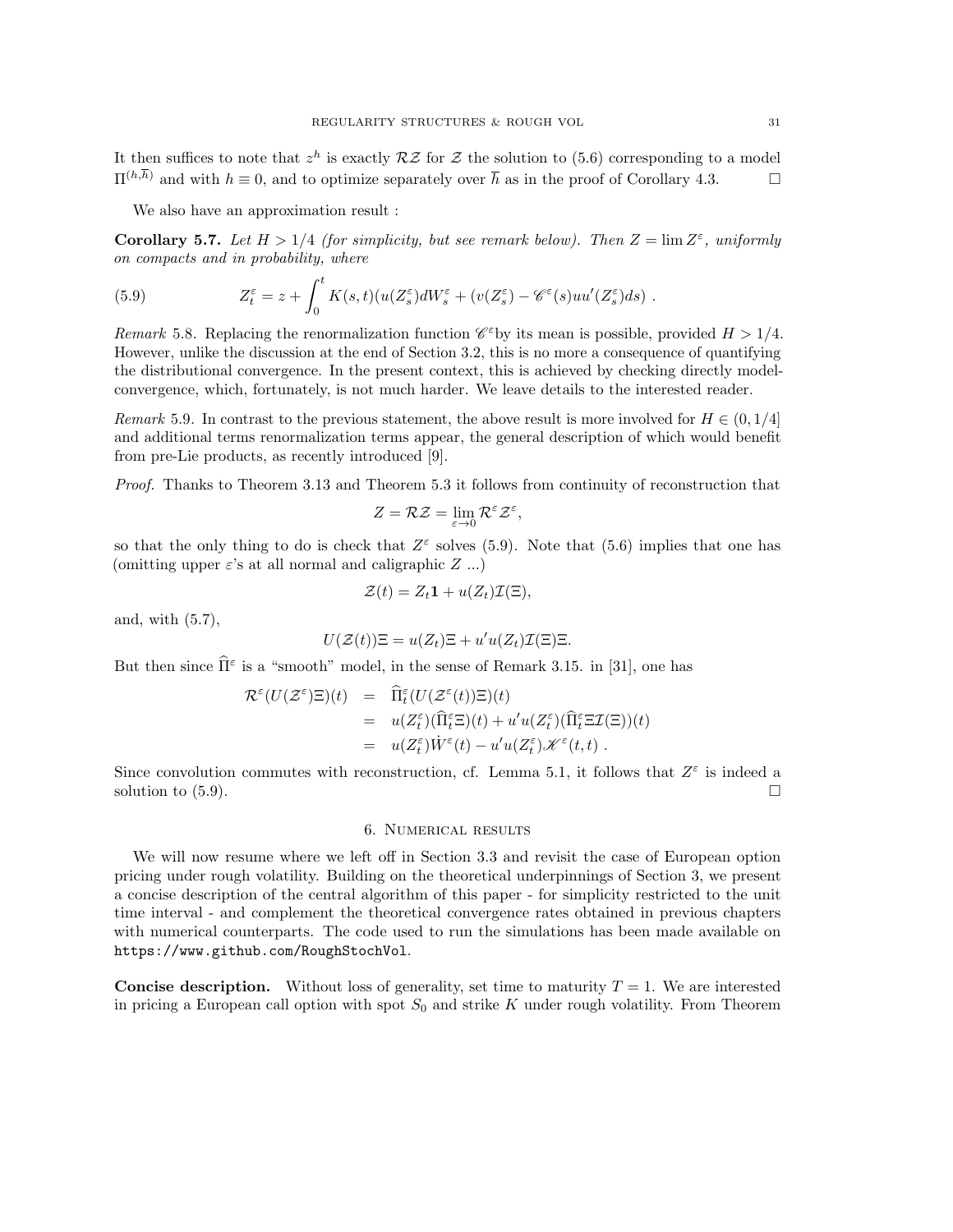[1.3,](#page-3-2) we have

(6.1) 
$$
C(S_0, K, 1) = \mathbb{E}\left[C_{BS}\left(S_0 \exp\left(\rho \mathcal{I} - \frac{\rho^2}{2}\mathcal{V}\right), K, \frac{\overline{\rho}^2}{2}\mathcal{V}\right)\right]
$$

where the computational challenge obviously lies in the efficient simulation of

<span id="page-31-5"></span>
$$
(\mathcal{I}, \mathcal{V}) = \left( \int_0^1 f(\widehat{W}_t, t) dW_t, \int_0^1 f^2(\widehat{W}_t, t) dt \right).
$$
  
2.3, we take a Worr Zekai style approach to

As explored in Subsection [3.3,](#page-22-0) we take a Wong-Zakai-style approach to simulating  $\mathscr{I}$ , that is, we approximate the White noise process  $\dot{W}$  on the Haar grid as follows:

Let  $\{Z_i\}_{i=1,...,2^N-1} \sim \text{iid } \mathcal{N}(0,1)$  and choose a Haar grid level  $N \in \mathbb{N}$  such that the stepsize of the Haargrid  $\varepsilon = 2^{-N}$ . Then, for all  $t \in [0, 1]$  and  $i = 0, \ldots, 2^{N} - 1$ , we set

(6.2) 
$$
\dot{W}^{\varepsilon}(t) = \sum_{i=0}^{2^{N}-1} Z_{i} e_{i}^{\varepsilon}(t) \text{ where } e_{i}^{\varepsilon}(t) = 2^{N/2} \mathbf{1}_{[i2^{-N}, (i+1)2^{-N})}(t)
$$

which induces an approximation of the fBm

(6.3) 
$$
\widehat{W}^{\varepsilon}(t) = \sum_{i=0}^{2^{N}-1} Z_{i} \widehat{e}_{i}^{\varepsilon}(t) \text{ where}
$$

<span id="page-31-1"></span>(6.4) 
$$
\widehat{e}_{i}^{\epsilon}(t) = \mathbf{1}_{t > i2^{-N}} \frac{\sqrt{2H}2^{N/2}}{H + 1/2} \Big( |t - i2^{-N}|^{H + 1/2} - |t - \min((i + 1)2^{-N}, t)|^{H + 1/2} \Big).
$$

As outlined before, the central issue is that the object  $\int_0^1 f(\widehat{W}^{\varepsilon}(t), t) \dot{W}^{\varepsilon}(t) dt$  does not converge in an appropriate sense to the object of interest  $\mathscr I$  as  $\varepsilon \to 0$ . This is overcome by *renormalizing* the object, two possible approaches of which are explored in Subsection [3.3.](#page-22-0) For the remainder, we will consider the 'simpler' renormalized object given by

<span id="page-31-0"></span>(6.5) 
$$
\widetilde{\mathscr{I}}^{\varepsilon} = \int_0^1 f(\widehat{W}^{\varepsilon}(t), t) \dot{W}^{\varepsilon}(t) dt - \int_0^1 \mathscr{C}^{\varepsilon}(t) \partial_1 f(\widehat{W}^{\varepsilon}(t), t) dt
$$

where the renormalization object  $\mathcal{C}^{\varepsilon}(t)$  can be one of

<span id="page-31-4"></span>(6.6) 
$$
\mathscr{C}^{\varepsilon}(t) = \begin{cases} \frac{2^N \sqrt{2H}}{H+1/2} |t - \left\lfloor t2^N \right\rfloor 2^{-N} |H+1/2| \\ \frac{\sqrt{2H}}{(H+1/2)(H+3/2)} 2^{N(1/2-H)} . \end{cases}
$$

Coming back to the original question of simulating ( $\mathscr{I}, \mathscr{V}$ ), we just argued that what we really need to simulate to achieve convergence in a suitable sense is the object  $(\widetilde{\mathscr{I}}^{\varepsilon}, \mathscr{V}^{\varepsilon})$ , the expressions of which are collected below (note that under an assumed non-constant renormalization the expression [\(6.5\)](#page-31-0) for  $\widetilde{\mathcal{I}}^{\varepsilon}$  has been rewritten to a form more suitable for efficient simulation):

<span id="page-31-2"></span>(6.7) 
$$
\widetilde{\mathscr{J}}^{\varepsilon} = \sum_{i=0}^{2^N-1} \int_{i2^{-N}}^{(i+1)2^{-N}} \left[ Z_i 2^{N/2} f(\widehat{W}^{\varepsilon}(t), t) - \frac{\sqrt{2H} 2^N}{H + 1/2} |t - i2^{-N}|^{H + 1/2} \partial_1 f(\widehat{W}^{\varepsilon}(t), t) \right] dt
$$
  
(6.8) 
$$
\mathscr{V}^{\varepsilon} = \sum_{i=0}^{2^N-1} \int_{i2^{-N}}^{(i+1)2^{-N}} f^2(\widehat{W}^{\varepsilon}(t), t) dt.
$$

<span id="page-31-3"></span>Numerical convergence rates.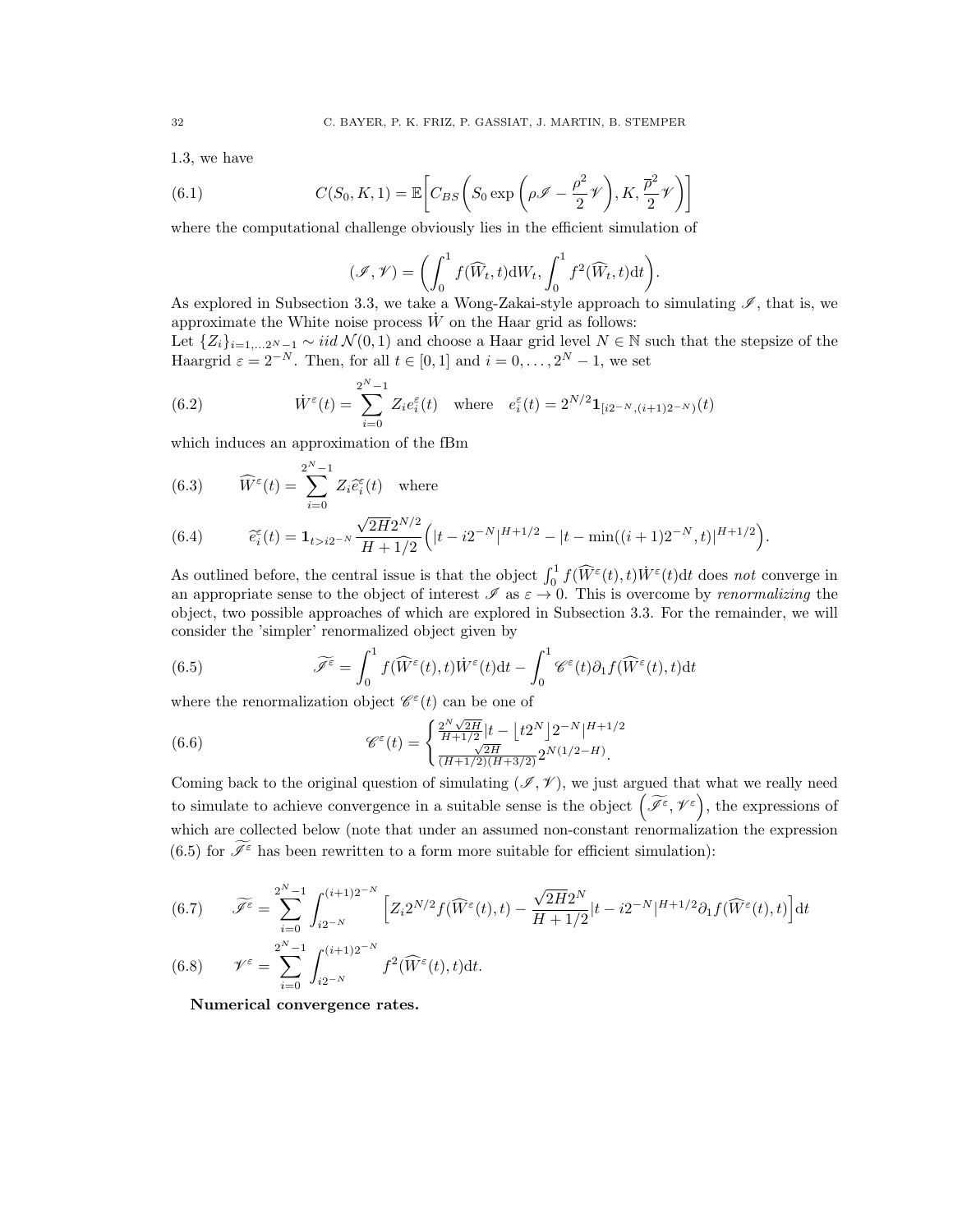| <b>Algorithm 1:</b> Simulation of M samples of $(\mathscr{I}^{\varepsilon}, \mathscr{V}^{\varepsilon})$                                                                                                                          |
|----------------------------------------------------------------------------------------------------------------------------------------------------------------------------------------------------------------------------------|
| <b>Parameters:</b> $M \in \mathbb{N}$ : # Monte Carlo simulations                                                                                                                                                                |
| $N \in \mathbb{N}$ : Haar grid 'level' such that $\varepsilon = 2^{-N}$                                                                                                                                                          |
| $d \in \mathbb{N}$ : # discretisation points of trapezoidal rule in each Haar subinterval                                                                                                                                        |
| <b>Output:</b> M samples of bivariate object $(\widetilde{\mathscr{I}}^{\varepsilon}, \mathscr{V}^{\varepsilon})$                                                                                                                |
| <b>1</b> initialize $\widetilde{\mathscr{I}^{\varepsilon}} = \mathscr{V}^{\varepsilon} = \mathbf{0} \in \mathbb{R}^{M}$ ;                                                                                                        |
| <b>2</b> simulate array $\mathbf{Z} \in \mathbb{R}^{M \times 2^N}$ of <i>iid</i> standard normals;                                                                                                                               |
| <b>3 for</b> each Haar subinterval $[i2^{-N}, (i+1)2^{-N})$ where $i \in \{0, , 2^{N} - 1\}$ do                                                                                                                                  |
| choose discretization grid $\mathcal{D}^i$ with d points on the Haar subinterval;<br>$\overline{\mathbf{4}}$                                                                                                                     |
| evaluate functions $\hat{e}_k^{\epsilon}, k = 0, \ldots, i$ , from (6.4) on $\mathcal{D}^i$ to obtain $\hat{\mathbf{e}}^{\epsilon} \in \mathbb{R}^{(i+1) \times d}$ ;<br>5                                                       |
| compute $\widehat{\mathbf{W}}^{\epsilon} = \mathbf{Z}^* \times \widehat{\mathbf{e}}^{\epsilon} \in \mathbb{R}^{M \times d}$ where $\mathbf{Z}^* \in \mathbb{R}^{M \times (i+1)}$ is the truncation of <b>Z</b> to its first<br>6 |
| $i+1$ columns such that $\widetilde{W}^{\epsilon}$ is an approximation of the fBM on $\mathcal{D}^{i}$ ;                                                                                                                         |
| evaluate integrands from equations (6.7, 6.8) on $\mathcal{D}^i$ using $\hat{\mathbf{W}}^{\epsilon}$ and the last column of $\mathbf{Z}^*$ ;<br>$\overline{7}$                                                                   |
| approximate respective integrals on subinterval by trapezoidal rule;<br>8                                                                                                                                                        |
| add obtained estimates to running sums $\widetilde{\mathscr I}^\varepsilon$ and $\mathscr{V}^\varepsilon;$<br>9                                                                                                                  |
| 10 end                                                                                                                                                                                                                           |
| 11 return $\widetilde{\mathscr I}^\varepsilon, \mathscr V^\varepsilon$                                                                                                                                                           |

In this subsection, we will discuss strong convergence of the approximative object  $\mathscr{I}^{\varepsilon}$  to the actual object of interest  $\mathscr I$  as well as weak convergence of the option price itself as the Haar grid interval size  $\varepsilon \to 0$ . Specifically, we will be looking at Monte Carlo estimates of our errors, that is, in order to approximate some quantity  $\mathbb{E}[X]$  for some random variable X, we will instead be looking at  $\frac{1}{M}\sum_{i=1}^{M} X_i$  where the  $X_i$  are M *iid* samples drawn from the same distribution as X. In other words, we need to generate M realisations of the bivariate stochastic object  $(\widetilde{\mathscr{I}}^{\varepsilon},\mathscr{V}^{\varepsilon})$ , a task that can be vectorized as described below, thus avoiding expensive looping through realisations.

*Strong convergence*. We verify Theorem [3.24](#page-20-0) (i) numerically, albeit in the  $L^2(\Omega)$ -sense and - for simplicity - with  $f(x,t) = \exp(x)$ , i.e. with no explicit time dependence. That is, we are concerned with Monte Carlo approximations of

$$
\left\|\widetilde{\mathscr{I}^\varepsilon}-\int_0^1 \exp(\widehat{W}_t)\mathrm{d} W_t\right\|_{L^2(\Omega)}
$$

and we expect an error almost of order  $\varepsilon^H$ .

Remark 6.1. We choose  $f(x,t) = \exp(x)$  because this closely resembles the rough Bergomi model (see [\[4\]](#page-42-5) and below). Also, for the simplest non-trivial choice,  $f(x, t) = x$ , the discretization error is overshadowed by the Monte Carlo error, even for very coarse grids.

Since  $(W, \widehat{W})$  is a two-dimensional Gaussian process with known covariance structure, it is possible to use the Cholesky algorithm (cf. [\[4,](#page-42-5) [5\]](#page-42-20)) to simulate the joint paths on some grid and then use standard Riemann sums to approximate the integral. The value obtained in this way could serve as a reference value for our scheme. However - for strong convergence - we need both objects to be based on the same stochastic sample. For this reason, we find it easier to construct a reference value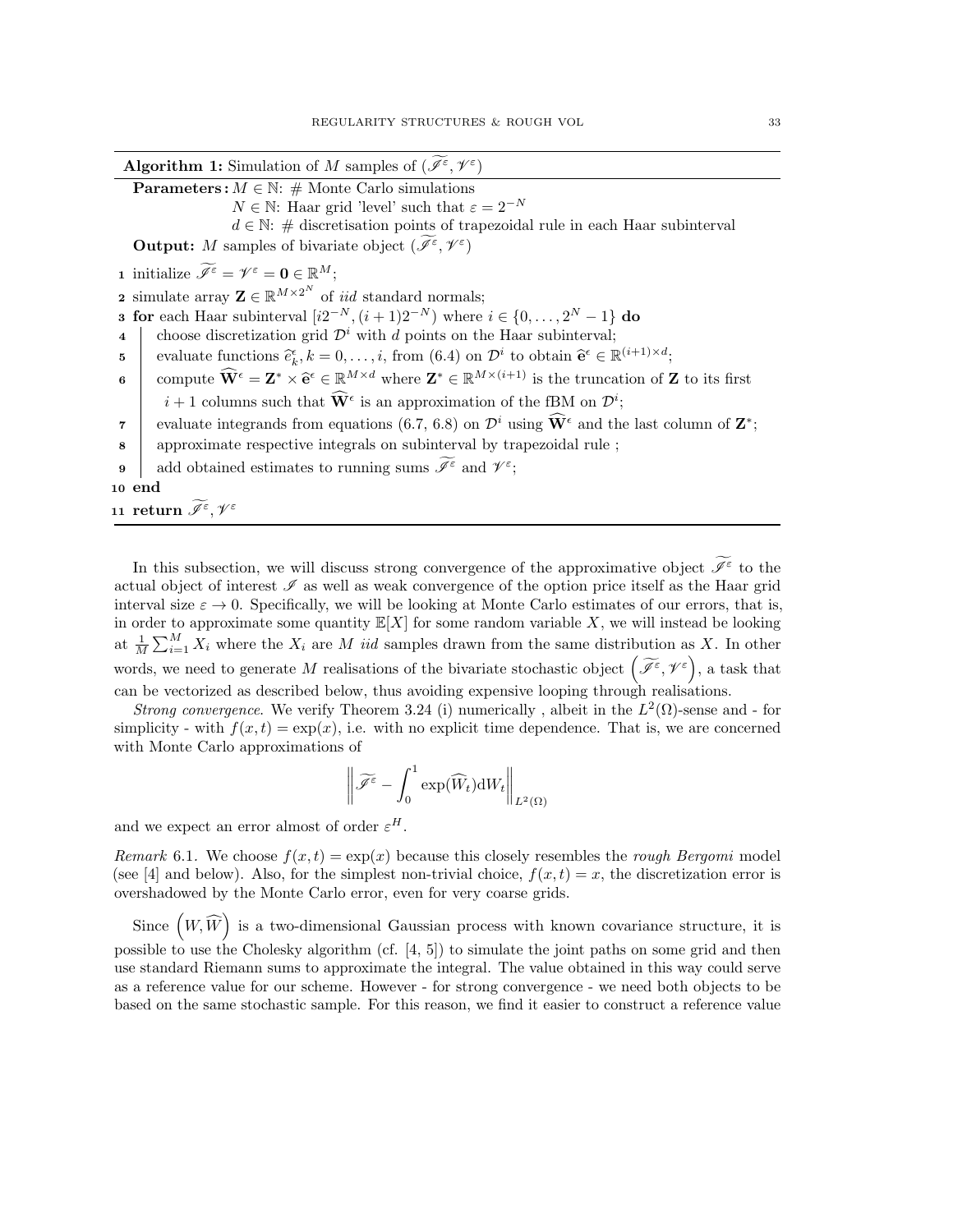<span id="page-33-1"></span>

FIGURE 1. Empirical strong  $(6.9)$  errors on a log-log-scale under a non-constant renormalization, obtained through  $M = 10^5$  Monte Carlo samples with a trapezoidal rule delta of  $\Delta = 2^{-17}$  and fineness of the reference Haar grid  $\varepsilon' = 2^{-8}$ . Solid lines visualize the empirical rates of convergence obtained by least squares regression, dashed lines provide visual reference rates. Shaded colour bands show interpolated 95% confidence levels based on normality of Monte Carlo estimator.

by the wavelet-based scheme itself, i.e. we simply pick some  $\varepsilon' \ll \varepsilon$  and consider

<span id="page-33-0"></span>(6.9) 
$$
\left\|\widetilde{\mathscr{J}^{\varepsilon}}-\widetilde{\mathscr{J}^{\varepsilon}}'\right\|_{L^{2}(\Omega)}
$$

as  $\varepsilon \to \varepsilon'$ . As can be seen in Figures [1](#page-33-1) and [2,](#page-34-0) both renormalization approaches stated in [\(6.6\)](#page-31-4) are consistent with a theoretical strong rate of almost H across the full range of  $0 < H < 0.5$  (cf. discussion at the end of Section [3.2\)](#page-17-0).

Remark 6.2 (Weak convergence). In absence of a Markovian structure, a proper weak convergence analysis proves to be subtle, that is, an analysis that - for suitable test functions  $\varphi$  - yields a rate of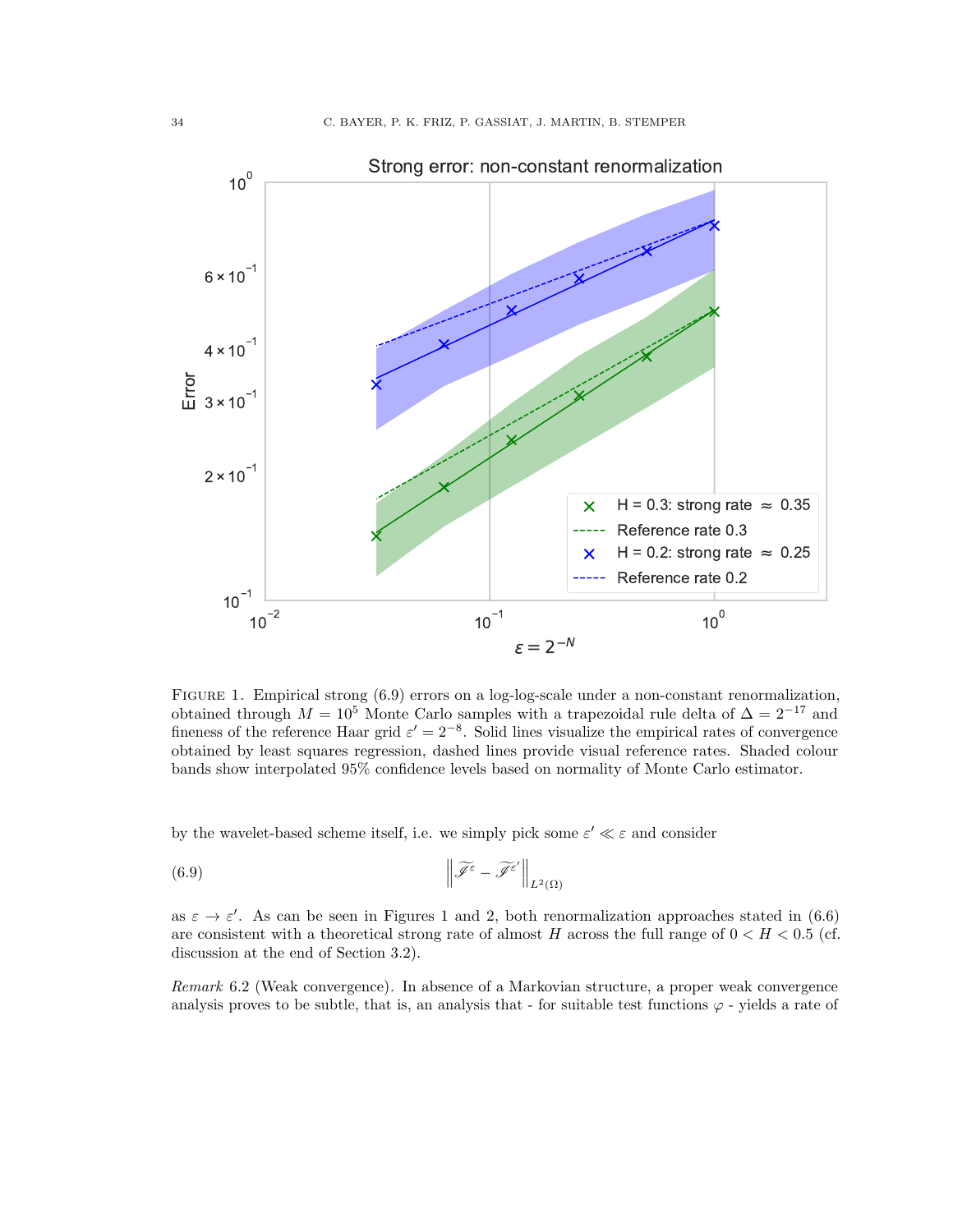<span id="page-34-0"></span>

Figure 2. Empirical strong [\(6.9\)](#page-33-0) errors on a log-log-scale under a constant renormalization, obtained through  $M = 10^5$  Monte Carlo samples with a trapezoidal rule delta of  $\Delta = 2^{-17}$  and fineness of the reference Haar grid  $\varepsilon' = 2^{-8}$ . Solid lines visualize the empirical rates of convergence obtained by least squares regression, dashed lines provide visual reference rates. Shaded colour bands show interpolated 95% confidence levels based on normality of Monte Carlo estimator.

convergence for

$$
\left| \mathbb{E} \left[ \varphi \left( \widetilde{\mathscr{I}^{\varepsilon}} \right) \right] - \mathbb{E} \left[ \varphi \left( \int_0^1 \exp(\widehat{W}_t) \mathrm{d} W_t \right) \right] \right|
$$

as  $\epsilon \to 0$ , remains an open problem. However, picking  $\varphi(x) = x^2$ , Ito's isometry yields

(6.10) 
$$
\mathbb{E}\left[\left(\int_0^1 \exp(\widehat{W}_t) dW_t\right)^2\right] = \int_0^1 \mathbb{E}\left[\exp\left(2\widehat{W}_t\right)\right] dt = \int_0^1 \exp\left(2t^{2H}\right) dt
$$

which we can be approximated numerically. So we can consider

(6.11) 
$$
\left| \mathbb{E}\left[ \left( \widetilde{\mathscr{I}^{\varepsilon}} \right)^2 \right] - \int_0^1 \exp\left( 2t^{2H} \right) dt \right|
$$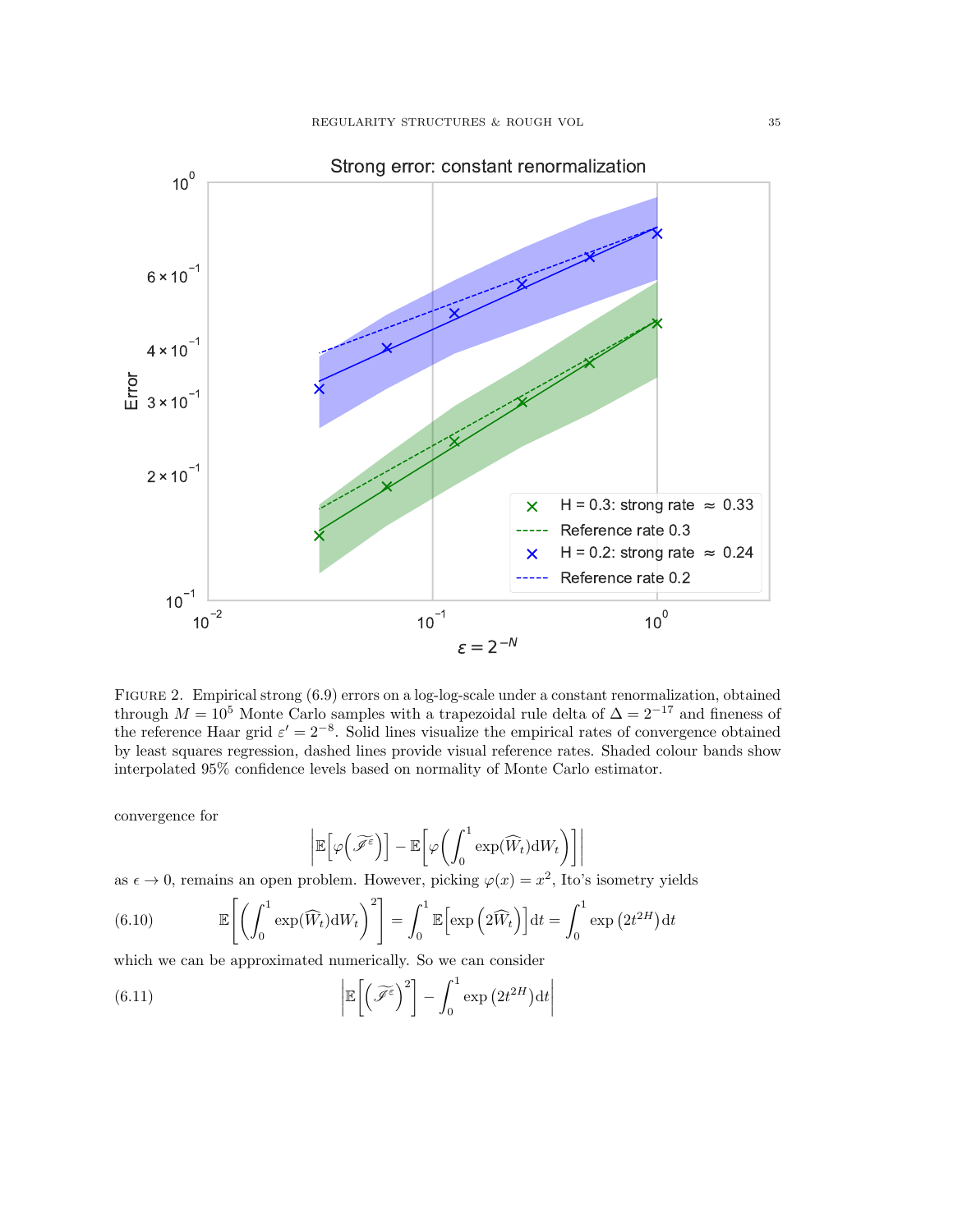<span id="page-35-1"></span>

FIGURE 3. Empirical weak [\(6.12\)](#page-35-0) errors on a log-log-scale as  $\varepsilon \to \varepsilon' = 2^{-8}$ , obtained through  $M = 10^5$  MC samples with spot  $S_0 = 1$ , strike  $K = 1$ , correlation  $\rho = -0.8$ , spot vol  $\sigma_0 = 0.2$ , vvol  $\eta = 2$  and trapezoidal rule delta  $\Delta = 2^{-17}$ . Dashed lines represent LS estimates for rate estimation, shaded colour bands show confidence levels based on normality of Monte Carlo estimator.

as  $\varepsilon \to 0$ . Our preliminary results indicate that for both renormalization approaches the weak rate seems to be around the strong rate H.

Option pricing. We pick a simplified version of the rough Bergomi model  $[4]$  where the instantaneous variance is given by

<span id="page-35-0"></span>
$$
f^2(x) = \sigma_0^2 \exp(\eta x)
$$

with  $\sigma_0$  and  $\eta$  denoting spot volatility and volatility of volatility respectively. Let  $C^{\varepsilon}$  denote the approximation of the call price [\(6.1\)](#page-31-5) based on  $(\widetilde{\mathscr{I}}^{\varepsilon}, \mathscr{V}^{\varepsilon})$ , fix some  $\varepsilon' \ll \varepsilon$  and consider

(6.12) 
$$
\left| C^{\varepsilon}(S_0, K, T = 1) - C^{\varepsilon'}(S_0, K, T = 1) \right|
$$

as  $\varepsilon \to \varepsilon'$ . Empirical results displayed in Figure [3](#page-35-1) indicate a weak rate of 2H across the full range of  $0 < H < \frac{1}{2}$ .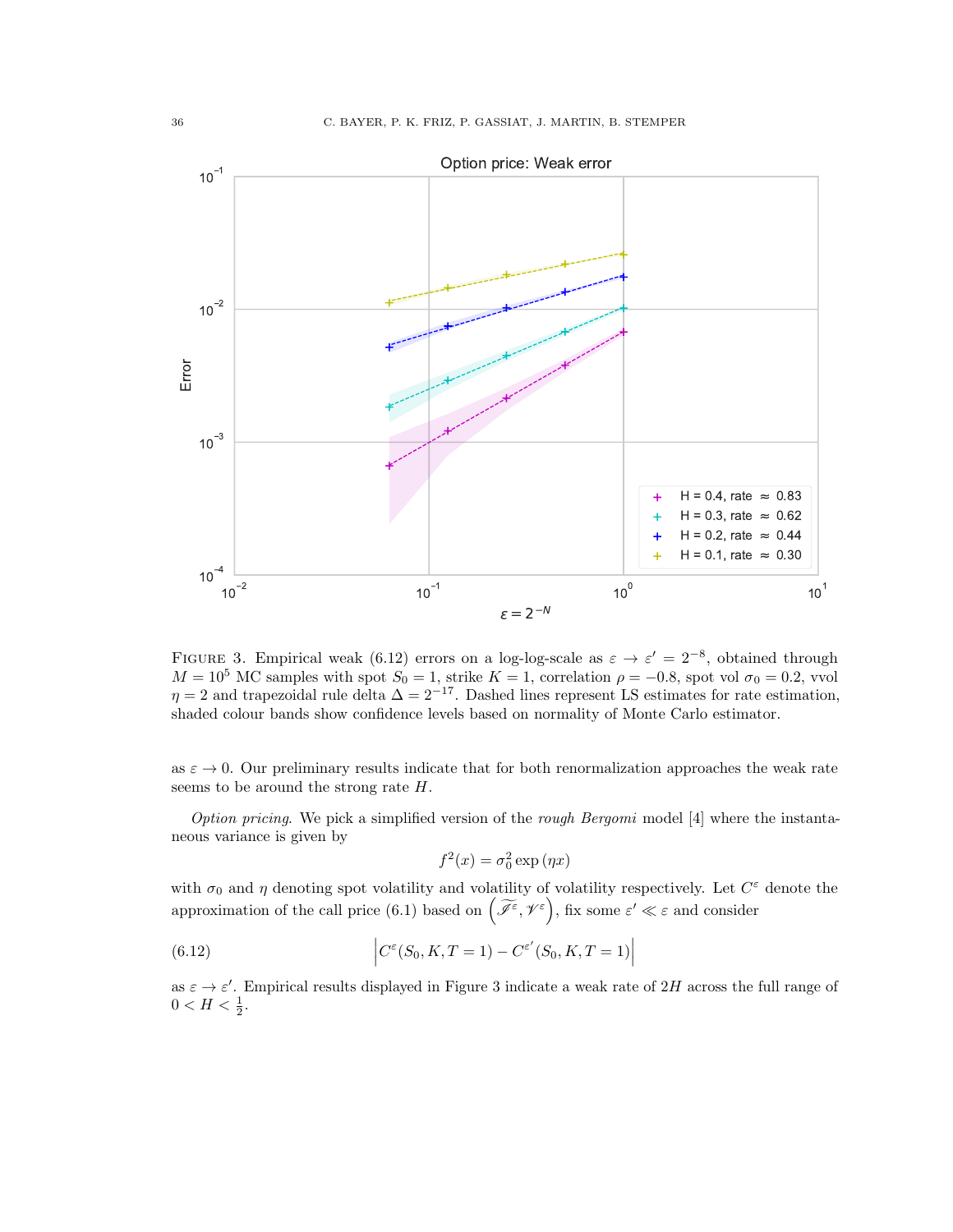### Appendix A. Approximation and renormalization (Proofs)

<span id="page-36-0"></span>**Lemma A.1.** For  $a, b > 0$  and  $\delta \in [0, 1]$  we have for  $x \notin [0, 1)$ 

$$
|a^x - b^x| \le 2^{1-\delta} |x|^{\delta} (a^{x-\delta} \vee b^{x-\delta}) \cdot |a-b|^{\delta}
$$

and for  $x \in (0,1)$ 

$$
|a^x-b^x|\leq 2^{1-\delta}|x|^{\delta}(a^{(x-1)\delta}b^{x(1-\delta)}\vee b^{(x-1)\delta}a^{x(1-\delta)})\cdot |a-b|^{\delta}.
$$

*Proof.* This follows from interpolation between  $|a^x - b^x| \leq |x| \sup_{z \in [a,b]} z^{x-1} |a-b| \leq |x| a^{x-1} \vee$  $b^{x-1}|a-b|$  and  $|a^x - b^x| \le a^x + b^x \le 2a^x \vee b^x$ .

Proof of Lemma [3.7](#page-14-0). Rewriting  $\widehat{W}^{\varepsilon}(t) = \sqrt{2H} \int_0^{\infty} dW(u) \int_0^{\infty} dr \, \delta^{\varepsilon}(r, u) \left| t - r \right|^{H-1/2} \mathbf{1}_{r < t}$  we have

$$
\mathbb{E}\left|\widehat{W}^{\varepsilon}(t)-\widehat{W}^{\varepsilon}(s)\right|^{2} = 2H \int_{0}^{\infty} du \left(\int_{0}^{\infty} dr \delta^{\varepsilon}(r, u)(\mathbf{1}_{r  

$$
\lesssim \int_{0}^{\infty} du \int_{0}^{\infty} dr |\delta^{\varepsilon}(r, u)| \left(\mathbf{1}_{r  

$$
\lesssim \int_{0}^{s \vee t} dr \left(\mathbf{1}_{r
$$
$$
$$

where we used the Itô isometry in the first and Jensen's inequality in the second step. Assuming  $s < t$  we can split the integral in domains [0, s] and [s, t] which yields the bound  $|t - s|^{2H} \int_0^s |s - s|^{2H}$  $r|^{4H-1} + |t-s|^{2H} \lesssim |t-s|^{2H}$ . Application of equivalence of moments for Gaussian random variables and Kolmogorov's criterion then shows the first inequality.

The second one follows by interpolation (and once more Kolmogorov) if we can prove that

(A.1) 
$$
\mathbb{E}|\widehat{W}^{\varepsilon}(t) - \widehat{W}(t)|^2 \lesssim \varepsilon^{2H - \kappa'}.
$$

We have, by Itô's isometry,

$$
\mathbb{E}[\left|\widehat{W}^{\varepsilon}(t)-\widehat{W}(t)\right|^{2}]=2H\int_{0}^{\infty} \mathrm{d}u\left(\int_{0}^{\infty} \mathrm{d}r\,\delta^{\varepsilon}(r,u)\left|t-r\right|^{H-1/2}\mathbf{1}_{r
$$

We can enlarge the inner integral such that  $\int \delta^{\epsilon}(r, u) = 1$  by negleting an error term which can be estimated by  $\int_{B(0,c\varepsilon)} du (\int_{B(0,c\varepsilon)} dr \varepsilon^{-1} |t-r|^{H-1/2})^2 \lesssim \varepsilon^{2H}$ . Application of Jensen's inequality then yields

$$
\int_0^\infty du \int_{-\infty}^\infty dr \, |\delta^\varepsilon(r, u)| \, \Big(|t - r|^{H - 1/2} \mathbf{1}_{r < t} - |t - u|^{H - 1/2} \mathbf{1}_{u < t} \Big)^2.
$$

The cases where either  $r > u$  or  $u > t$  yield an  $\varepsilon^{2H}$  error term as above so that bounding with Lemma [A.1](#page-3-1)

$$
\left| |t-r|^{H-1/2} - |t-u|^{H-1/2} \right| \lesssim (|t-r|^{-1/2+\kappa} + |t-u|^{-1/2+\kappa}) \cdot |u-r|^{H-\kappa}
$$
  
proves (A.1). □

*Proof of* [\(3.15\)](#page-17-1). We only consider the symbols  $\Xi T^m(\Xi)$ , the symbols  $\mathcal{I}(\Xi)^m$  can be handled with Lemma [3.7.](#page-14-0) In view of Lemma [3.9](#page-14-2) and [3.11](#page-15-2) we have to controll (for  $m \geq 0$  in the first equation and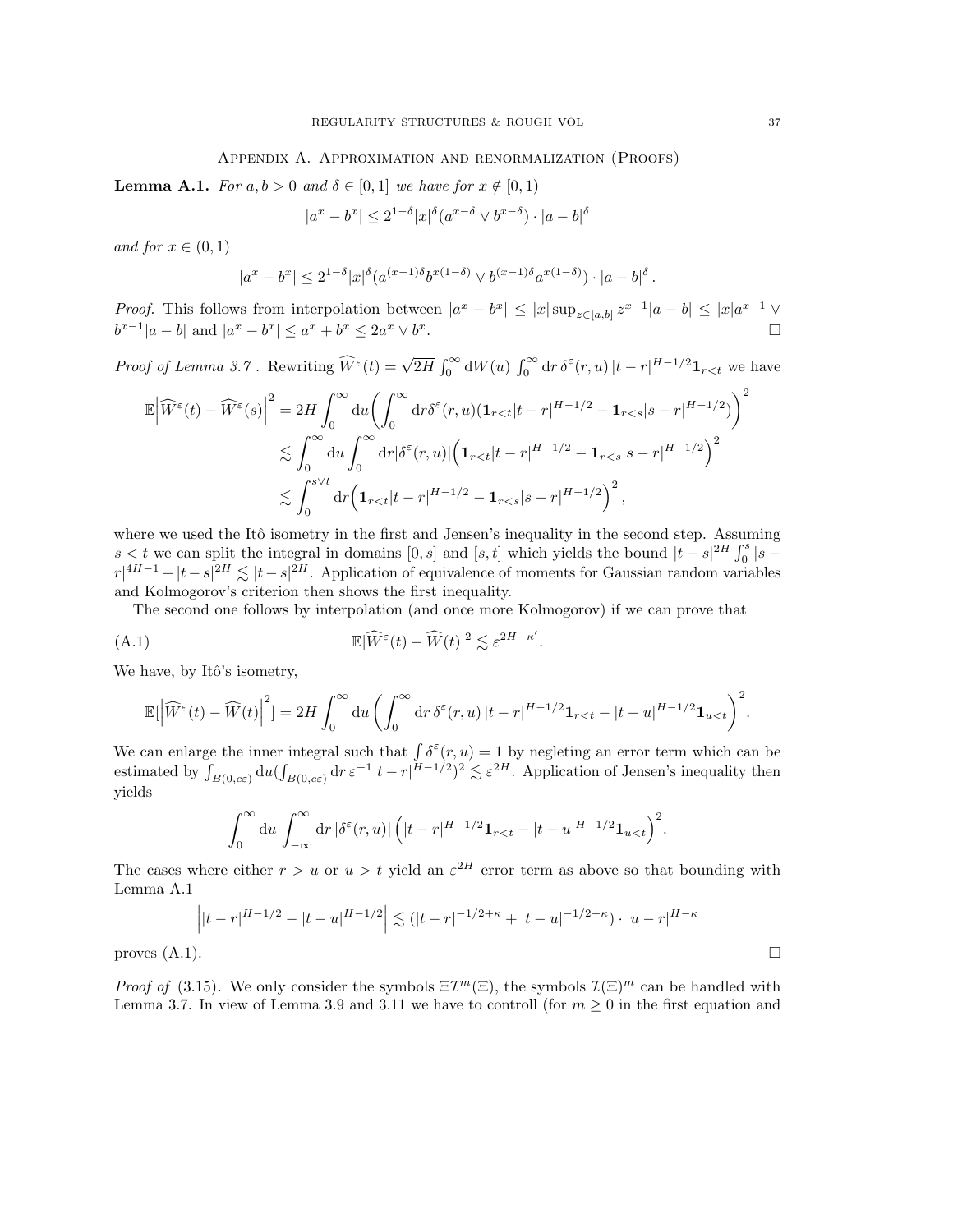$m > 0$  in the second equation)

(A.2) 
$$
\mathbb{E} \left| \int_0^{\infty} dW^{\varepsilon}(t) \diamond \varphi_s^{\lambda}(t) (\widehat{W}_{st}^{\varepsilon})^m - \int_0^{\infty} dW(t) \diamond \varphi_s^{\lambda}(t) (\widehat{W}_{st})^m \right|^2 \lesssim \varepsilon^{2\delta \kappa'} \lambda^{2mH-1-2\kappa'},
$$
  
(A.3) 
$$
\mathbb{E} \left| \int_0^{\infty} dt \, \varphi_s^{\lambda}(t) \left( \mathcal{K}^{\varepsilon}(s,t) (\widehat{W}_{st}^{\varepsilon})^{m-1} - K(s-t) (\widehat{W}_{st})^{m-1} \right) \right|^2 \lesssim \varepsilon^{2\delta \kappa'} \lambda^{2mH-1-2\kappa'},
$$

where  $\widehat{W}_{st}^{(\varepsilon)} = \widehat{W}^{(\varepsilon)}(t) - \widehat{W}^{(\varepsilon)}(s)$  and where  $\delta \in (0, 1)$ ,  $\kappa' \in (0, H)$  is arbitrary. Equivalence of norms in the Wiener chaos and a version of Kolmogorov's criterion for models([\[31,](#page-43-5) Proposition 3.32]) then gives [\(3.15\)](#page-17-1) (note that this gives for a better homogeneity then we actually need since we only subtract  $2\kappa'$  and not  $2m\kappa'$  in the exponent of  $\lambda \in (0,1]$ . We can rewrite the random variable of [\(A.2\)](#page-1-5) as

$$
\int_0^{T+1} \mathrm{d}W(t) \diamond \int \mathrm{d}u \, \delta^{\varepsilon}(t,u) \left( \mathbf{1}_{u \ge 0} \varphi_s^{\lambda}(u) (\widehat{W}_{su}^{\varepsilon})^m - \varphi_s^{\lambda}(t) (\widehat{W}_{st})^m \right)
$$

Using [\[39,](#page-43-11) Theorem 7.39] and Jensen's inequality we can estimate the second moment of this Skorohod integral by

$$
\mathbb{E}|(\mathbf{A}.2)|^2 \lesssim \int_0^{T+1} dt \int du |\delta^{\varepsilon}(t,u)| \mathbb{E}\Big(\mathbf{1}_{u\geq 0} \varphi_s^{\lambda}(u) (\widehat{W}_{su}^{\varepsilon})^m - \varphi_s^{\lambda}(t) (\widehat{W}_{st})^m\Big)^2.
$$

In the regime  $\lambda \leq \varepsilon$  every term in the squared parentheses can simply be bounded (using Lemma [3.7\)](#page-14-0) by  $\lambda^{2H-1} \leq \lambda^{2H-1-2\kappa'} \varepsilon^{\kappa'}$ . If on the other hand  $\varepsilon < \lambda$  we can split off a term of order  $\int_{B(0, c\varepsilon)} d\varepsilon \int_{B(0, c\varepsilon)} \frac{du}{\varepsilon} \lesssim \lambda^{2mH-1-2\kappa'} \varepsilon^{2\kappa'}$  to drop the indicator  $\mathbf{1}_{u\geq 0}$  and can bound on the support of  $\delta^{\varepsilon}(t,u)$ 

$$
\begin{aligned} |\varphi_s^{\lambda}(u)(\widehat{W}^{\varepsilon}_{su})^m-\varphi_s^{\lambda}(t)(\widehat{W}_{ts})^m| &\leq |(\varphi_s^{\lambda}(u)-\varphi_s^{\lambda}(t))\cdot|\widehat{W}^{\varepsilon}_{su}|^m+|\varphi_s^{\lambda}(t)|\cdot\left|(\widehat{W}^{\varepsilon}_{su})^m-(\widehat{W}_{st})^m\right|\\ &\lesssim C_\varepsilon\mathbf{1}_{B(s,(1+2c)\lambda)}(t)\,\lambda^{-1-\kappa'}\varepsilon^{\kappa'}\,\lambda^{mH}+C_\varepsilon\mathbf{1}_{B(s,\lambda)}(t)\lambda^{-1}\lambda^{mH-\kappa'}\varepsilon^{\kappa'}\,, \end{aligned}
$$

where  $C_{\varepsilon} > 0$  denote random constants that are uniformly bounded in  $L^p$  for  $p \in [1, \infty)$ . This shows [\(A.2\)](#page-1-5). To estimate [\(A.3\)](#page-1-4) we first note that due to  $\mathbb{E}|(\widehat{W})_{st}^{m-1} - (\widehat{W}_{st}^{\varepsilon})^{m-1}|^2 \lesssim |t-s|^{2(m-1)H-2\kappa'} \varepsilon^{\delta 2\kappa'}$ we are only left with

$$
\mathbb{E}\left|\int_0^\infty dt\,\varphi_s^{\lambda}(t)(\mathcal{K}^{\varepsilon}(s,t)-K(s-t))(\widehat{W}^{\varepsilon}_{st})^{m-1}\right|^2\lesssim \int_0^\infty dt\,\varphi_s^{\lambda}(t)|\mathcal{K}^{\varepsilon}(s,t)-K(s-t)|^2\left|s-t\right|^{2(m-1)H},
$$

which is straightforward to bound with Lemma [3.12](#page-16-1) if  $\lambda \leq \varepsilon$ . For  $\lambda \leq \varepsilon$  and  $t > 2c\varepsilon$  with  $c > 0$  as in Definition [3.5](#page-13-2) the desired bound follows from Lemma [A.2.](#page-3-3) The remaining case however contributes with

$$
\begin{split} & \int_{B(0,2c\varepsilon)} \mathrm{d}t\,\varphi_s^{\lambda}(t)|t-s|^{2(m-1)H}(\varepsilon^{2H-1}+|t-s|^{2H-1})\\ &\lesssim \int_{B(s,\lambda^{-1}2c\varepsilon)} \mathrm{d}t\,(\lambda^{2(m-1)H}\varepsilon^{2H-1}+\lambda^{2mH-1}|t|^{2mH-1})\\ &\lesssim \lambda^{2(m-1)H-1}\varepsilon^{2H}+\lambda^{2mH-1}(\lambda^{-1}\varepsilon)^{2mH}\leq \lambda^{2kH-\kappa'}\varepsilon^{\kappa'}\,, \end{split}
$$

which completes the proof.  $\Box$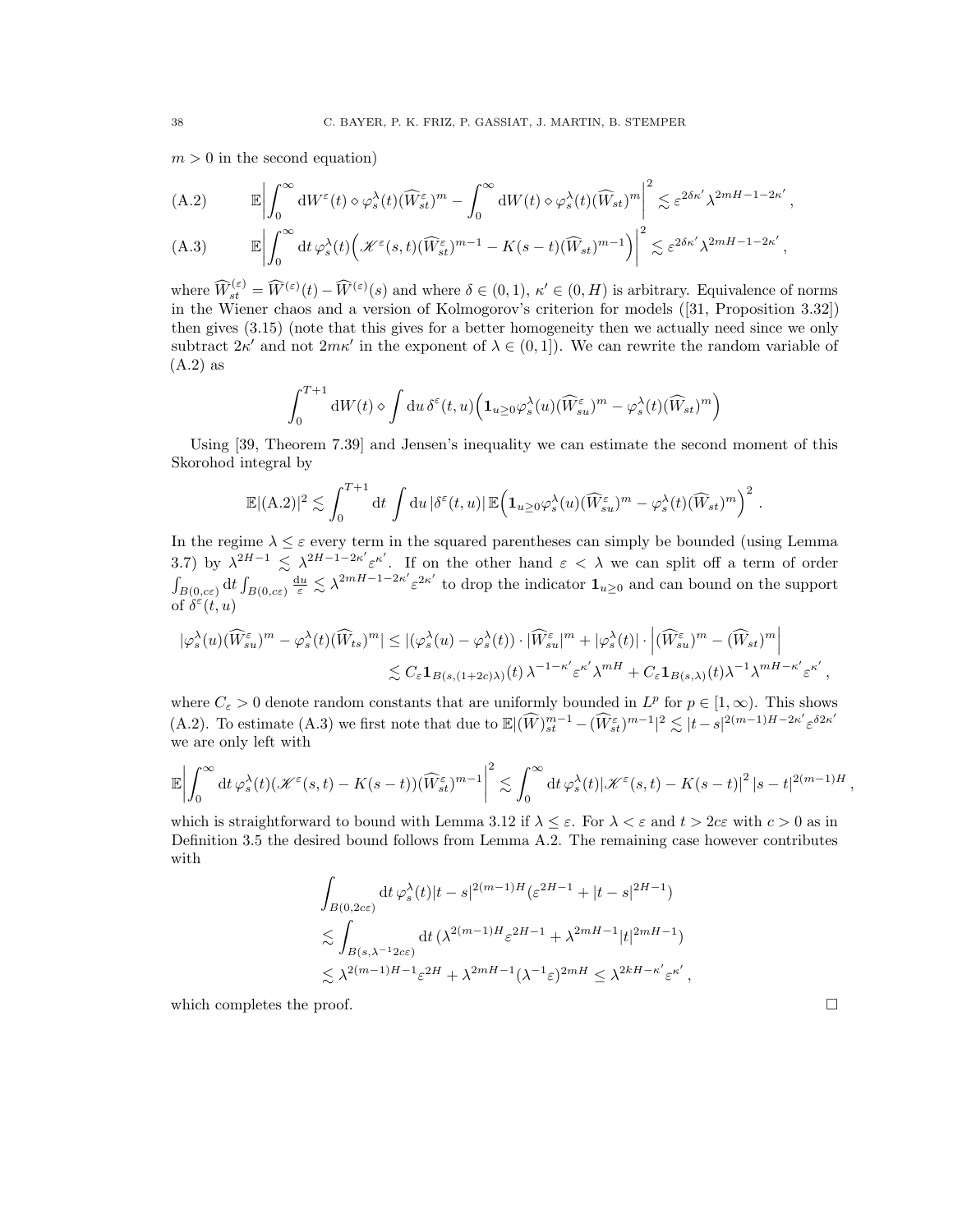**Lemma A.2.** For c as in Definition [3.5](#page-13-2) and  $t > 2c\varepsilon$  and  $s \in \mathbb{R}$  we have for  $\kappa' \in (0, H)$ 

$$
|K(s-t) - \mathcal{K}^{\varepsilon}(s,t)| \lesssim |s-t|^{H-1/2-\kappa'} \varepsilon^{\kappa'}.
$$

*Proof.* If  $2c\epsilon \ge |s-t|/2$  the bound easily follows from Lemma [3.12.](#page-16-1) If  $2c\epsilon \ge |s-t|/2$  we can reshape

$$
|K(s-t) - \mathcal{K}^{\varepsilon}(s,t)| = \left| \int_{-\infty}^{\infty} du \, \delta^{2,\varepsilon}(t,u) (\mathbf{1}_{t
$$

where  $\delta^{2,\epsilon}(t,\cdot) := \int_{-\infty}^{\infty} dx_1 \int_{-\infty}^{\infty} dx_2 \delta^{\epsilon}(t,x_1) \delta^{\epsilon}(x_1,\cdot)$  satisfies the properties in Definition [3.5](#page-13-2) with support in  $B(t, 2c\varepsilon)$ . Note that for  $2c\varepsilon \geq |s-t|/2$  either both indicator functions vanish or none so that we only have to consider  $t < s$  where we obtain with Lemma [A.1](#page-3-1) up to a constant  $\int_{-\infty}^{\infty}|\delta^{2,\varepsilon}(t,u)||t-s|^{H-1/2-\kappa'}\varepsilon^{\kappa'}\lesssim |t-s|^{H-1/2-\kappa'}\varepsilon^{\kappa'}$ . В последните последните последните последните последните последните последните последните последните последн<br>В последните последните последните последните последните последните последните последните последните последнит

*Proof of Lemma [3.16.](#page-18-0)* We restrict ourselves to proof  $(3.17)$ , the other three inequalities follow by basically the same arguments. We fix a wavelet basis  $\phi_y = \phi(\cdot - y)$ ,  $y \in \mathbb{Z}$ ,  $\psi_y^j = 2^{j/2} \psi(2^j(\cdot - y))$ ,  $j \geq$  $0, y \in 2^{-j}\mathbb{Z}$  and use in the following the notation  $\phi_y = 2^{j/2}\phi(2^j(\cdot - y)), j \ge 0, y \in 2^{-j}\mathbb{Z}$ . Within this basis we can express the  $\mathcal{B}^{\beta}_{1,\infty}$  regularity of  $\varphi$  by

$$
\sum_{y\in\mathbb{Z}}|(\varphi,\phi_y)_{L^2}|+\sup_{j\geq 0}2^{j\beta}\sum_{y\in 2^{-j}\mathbb{Z}}2^{-dj/2}|(\varphi,\psi_y^j)_{L^2}|\lesssim \|\varphi\|_{\mathcal{B}^\beta_{1,\infty}}
$$

Without loss of generality we can assume that  $\lambda = 2^{-j_0}$  is dyadic, so that by scaling

$$
(A.4) \qquad \sum_{y\in 2^{-j_0}\mathbb{Z}} |(\varphi_s^{\lambda}, \phi_y^{j_0})_{L^2}| + \sup_{j\geq j_0} 2^{(j-j_0)\beta} \sum_{y\in 2^{-j}\mathbb{Z}} 2^{-(j-j_0)d/2} |(\varphi_s^{\lambda}, \psi_y^j)_{L^2}| \lesssim 2^{j_0d/2} \|\varphi\|_{\mathcal{B}_{1,\infty}^{\beta}}.
$$

We can now rewrite

<span id="page-38-0"></span>
$$
\begin{aligned}\n(\mathcal{R}F - \Pi_s F_s)(\varphi_s^{\lambda}) &= \\
&\sum_{y \in 2^{-j_0}\mathbb{Z}} (\mathcal{R}F - \Pi_s F_s)(\phi_y^{j_0}) \cdot (\phi_y^{j_0}, \varphi_s^{\lambda})_{L^2} + \sum_{j \ge j_0} \sum_{y \in 2^{-j}\mathbb{Z}} (\mathcal{R}F - \Pi_s F_s)(\psi_y^j) \cdot (\psi_y^j, \varphi_s^{\lambda})_{L^2} \\
(\text{A.5}) &= \sum_{y \in 2^{-j_0}\mathbb{Z}} (\mathcal{R}F - \Pi_y F_y)(\phi_y^{j_0})(\phi_y^{j_0}, \varphi_s^{\lambda})_{L^2} + \sum_{y \in 2^{-j_0}\mathbb{Z}} \Pi_y (F_y - \Gamma_{ys} F_s)(\phi_y^{j_0})(\phi_y^{j_0}, \varphi_s^{\lambda}) \\
(\text{A.6}) &+ \sum_{\substack{j \ge j_0, \\ y \in 2^{-j}\mathbb{Z}}} (\mathcal{R}F - \Pi_y F_y)(\psi_y^j)(\psi_y^j, \varphi_s^{\lambda})_{L^2} + \sum_{\substack{j \ge j_0, \\ y \in 2^{-j}\mathbb{Z}}} \Pi_y (F_y - \Gamma_{ys} F_s)(\psi_y^j)(\psi_y^j, \varphi_s^{\lambda})_{L^2}\n\end{aligned}
$$

Only finite terms in [\(A.5\)](#page-38-0) contribute which all can be bounded (up to a constant) by  $2^{-j_0\gamma} = \lambda^{\gamma}$ . Moreover

$$
(A.6) \lesssim \sum_{j\geq j_0} 2^{-j\gamma} + \sum_{j\geq j_0} \sum_{A\ni \alpha < \gamma} 2^{-j\alpha} 2^{-(\gamma - \alpha)j_0} \sum_{y \in 2^{-j}\mathbb{Z}} 2^{jd/2} |(\varphi_s^{\lambda}, \psi_y^j)_{L^2}|
$$
  

$$
\lesssim \sum_{j\geq j_0} 2^{-j\gamma} + 2^{-\gamma j_0} \sum_{A\ni \alpha < \gamma} \sum_{j\geq j_0} 2^{-(j-j_0)\alpha} 2^{-(j-j_0)\beta} \lesssim 2^{-j_0\gamma} = \lambda^{\gamma}
$$

where we used  $\beta + \alpha > 0$ ,  $\alpha \in A$  in the last line.

,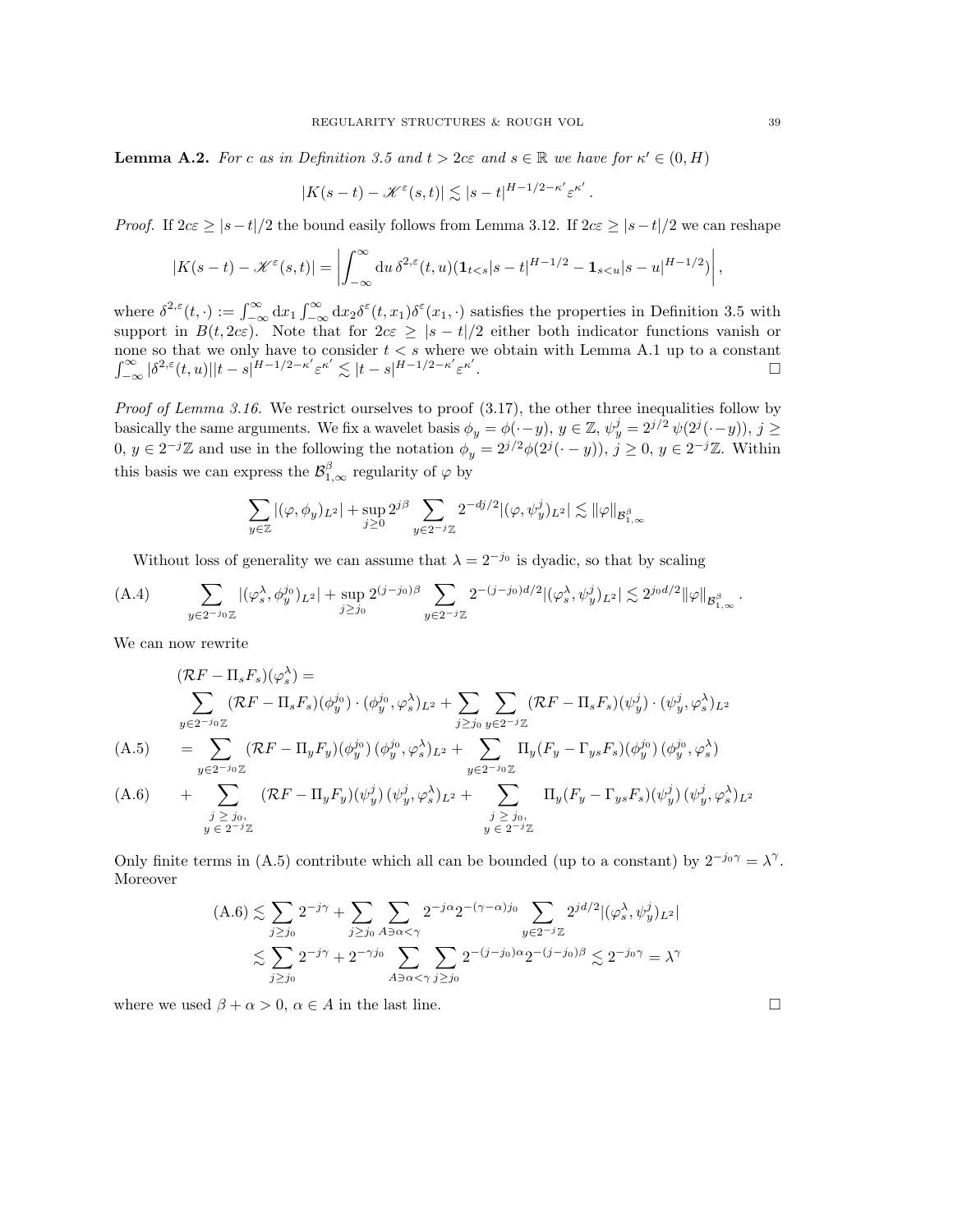Proof of Lemma [3.22.](#page-20-1) Note first that via Taylor's formula it easy to check that for scaled Haar wavelets  $\varphi_s^{\lambda}$  and  $\gamma \in (0, (M+1)H)$ 

<span id="page-39-1"></span>(A.7) 
$$
\mathbb{E}\left[\left|\int \varphi_s^{\lambda}(t) f(\widehat{W}(t), t) dW(t) - \Pi_s F\Xi(s)(\varphi_s^{\lambda})\right|^2\right]^{1/2} \lesssim \lambda^{(\gamma - 1/2 - \kappa)}
$$

uniformly for s in compact sets. The same argument as in the proof of Lemma [3.16](#page-18-0) then implies that [\(A.7\)](#page-39-1) actually holds for compactly supported smooth function  $\varphi$  (or even compactly supported functions in  $\mathcal{B}_{1,\infty}^{\beta}(\mathbb{R}^d)$ ). Proceeding now as in [\[31\]](#page-43-5) we choose test functions  $\eta, \psi \in C_c^{\infty}$  with  $\eta$  even and supp  $\eta \subseteq B(0,1)$ ,  $\int \eta(t) dt = 1$ . We then obtain for  $\psi^{\delta}(s) = \langle \psi, \eta_s^{\delta} \rangle$ 

$$
\mathbb{E}\left[\left|\mathcal{R}F\Xi(\psi^{\delta})-\int\psi^{\delta}(t)f(\widehat{W}(t),t))\mathrm{d}W(t)\right|^{2}\right]^{1/2}
$$
\n
$$
=\mathbb{E}\left[\left|\int\mathrm{d}x\,\psi(x)\left(\mathcal{R}F\Xi(\eta_{x}^{\delta})-\int\eta_{x}^{\delta}(t)f(\widehat{W}(t),t))\mathrm{d}W(t)\right)\right|^{2}\right]^{1/2}
$$
\n
$$
\lesssim \int\mathrm{d}x\,\psi^{2}(x)\,\delta^{\gamma-1/2-\kappa}\stackrel{\delta\to 0}{\to} 0
$$

where we included a term  $\Pi_x \Xi F(x)$  in the second step. It remains to note that

$$
\int \psi^{\delta}(t) f(\widehat{W}(t), t) dW(t) \stackrel{\delta \to 0}{\to} \int \psi(t) f(\widehat{W}(t), t) dW(t)
$$

in  $L^2(\mathbb{P})$  and further  $\mathcal{R}F\Xi(\psi^{\delta}) \to \mathcal{R}F\Xi(\psi)$  a.s. and thus in  $L^2(\mathbb{P})$ . Putting everything together we obtain

$$
\mathbb{E}\bigg[|\mathcal{R}F\Xi(\psi)-\int \psi(t)\,f(\widehat{W}(t),t)\mathrm{d}W(t)|^2\bigg]=0
$$

which implies the first statement. For the second identity we proceed in the same way but making use of Lemma [A.3.](#page-3-2)  $\Box$ 

**Lemma A.3.** For  $F \in L^2(\mathbb{P} \times \text{Leb})$  we have

$$
\mathbb{E}\left[\left|\int F(t)\mathrm{d}W^{\varepsilon}(t)\right|^{2}\right] \lesssim \int \mathbb{E}\left[\left|F(t)\right|^{2}\right] \mathrm{d}t
$$

*Proof.* As a consequence of Definition [3.5,](#page-13-2) we have  $\int |\delta^{\varepsilon}(x, y) dx|$  is bounded uniformly in  $\varepsilon$  and y. We can, therefore, normalize  $|\delta^{\varepsilon}(\cdot,r)|$  to a probability density and apply Itô's isometry and Jensen's inequality to

$$
\int F(t) \mathrm{d}W^{\varepsilon}(t) = \int_0^{\infty} \int_0^{\infty} \delta^{\varepsilon}(t, r) F(t) \mathrm{d}t \, \mathrm{d}W(r).
$$

## Appendix B. Large deviations proofs

<span id="page-39-0"></span>Proof of Lemma [4.1.](#page-24-3) The fact that  $\Pi^h$  satisfies the algebraic constraints is obvious so we focus on the analytic ones. The Sobolev embedding  $L^2 \subset C^{-1/2}$  yields that  $\Pi \Xi$ ,  $\Pi \overline{\Xi}$  satisfy the right bounds.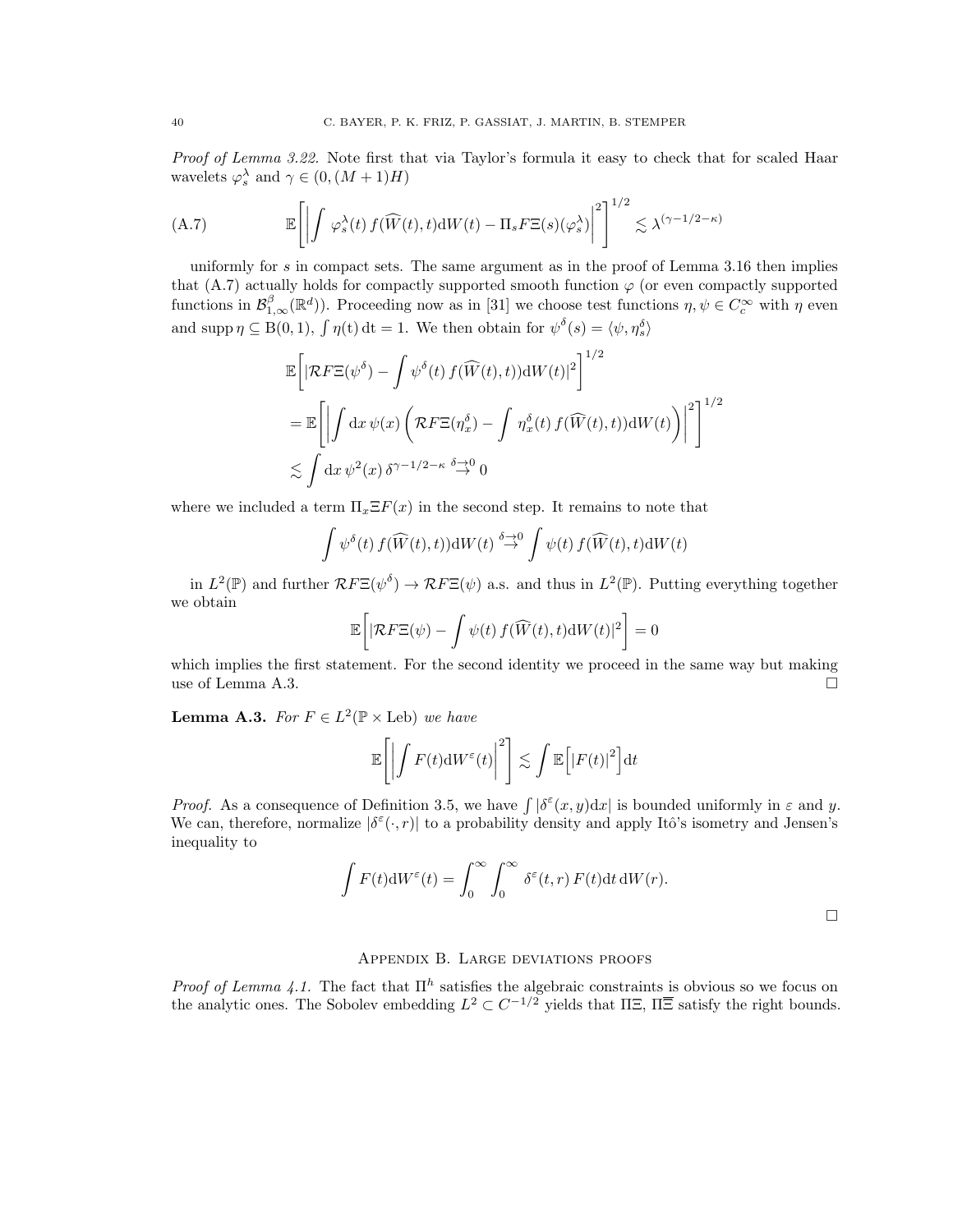Noting that (by e.g. [\[47,](#page-43-19) section 3.1])  $||K * h||_{CH} \leq C||h||_{C^{-1/2}}$  gives the bound for  $\Pi \mathcal{I}(\Xi)^m$ . Finally, we note that using Cauchy-Schwarz's inequality

$$
\left| \left\langle \Pi_t \Xi \mathcal{I}(\Xi)^m, \phi_x^{\lambda} \right\rangle \right| = \left| \int h_1(s) (K * h_1(s) - K * h_1(t))^m \phi_x^{\lambda}(s) ds \right|
$$
  
\n
$$
\leq \left( \sup_{|s-t| \leq \lambda} |K * h_1(s) - K * h_1(t)| \right)^m ||h_1||_{L^2} || \|\phi_x^{\lambda}||_{L^2}
$$
  
\n
$$
\leq \lambda^{mH-1/2}.
$$

The inequality for  $\Pi \overline{\Xi} \mathcal{I}(\Xi)^m$  follows in the same way, and the bounds for  $\Gamma$  also follow.

Continuity is h is proved by similar arguments which we leave to the reader.

Proof of Theorem [4.2.](#page-24-1) The theorem is a special case of results in Hairer-Weber [\[37\]](#page-43-18) for large deviations of Banach-valued Gaussian polynomials. Let us recall the setting.

Let  $(B, \mathcal{H}, \mu)$  be an abstract Wiener space and let us call  $\xi$  the associated B-valued Gaussian random variable, and  $(e_i)$  an orthonormal basis of H with  $e_i \in B^*$ . For a multi-index  $\alpha \in \mathbb{N}^{\mathbb{N}}$  with only finitely many nonzero entries, define  $H_{\alpha}(\xi) = \prod_{i \geq 0} H_{\alpha_i}(\langle \xi, e_i \rangle)$ , where the  $H_n$ ,  $n \geq 0$  are the usual Hermite polynomials. For a given Banach space E, the homogeneous Wiener chaos  $\mathcal{H}^{(k)}(E)$  is defined as the closure in  $L^2(E,\mu)$  of the linear space generated by elements of the form

$$
H_{\alpha}(\xi)y, \quad |\alpha| = k, \ y \in E.
$$

Also define the inhomogeneous Wiener chaos  $\mathcal{H}^k(E) = \bigoplus_{i=0}^k \mathcal{H}^{(i)}(E)$ . Finally for  $\Psi \in \mathcal{H}(k)(E)$  and  $h \in \mathcal{H}$  we define  $\Psi^{hom}(h) = \int \Psi(\xi + h) \mu(d\xi)$ , and for  $\Psi = \sum_{i \leq k} \Psi_i \in \mathcal{H}^k(E)$ , we let  $\Psi^{hom} = (\Psi_k)^{hom}$ .

Now let  $E = \bigoplus_{\tau \in \mathcal{W}} E_{\tau}$  where W is a finite set and each  $E_{\tau}$  is a separable Banach space. Let  $\Psi = \bigoplus_{\tau \in \mathcal{W}} \Psi_{\tau}$  be a random variable such that each  $\Psi_{\tau}$  is in  $\mathcal{H}^{K_{\tau}}(E_{\tau})$ . Letting  $\Psi^{\delta} = \bigoplus_{\tau} \delta^{K_{\tau}} \Psi_{\tau}$ , Theorem 3.5 in [\[37\]](#page-43-18) states that  $\Psi^{\delta}$  satisfies a LDP with rate function given by

$$
I(\Psi) = \inf \left\{ 1/2 ||h||_{{\mathcal{H}}}^2, \quad \Psi = \oplus_{\tau \in \mathcal{W}} \Psi_{\tau}^{hom}(h) \right\}.
$$

In our case, we apply this result with  $W = \{\Xi \mathcal{I}(\Xi)^m, \overline{\Xi} \mathcal{I}(\Xi)^m, 0 \leq m \leq M\}$  and each  $E_{\tau}$  is the closure of smooth functions  $(t, s) \mapsto \Pi_t \tau(s)$  under the norms

$$
\|\Pi \tau\| = \sup_{\lambda, t, \phi} \lambda^{-|\tau|} \left| \left\langle \Pi_t \tau, \phi_t^{\lambda} \right\rangle \right|.
$$

In order to obtain Theorem [4.2,](#page-24-1) it suffices then to identify  $(\Pi \tau)^{hom}(h)$  which is done in the following lemma.

**Lemma B.1.** For each  $\tau \in \mathcal{W}$  and  $h \in \mathcal{H}$ ,  $(\Pi \tau)^{hom}(h) = \Pi^h \tau$ .

*Proof.* We prove it for  $\tau = \Xi \mathcal{I}(\Xi)^m$ , the other cases are similar. Note that  $\Psi \mapsto \Psi^{hom}(h)$  is continuous from  $\mathcal{H}^k$  to R for fixed h (by an application of the Cameron-Martin formula), and so it is enough to prove that

(B.1) 
$$
\lim_{\varepsilon \to 0} \left( \widehat{\Pi}^{\varepsilon} \tau \right)^{hom}(h) = \Pi^{h} \tau,
$$

where  $\widehat{\Pi}^{\varepsilon}$  corresponds to the (renormalized model) with piecewise linear approximation of  $\xi$ . For any test function  $\varphi$ , by definition one has

$$
\langle \Pi_t^\varepsilon \tau, \varphi \rangle = - \langle I^\varepsilon, \varphi' \rangle,
$$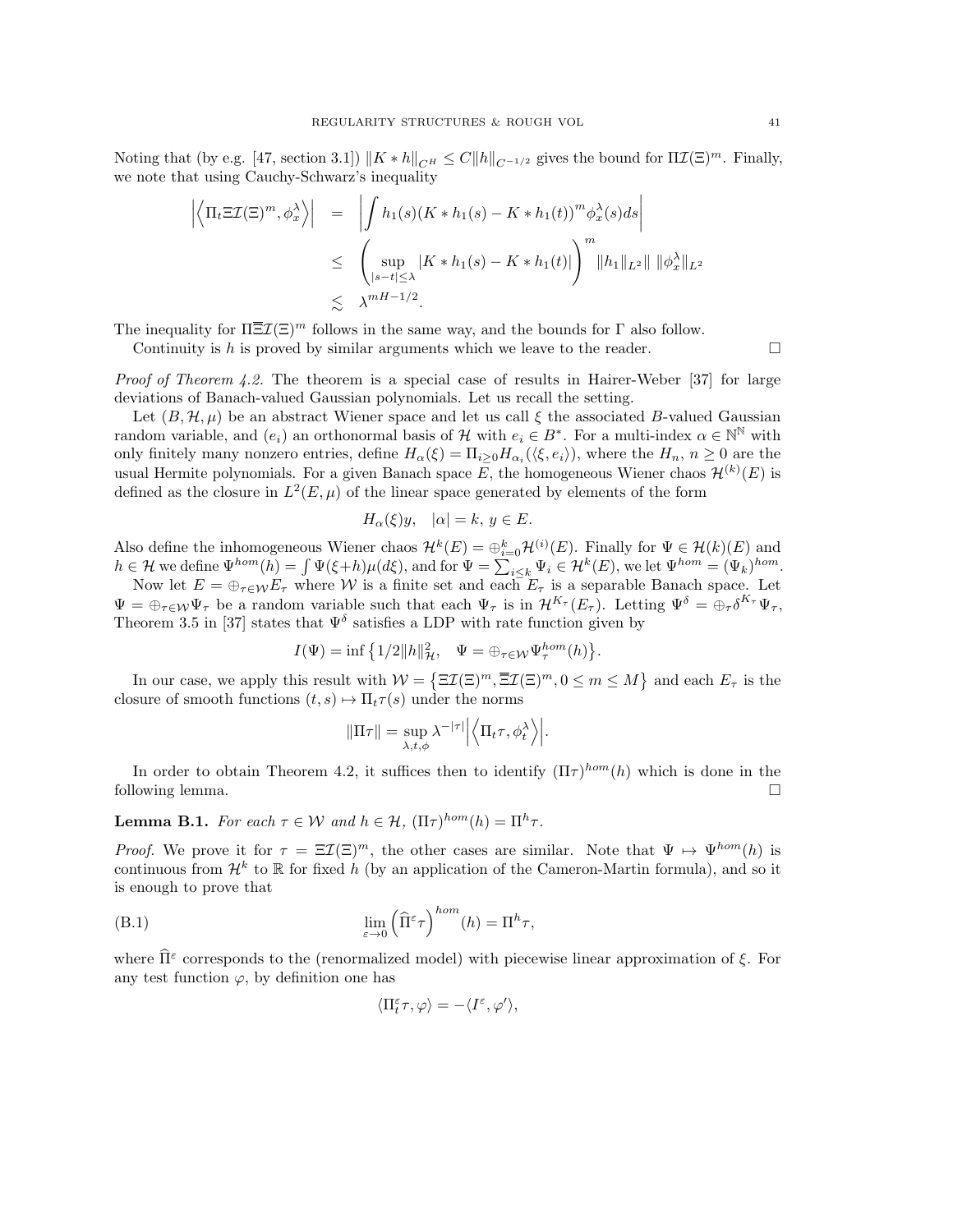where

$$
I^{\varepsilon}(s) = \int_{t}^{s} \left( (K * \xi^{\varepsilon})(u) - (K * \xi^{\varepsilon})(t) \right)^{m} \xi^{\varepsilon}(u) du - C_{\varepsilon} R_{m}^{\varepsilon},
$$

where  $R_m^{\varepsilon}$  is a renormalization term which is valued in the lower-order chaos  $\mathcal{H}^m$ , so that by definition it does not play a role in the value of  $(\Pi \tau)^{hom}$ . Now note that if  $\Phi$  is a Wiener polynomial whose leading order term is given by  $\Pi_{i=1}^k \langle \xi, g_i \rangle$  (where the  $g_i$  are in  $\mathcal{H}$ ) then  $\Phi^{hom}(h) = \Pi_{i=1}^k \langle h, g_i \rangle$ . In our case this means that

$$
(I^\varepsilon)^{hom}(s)=\int_t^s\left((K\ast h_1^\varepsilon)(u)-(K\ast h_1^\varepsilon)(t)\right)^mh_1^\varepsilon(u)du
$$

where  $h_1^{\varepsilon} = \rho^{\varepsilon} * h_1$ . In other words we have  $(\widehat{\Pi}^{\varepsilon} \tau)^{hom} = \Pi_{\tau}^{h^{\varepsilon}}$ , and by continuity of  $h \mapsto \Pi^h$  we obtain  $(B.1)$ .

## APPENDIX C. PROOFS OF SECTION [5](#page-25-0)

<span id="page-41-0"></span>The proof of Theorem [5.3](#page-28-2) follows from the estimates in the lemmas below, using the standard procedure of taking a time horizon  $T$  small enough to obtain a contraction and then iterating. Note that due to global boundedness of  $u, v$  the estimates are uniform in the starting point  $z$ , so that one obtains global existence (unlike the typical situation in SPDE where the theory only gives local in time existence).

By translating u and v we can assume w.l.o.g. that the initial condition is  $z = 0$ . Then the solution will take value in  $\mathcal{D}_{0,T}^{\gamma}(\Gamma) := \{ F \in \mathcal{D}_T^{\gamma}(\Gamma), \ F(0) = 0. \}.$ 

**Lemma C.1.** For each F and  $\widetilde{F}$  in  $\mathcal{D}_{0,T}^{\gamma}(\mathcal{T})$  for the respective models  $(\Pi,\Gamma)$  and  $(\widetilde{\Pi},\widetilde{\Gamma})$ , and for each  $\gamma < 1$  and  $T \in (0, 1]$ , one has

$$
|\|\mathcal{K}F;\mathcal{K}\widetilde{F}\|_{\mathcal{D}^{\gamma}_{T}(\Gamma),\mathcal{D}^{\gamma}_{T}(\widetilde{\Gamma})}\lesssim T^{\eta}\|F;\widetilde{F}\|_{\mathcal{D}^{\gamma+|\Xi|}_{T}(\Gamma),\mathcal{D}^{\gamma+|\Xi|}_{T}(\widetilde{\Gamma})}
$$

for some  $\eta > 0$ , the proportionality constants depending only on  $\gamma$  and the norms of  $(\Pi, \Gamma)$  and  $(\Pi, \Gamma)$ .

*Proof.* ( $\gamma$  < 1 avoids the appearance of any polynomial terms, present in [\[31,](#page-43-5) Sec. 5] but not in our case.) Note that if F belongs to  $\mathcal{D}_{0,T}^{\gamma}$  so does KF. Since K is a regularizing kernel of order  $\beta := \frac{1}{2} + H$  in the sense of [\[31\]](#page-43-5), it follows along the lines of [\[31,](#page-43-5) Sec. 5] that

$$
\| \mathcal{K} F ; \mathcal{K} \widetilde{F} \|_{\mathcal{D}^{\overline{\gamma}}_T(\Gamma), \mathcal{D}^{\overline{\gamma}}_T(\widetilde{\Gamma})} \lesssim \| F ; \widetilde{F} \|_{\mathcal{D}^{\gamma+|\Xi|}_T(\Gamma), \mathcal{D}^{\gamma+|\Xi|}_T(\widetilde{\Gamma})}
$$

where we pick  $\overline{\gamma} \in (\gamma, 1)$  such that  $\overline{\gamma} \leq \gamma + |\Xi| + \beta = \gamma + H - \kappa$ . On the other hand, it is clear from the definition of  $\|\cdot\|$ ;  $\|\$  that since KF and KF vanish at  $t = 0$  it holds that

$$
\|\mathcal{K}F; \mathcal{K}\widetilde{F}\|_{\mathcal{D}^{\gamma}_{T}(\Gamma), \mathcal{D}^{\gamma}_{T}(\widetilde{\Gamma})} \lesssim T^{\eta}\|\mathcal{K}F; \mathcal{K}\widetilde{F}\|_{\mathcal{D}^{\overline{\gamma}}_{T}(\Gamma), \mathcal{D}^{\overline{\gamma}}_{T}(\widetilde{\Gamma})}
$$

for  $\eta = \overline{\gamma} - \gamma$ .

**Lemma C.2.** Let G (resp.  $\widetilde{G}$ ) be the composition operator corresponding to g (resp.  $\widetilde{g}$ )  $\in C_b^{M+2}$ .<br>Then ane has Then one has

$$
\|G(F);\widetilde{G}(\widetilde{F})\|_{\mathcal{D}^{\gamma}_{T}(\Gamma),\mathcal{D}^{\gamma}_{T}(\widetilde{\Gamma})}\lesssim \|G-\widetilde{G}\|_{C^{M+2}}+\|F;\widetilde{F}\|_{\mathcal{D}^{\gamma}_{T}(\Gamma),\mathcal{D}^{\gamma}_{T}(\widetilde{\Gamma})}
$$

the proportionality constants depending only on  $\gamma$  and the norms of  $(\Pi, \Gamma)$ ,  $(\widetilde{\Pi}, \widetilde{\Gamma})$ , F,  $\widetilde{F}$ , g,  $\widetilde{g}$ .

Proof. This follows from the estimate in [\[31,](#page-43-5) Theorem 4.16]. The joint continuity is not stated there but is clear from the triangle inequality.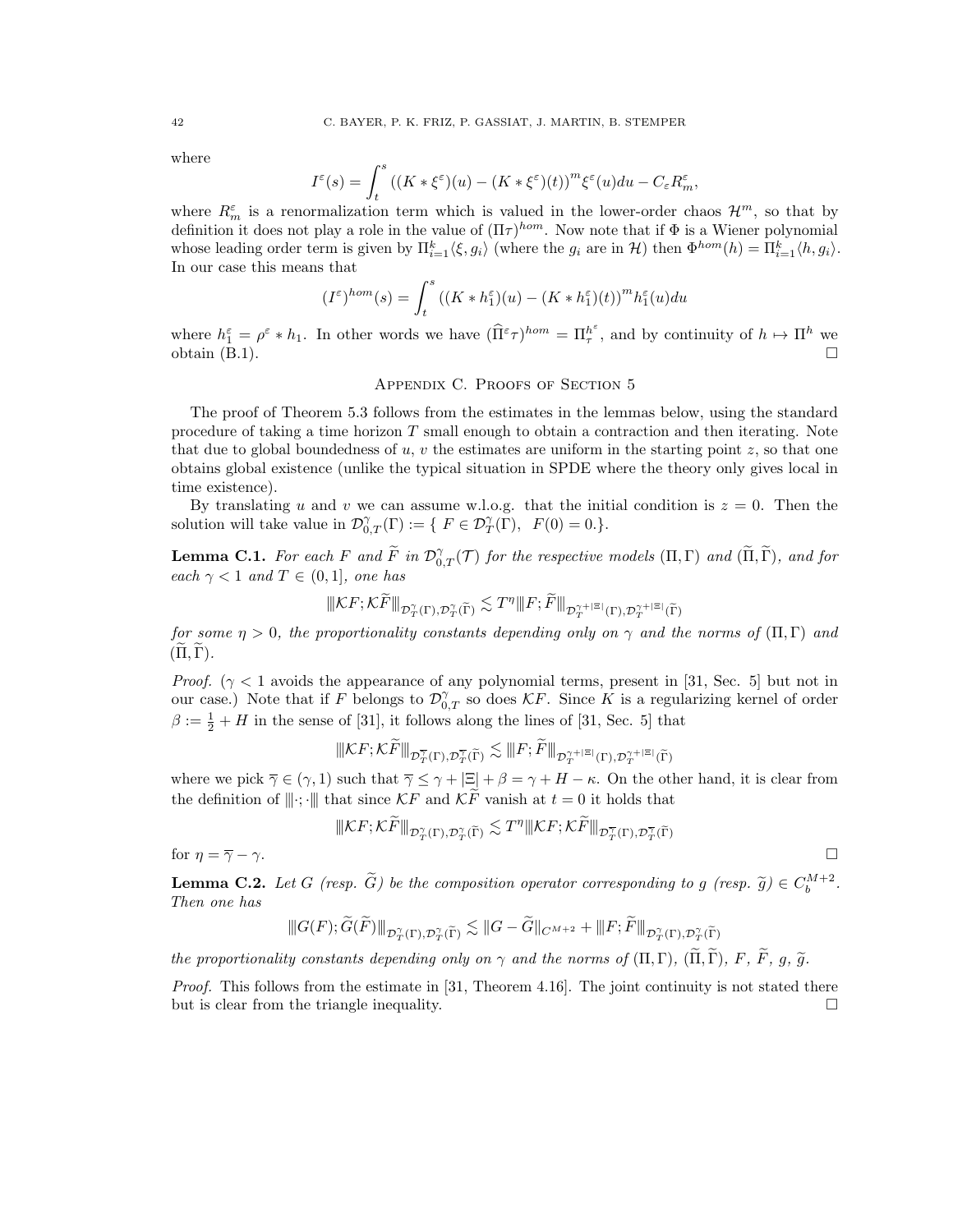#### <span id="page-42-0"></span>**REFERENCES**

- <span id="page-42-1"></span>[1] Elisa Al`os, Jorge A Le´on, and Josep Vives. On the short-time behavior of the implied volatility for jump-diffusion models with stochastic volatility. Finance and Stochastics, 11(4):571–589, 2007.
- <span id="page-42-21"></span>[2] Elisa Alòs, Jorge A. León, and Josep Vives. On the short-time behavior of the implied volatility for jump-diffusion models with stochastic volatility. Finance and Stochastics, 11(4):571–589, Oct 2007.
- <span id="page-42-14"></span>[3] Marco Avellaneda, Dash Boyer-Olson, Jérôme Busca, and Peter Friz. Application of large deviation methods to the pricing of index options in finance. Comptes Rendus Mathematique, 336(3):263–266, 2003.
- <span id="page-42-5"></span>[4] Christian Bayer, Peter Friz, and Jim Gatheral. Pricing under rough volatility. Quantitative Finance, 16(6):887–904, 2016.
- <span id="page-42-20"></span>[5] Christian Bayer, Peter K Friz, Archil Gulisashvili, Blanka Horvath, and Benjamin Stemper. Short-time near-themoney skew in rough fractional volatility models.  $arXiv$  preprint  $arXiv:1703.05132$ , 2017.
- <span id="page-42-13"></span>[6] Christian Bayer, Peter K. Friz, Sebastian Riedel, and John Schoenmakers. From rough path estimates to multilevel monte carlo. SIAM Journal on Numerical Analysis, 54(3):1449–1483, 2016.
- <span id="page-42-18"></span>[7] Christian Bayer and Peter Laurence. Asymptotics beats Monte Carlo: The case of correlated local vol baskets. Communications on Pure and Applied Mathematics, 67(10):1618–1657, 2014.
- <span id="page-42-15"></span>[8] Henri Berestycki, Jérôme Busca, and Igor Florent. Computing the implied volatility in stochastic volatility models. Communications on Pure and Applied Mathematics, 57(10):1352–1373, 2004.
- <span id="page-42-26"></span>[9] Y. Bruned, I. Chevyrev, P. K. Friz, and R. Preiss. A Rough Path Perspective on Renormalization. ArXiv e-prints, January 2017.
- <span id="page-42-27"></span>[10] Y. Bruned, M. Hairer, and L. Zambotti. Algebraic renormalisation of regularity structures. ArXiv e-prints, October 2016.
- <span id="page-42-12"></span>[11] Ajay Chandra and Martin Hairer. An analytic BPHZ theorem for regularity structures. arXiv preprint arXiv:1612.08138, 2016.
- <span id="page-42-25"></span>[12] L. Coutin and L. Decreusefond. Stochastic Volterra Equations with Singular Kernels, pages 39–50. Birkhäuser Boston, Boston, MA, 2001.
- <span id="page-42-10"></span>[13] Mark H. A. Davis and Vicente Mataix-Pastor. Negative Libor rates in the swap market model. Finance and Stochastics, 11(2):181–193, Apr 2007.
- <span id="page-42-16"></span>[14] J. D. Deuschel, P. K. Friz, A. Jacquier, and S. Violante. Marginal density expansions for diffusions and stochastic volatility I: Theoretical foundations. Comm. Pure Appl. Math., 67(1):40–82, 2014.
- <span id="page-42-17"></span>[15] J. D. Deuschel, P. K. Friz, A. Jacquier, and S. Violante. Marginal density expansions for diffusions and stochastic volatility II: Applications. Comm. Pure Appl. Math., 67(2):321–350, 2014.
- <span id="page-42-7"></span>[16] Omar El Euch, Masaaki Fukasawa, and Mathieu Rosenbaum. The microstructural foundations of leverage effect and rough volatility. ArXiv e-prints, September 2016.
- <span id="page-42-8"></span>[17] Omar El Euch and Mathieu Rosenbaum. The characteristic function of rough Heston models. arXiv preprint arXiv:1609.02108, 2016.
- <span id="page-42-9"></span>[18] Omar El Euch and Mathieu Rosenbaum. Perfect hedging in rough Heston models. arXiv preprint arXiv:1703.05049, 2017.
- <span id="page-42-6"></span>[19] Martin Forde and Hongzhong Zhang. Asymptotics for rough stochastic volatility models. SIAM Journal on Financial Mathematics, 8(1):114–145, 2017.
- <span id="page-42-19"></span>[20] Peter Friz, Stefan Gerhold, and Arpad Pinter. Option pricing in the moderate deviations regime. Mathematical Finance, pages  $n/a-n/a$ , 2017.
- <span id="page-42-23"></span>[21] Peter Friz and Sebastian Riedel. Convergence rates for the full brownian rough paths with applications to limit theorems for stochastic flows. Bulletin des Sciences Mathématiques,  $135(6):613 - 628$ , 2011.
- <span id="page-42-24"></span>[22] Peter K. Friz, Benjamin Gess, Archil Gulisashvili, and Sebastian Riedel. The Jain-Monrad criterion for rough paths and applications to random Fourier series and non–Markovian Hoermander theory. Ann. Probab., 44(1):684–738, 01 2016.
- <span id="page-42-11"></span>[23] Peter K. Friz and Martin Hairer. A Course on Rough Paths: With an Introduction to Regularity Structures. Springer International Publishing, Cham, 2014.
- <span id="page-42-2"></span>[24] Masaaki Fukasawa. Asymptotic analysis for stochastic volatility: martingale expansion. Finance and Stochastics, 15(4):635–654, 2011.
- <span id="page-42-3"></span>[25] Masaaki Fukasawa. Short-time at-the-money skew and rough fractional volatility. Quantitative Finance, 17(2):189– 198, 2017.
- <span id="page-42-22"></span>[26] J. Gatheral and N.N. Taleb. The Volatility Surface: A Practitioner's Guide. Wiley Finance. Wiley, 2006.
- <span id="page-42-4"></span>[27] Jim Gatheral, Thibault Jaisson, and Mathieu Rosenbaum. Volatility is rough. Preprint, 2014. arXiv:1410.3394.